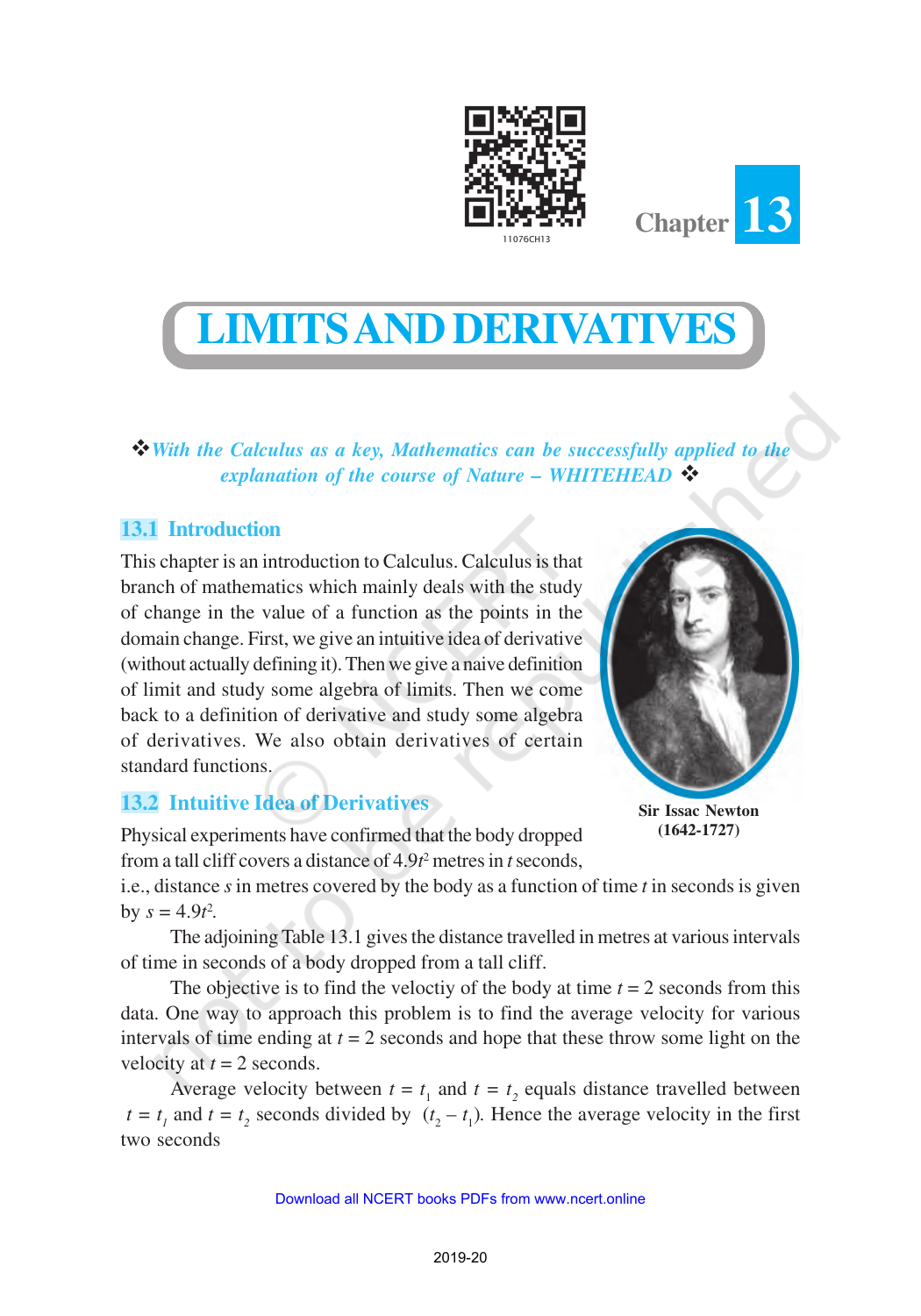=  $\frac{2}{2}$  -  $\frac{2}{2}$  und  $\frac{1}{2}$  $2 - i_1$ Distance travelled between  $t_2 = 2$  and  $t_1 = 0$ Time interval  $(t_2 - t_1)$  $t_2 = 2$  and t  $t_2 - t$  $= 2$  and  $t_1 =$ − =  $(19.6-0)$  $(2-0)$  $19.6 - 0$  $9.8 m/$  $2 - 0$ *m m s s* − =  $\frac{f}{-0} = 9.8 m/s$ . Similarly, the average velocity between  $t = 1$ and  $t = 2$  is  $(19.6 - 4.9)$  $(2-1)$  $19.6 - 4.9$  $2 - 1$ *m*  $\frac{1}{-1}$ s = 14.7 *m/s* 

Likewise we compute the average velocitiy between  $t = t_1$  and  $t = 2$  for various  $t_1$ . The following Table 13.2 gives the average velocity (*v*),  $t = t_1$ seconds and  $t = 2$  seconds.

=

=

**Table 13.1**

| $\mathfrak{t}$ | $\boldsymbol{S}$ |
|----------------|------------------|
| $\overline{0}$ | $\overline{0}$   |
| $\mathbf{1}$   | 4.9              |
| 1.5            | 11.025           |
| 1.8            | 15.876           |
| 1.9            | 17.689           |
| 1.95           | 18.63225         |
| 2              | 19.6             |
| 2.05           | 20.59225         |
| 2.1            | 21.609           |
| 2.2            | 23.716           |
| 2.5            | 30.625           |
| 3              | 44.1             |
| 4              | 78.4             |

| <b>Table 13.2</b> |  |
|-------------------|--|
|-------------------|--|

|  | $\Box$ |  | 1.95                                  | 1.99   |
|--|--------|--|---------------------------------------|--------|
|  |        |  | 14.7   17.15   18.62   19.11   19.355 | 19.551 |

From Table 13.2, we observe that the average velocity is gradually increasing. As we make the time intervals ending at  $t = 2$  smaller, we see that we get a better idea of the velocity at  $t = 2$ . Hoping that nothing really dramatic happens between 1.99 seconds and 2 seconds, we conclude that the average velocity at  $t = 2$  seconds is just above 19.551*m*/*s*.

This conclusion is somewhat strengthened by the following set of computation. Compute the average velocities for various time intervals starting at *t* = 2 seconds. As before the average velocity *v* between  $t = 2$  seconds and  $t = t_2$  seconds is

# Distance travelled between 2 seconds and  $t_2$  seconds

$$
t_2-2
$$

Distance travelled in  $t_2$  seconds – Distance travelled in 2 seconds

$$
t_2-2
$$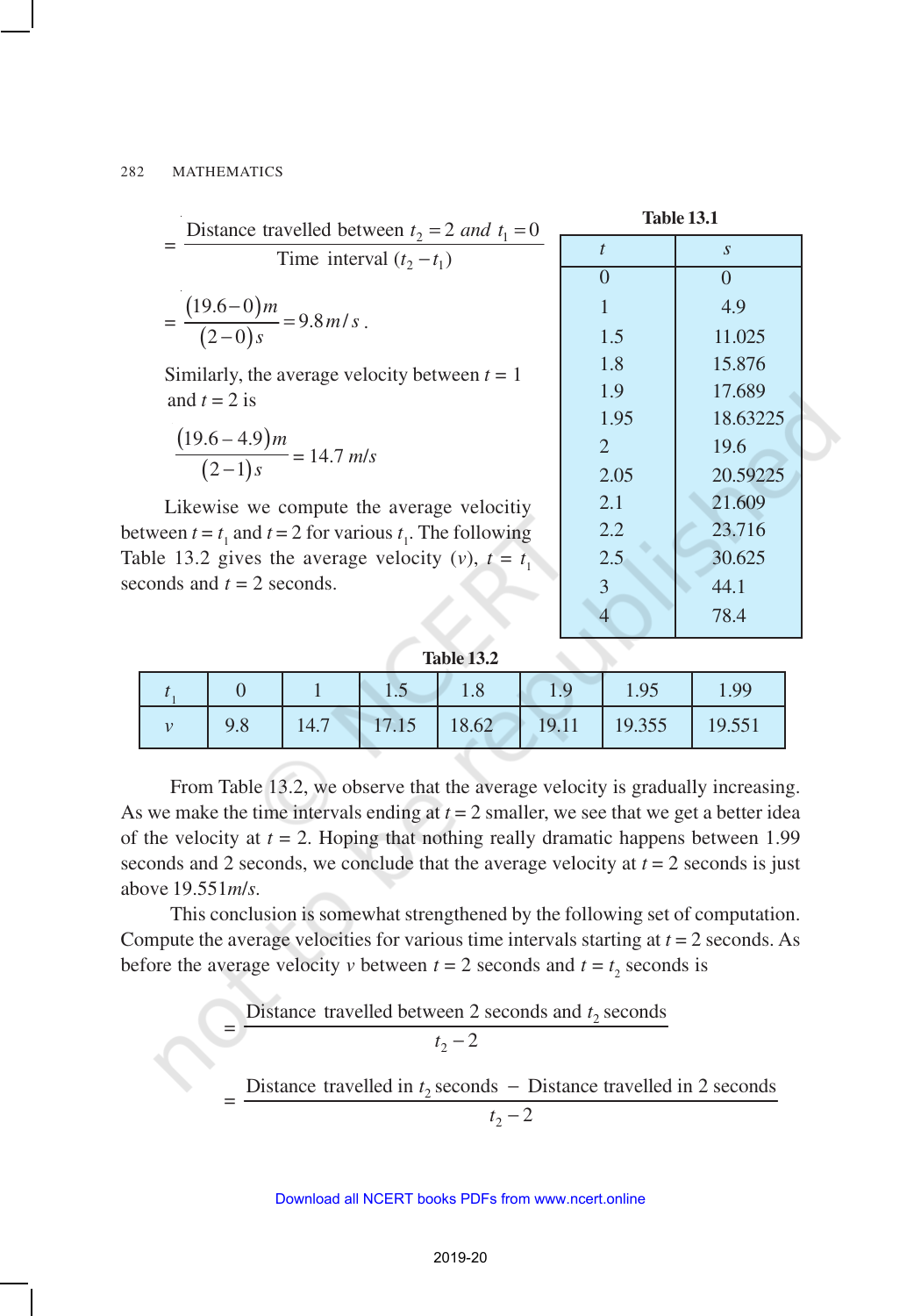#### = Distance travelled in  $t_2$  seconds - 19.6  $t_2 - 2$

The following Table 13.3 gives the average velocity  $\nu$  in metres per second between  $t = 2$  seconds and  $t_2$  seconds.

| Table 13. |  |
|-----------|--|
|-----------|--|

|  |  |  | 2.5   2.2   2.1   2.05   2.01                         |  |
|--|--|--|-------------------------------------------------------|--|
|  |  |  | 29.4   24.5   22.05   20.58   20.09   19.845   19.649 |  |

Here again we note that if we take smaller time intervals starting at  $t = 2$ , we get better idea of the velocity at  $t = 2$ .

In the first set of computations, what we have done is to find average velocities in increasing time intervals ending at  $t = 2$  and then hope that nothing dramatic happens just before  $t = 2$ . In the second set of computations, we have found the average velocities decreasing in time intervals ending at  $t = 2$  and then hope that nothing dramatic happens just after  $t = 2$ . Purely on the physical grounds, both these sequences of average velocities must approach a common limit. We can safely conclude that the velocity of the body at  $t = 2$  is between 19.551*m/s* and 19.649 *m/s*. Technically, we say that the instantaneous velocity at  $t = 2$  is between 19.551  $m/s$  and 19.649  $m/s$ . As is well-known, *velocity is the rate of change of displacement*. Hence what we have accomplished is the following. From the given data of distance covered at various time

instants we have estimated the rate of change of the distance at a given instant of time. We say that the *derivative* of the distance function  $s = 4.9t^2$  at  $t = 2$ is between 19.551 and 19.649.

An alternate way of viewing this limiting process is shown in Fig 13.1. This is a plot of distance *s* of the body from the top of the cliff versus the time *t* elapsed. In the limit as the sequence of time intervals  $h_1, h_2, \dots$ , approaches zero, the sequence of average velocities approaches the same limit as does the sequence of ratios **Fig 13.1** 

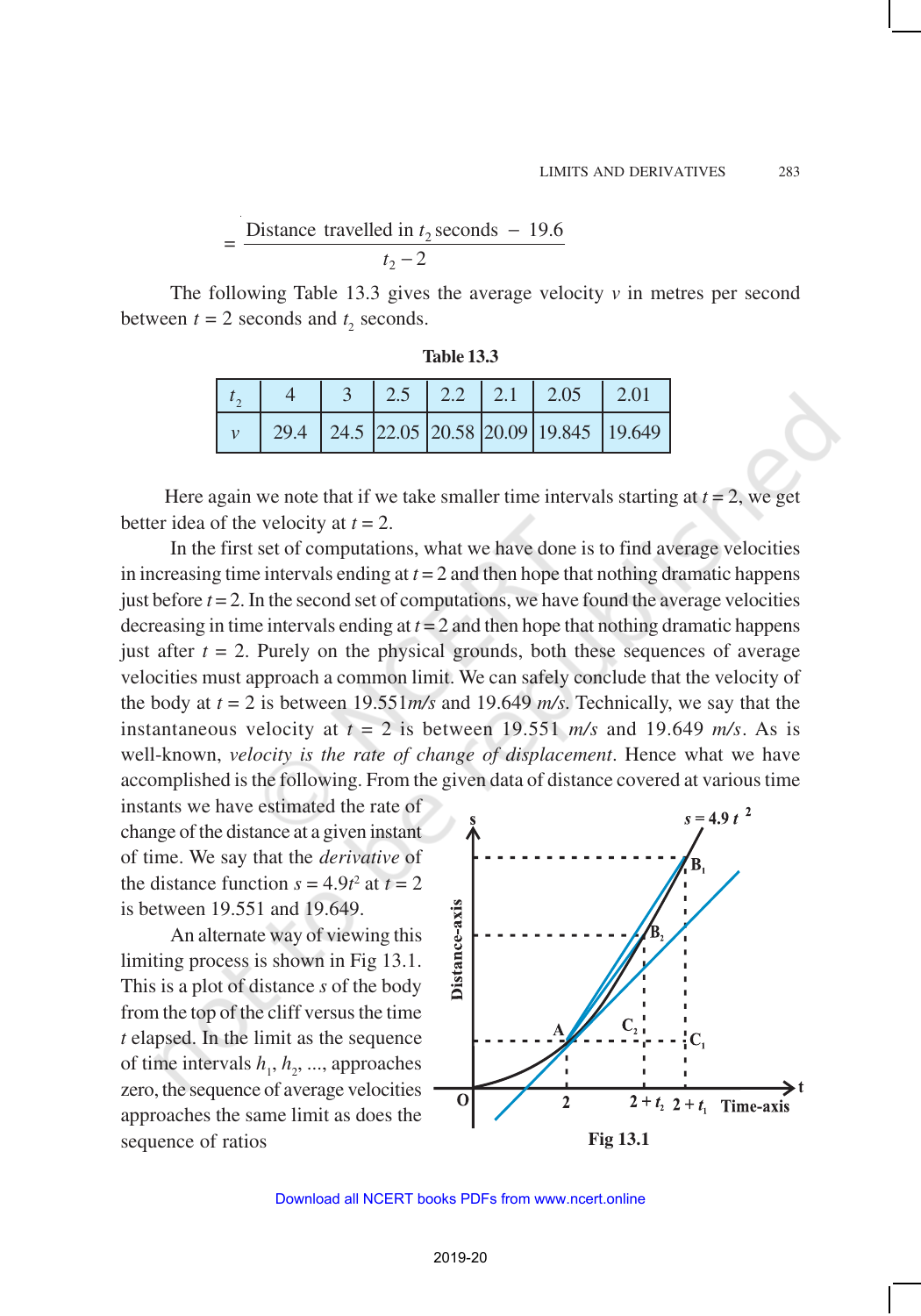$$
\frac{C_1B_1}{AC_1}, \frac{C_2B_2}{AC_2}, \frac{C_3B_3}{AC_3}, ...
$$

where  $C_1B_1 = s_1 - s_0$  is the distance travelled by the body in the time interval  $h_1 = AC_1$ , etc. From the Fig 13.1 it is safe to conclude that this latter sequence approaches the slope of the tangent to the curve at point A. In other words, the instantaneous velocity  $v(t)$  of a body at time  $t = 2$  is equal to the slope of the tangent of the curve  $s = 4.9t^2$  at  $t = 2$ .

# **13.3 Limits**

The above discussion clearly points towards the fact that we need to understand limiting process in greater clarity. We study a few illustrative examples to gain some familiarity with the concept of limits.

Consider the function  $f(x) = x^2$ . Observe that as *x* takes values very close to 0, the value of  $f(x)$  also moves towards 0 (See Fig 2.10 Chapter 2). We say

$$
\lim_{x \to 0} f\left(x\right) = 0
$$

(to be read as limit of  $f(x)$  as *x* tends to zero equals zero). The limit of  $f(x)$  as *x* tends to zero is to be thought of as the value  $f(x)$  should assume at  $x = 0$ .

In general as  $x \to a$ ,  $f(x) \to l$ , then *l* is called *limit of the function*  $f(x)$  which is symbolically written as  $\lim_{x \to a} f(x) = l$ .

Consider the following function  $g(x) = |x|, x \neq 0$ . Observe that  $g(0)$  is not defined. Computing the value of  $g(x)$  for values of *x* very near to 0, we see that the value of  $g(x)$  moves towards 0. So,  $\lim_{x\to 0} g(x) = 0$ . This is intuitively  $(0,4)$ clear from the graph of  $y = |x|$  for  $x \neq 0$ . (See Fig 2.13, Chapter 2).

Consider the following function.

$$
h(x) = \frac{x^2 - 4}{x - 2}, \, x \neq 2 \, .
$$

Compute the value of  $h(x)$  for values of *x* very near to 2 (but not at 2). Convince yourself that all these values are near to 4. This is somewhat strengthened by considering the graph of the function  $y = h(x)$  given here (Fig 13.2). **Fig 13.2** 

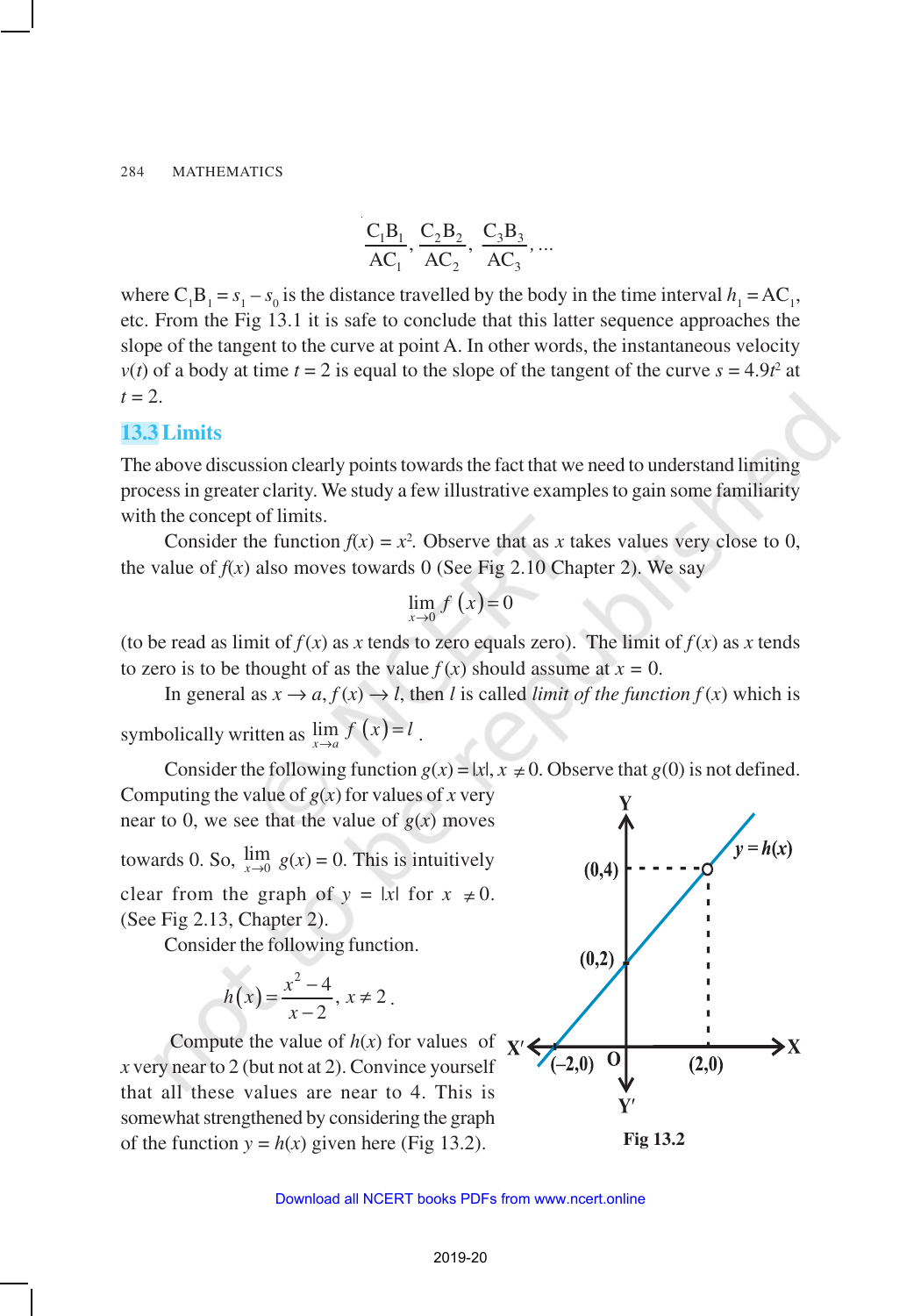In all these illustrations the value which the function should assume at a given point  $x = a$  did not really depend on how is x tending to a. Note that there are essentially two ways *x* could approach a number *a* either from left or from right, i.e., all the values of *x* near *a* could be less than *a* or could be greater than *a.* This naturally leads to two limits – the *right hand limit* and the *left hand limit*. *Right hand limit* of a function  $f(x)$  is that value of  $f(x)$  which is dictated by the values of  $f(x)$  when x tends to *a* from the right. Similarly, the *left hand limit*. To illustrate this, consider the function

$$
f(x) = \begin{cases} 1, & x \le 0 \\ 2, & x > 0 \end{cases}
$$

Graph of this function is shown in the Fig 13.3. It is clear that the value of  $f$  at 0 dictated by values of  $f(x)$  with  $x \le 0$  equals 1, i.e., the left hand limit of  $f(x)$  at 0 is

$$
\lim_{x \to 0} f(x) = 1
$$

Similarly, the value of *f* at 0 dictated by values of  $x'$  $f(x)$  with  $x > 0$  equals 2, i.e., the right hand limit of  $f(x)$ at 0 is

$$
\lim_{x\to 0^+} f(x) = 2.
$$

# $y = f(x)$  $(0.1)$ > x

**Fig 13.3**

In this case the right and left hand limits are different, and hence we say that the limit of  $f(x)$  as x tends to zero does not exist (even though the function is defined at 0).

## *Summary*

We say  $\lim_{x\to a^{-}} f(x)$  is the expected value of *f* at  $x = a$  given the values of *f* near *x* to the left of *a*. This value is called the *left hand limit* of *f* at *a*.

We say  $\lim_{x \to a^+} f(x)$  is the expected value of *f* at  $x = a$  given the values of

*f* near *x* to the right of *a*. This value is called the *right hand limit* of  $f(x)$  at *a*. If the right and left hand limits coincide, we call that common value as the limit

of  $f(x)$  at  $x = a$  and denote it by  $\lim_{x \to a} f(x)$ .

**Illustration 1** Consider the function  $f(x) = x + 10$ . We want to find the limit of this function at  $x = 5$ . Let us compute the value of the function  $f(x)$  for  $x$  very near to 5. Some of the points near and to the left of 5 are 4.9, 4.95, 4.99, 4.995. . ., etc. Values of the function at these points are tabulated below. Similarly, the real number 5.001,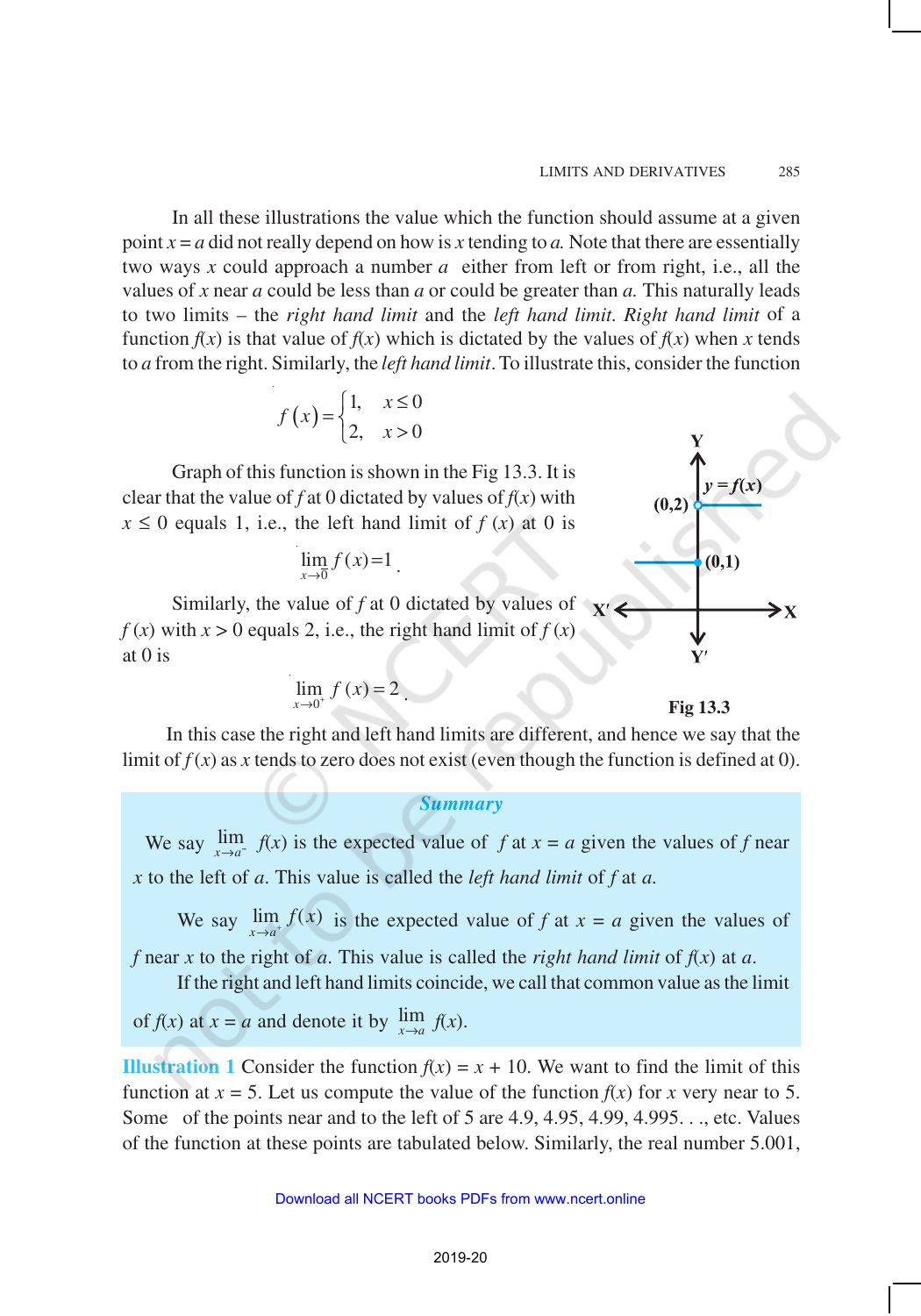5.01, 5.1 are also points near and to the right of 5. Values of the function at these points are also given in the Table 13.4.

|  |  | 4.9 $\begin{array}{ c c c c c c c c c } \hline 4.95 & 4.99 & 4.995 & 5.001 & 5.01 \hline \end{array}$ |  |
|--|--|-------------------------------------------------------------------------------------------------------|--|
|  |  | $f(x)$   14.9   14.95   14.99   14.995   15.001   15.01                                               |  |

| Table 13.4 |  |
|------------|--|
|------------|--|

From the Table 13.4, we deduce that value of  $f(x)$  at  $x = 5$  should be greater than 14.995 and less than 15.001 assuming nothing dramatic happens between  $x = 4.995$ and 5.001. It is reasonable to assume that the value of the  $f(x)$  at  $x = 5$  as dictated by the numbers to the left of 5 is 15, i.e.,

$$
\lim_{x \to 5^-} f(x) = 15
$$

Similarly, when *x* approaches 5 from the right,  $f(x)$  should be taking value 15, i.e.,

$$
\lim_{x \to 5^+} f(x) = 15
$$

Hence, it is likely that the left hand limit of  $f(x)$  and the right hand limit of  $f(x)$  are both equal to 15. Thus,

$$
\lim_{x \to 5^-} f(x) = \lim_{x \to 5^+} f(x) = \lim_{x \to 5} f(x) = 15.
$$

This conclusion about the limit being equal to 15 is somewhat strengthened by seeing the graph of this function which is given in Fig 2.16, Chapter 2. In this figure, we note that as *x* approaches 5 from either right or left, the graph of the function  $f(x) = x + 10$  approaches the point (5, 15).

We observe that the value of the function at  $x = 5$  also happens to be equal to 15.

**Illustration 2** Consider the function  $f(x) = x^3$ . Let us try to find the limit of this function at  $x = 1$ . Proceeding as in the previous case, we tabulate the value of  $f(x)$  at *x* near 1. This is given in the Table 13.5.

| $\mathcal{X}$ | 0.9   | 0.99     | 0.999              | .001        | $\cdot$ .01 |      |
|---------------|-------|----------|--------------------|-------------|-------------|------|
| f(x)          | 0.729 | 0.970299 | $\mid$ 0.997002999 | 1.003003001 | 1.030301    | .331 |

**Table 13.5**

From this table, we deduce that value of  $f(x)$  at  $x = 1$  should be greater than 0.997002999 and less than 1.003003001 assuming nothing dramatic happens between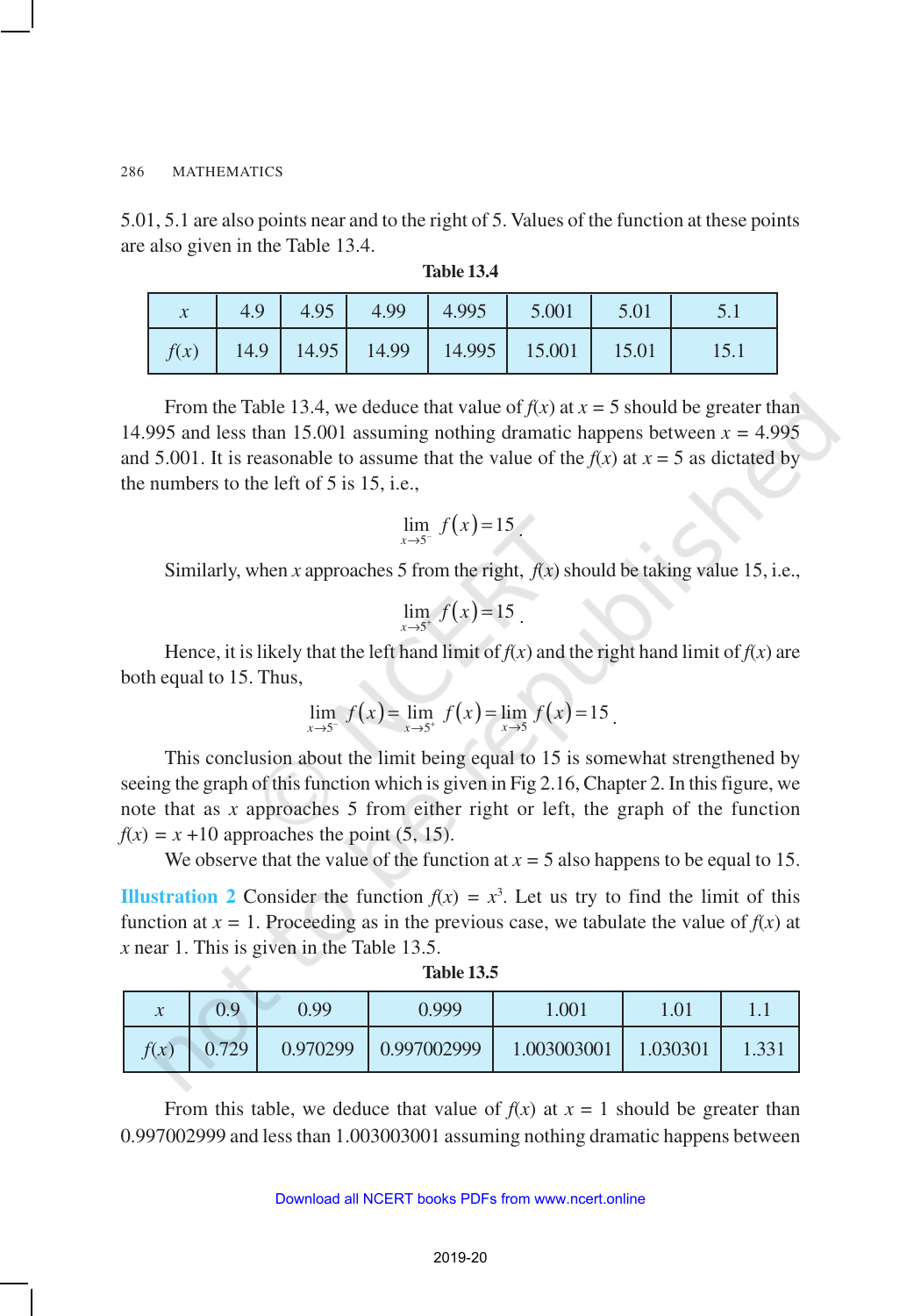$x = 0.999$  and 1.001. It is reasonable to assume that the value of the  $f(x)$  at  $x = 1$  as dictated by the numbers to the left of 1 is 1, i.e.,

$$
\lim_{x\to 1^-} f(x)=1.
$$

Similarly, when *x* approaches 1 from the right,  $f(x)$  should be taking value 1, i.e.,

$$
\lim_{x\to 1^+} f(x) = 1.
$$

Hence, it is likely that the left hand limit of  $f(x)$  and the right hand limit of  $f(x)$  are both equal to 1. Thus,

$$
\lim_{x \to 1^{-}} f(x) = \lim_{x \to 1^{+}} f(x) = \lim_{x \to 1} f(x) = 1.
$$

This conclusion about the limit being equal to 1 is somewhat strengthened by seeing the graph of this function which is given in Fig 2.11, Chapter 2. In this figure, we note that as *x* approaches 1 from either right or left, the graph of the function  $f(x) = x^3$  approaches the point (1, 1).

We observe, again, that the value of the function at  $x = 1$  also happens to be equal to 1.

**Illustration 3** Consider the function  $f(x) = 3x$ . Let us try to find the limit of this function at  $x = 2$ . The following Table 13.6 is now self-explanatory.

| $\lambda$ | 1.9 | 1.95 | 1.99 | 1.999 | 2.001 | 2.01 | 2.1 |
|-----------|-----|------|------|-------|-------|------|-----|
| f(x)      | 5.7 | 5.85 | 5.97 | 5.997 | 6.003 | 6.03 | 6.3 |

**Table 13.6**

As before we observe that as *x* approaches 2 from either left or right, the value of  $f(x)$  seem to approach 6. We record this as

$$
\lim_{x \to 2^{-}} f(x) = \lim_{x \to 2^{+}} f(x) = \lim_{x \to 2} f(x) = 6
$$

Its graph shown in Fig 13.4 strengthens this  $\mathbf{x}'$ fact.

Here again we note that the value of the function at  $x = 2$  coincides with the limit at  $x = 2$ .

**Illustration 4** Consider the constant function  $f(x) = 3$ . Let us try to find its limit at  $x = 2$ . This function being the constant function takes the same **Fig 13.4**

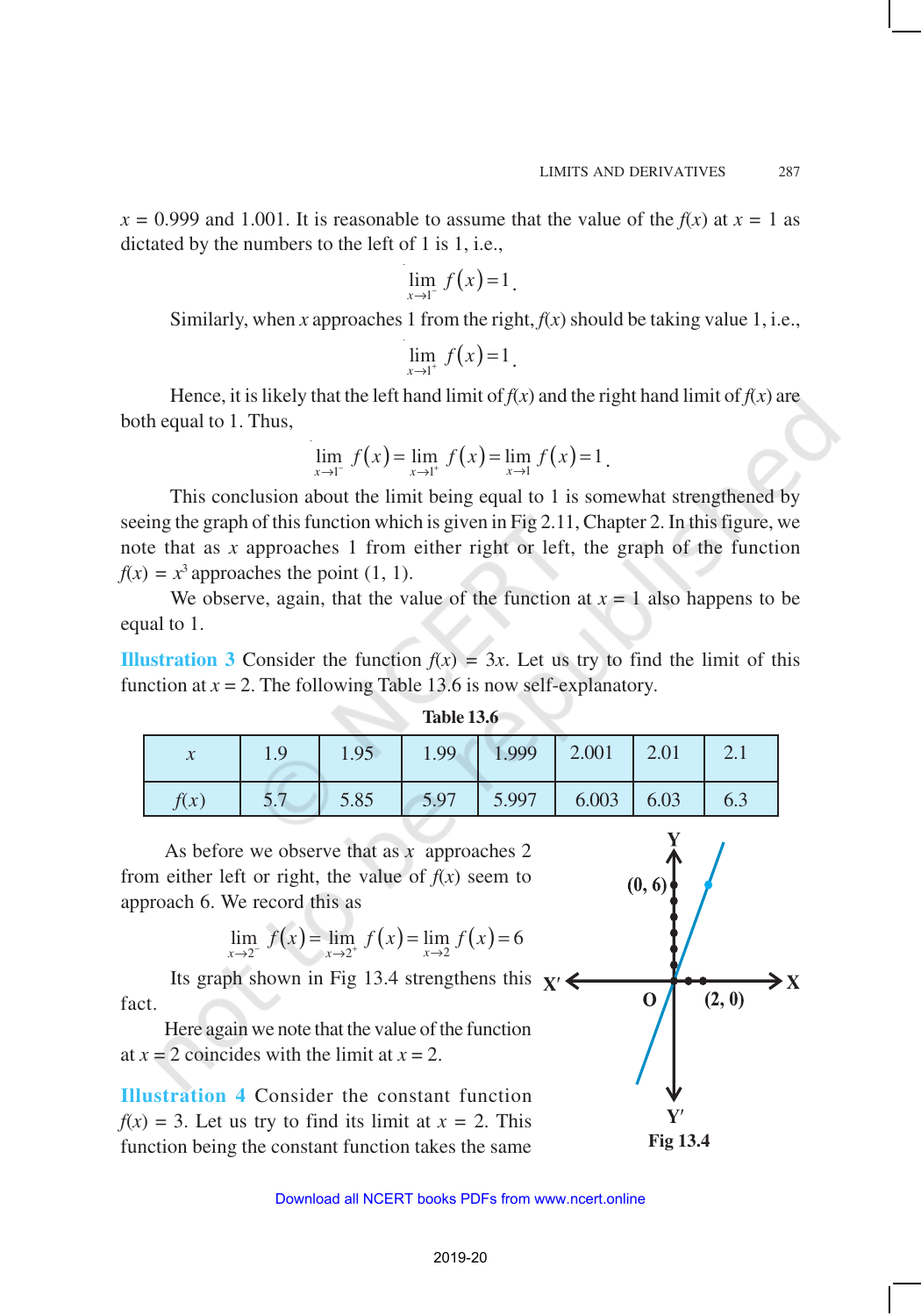value (3, in this case) everywhere, i.e., its value at points close to 2 is 3. Hence

$$
\lim_{x \to 2^{-}} f(x) = \lim_{x \to 2^{+}} f(x) = \lim_{x \to 2} f(x) = 3
$$

Graph of  $f(x) = 3$  is anyway the line parallel to *x*-axis passing through (0, 3) and is shown in Fig 2.9, Chapter 2. From this also it is clear that the required limit is 3. In fact, it is easily observed that  $\lim_{x\to a} f(x) = 3$  for any real number *a*.

**Illustration 5** Consider the function  $f(x) = x^2 + x$ . We want to find  $\lim_{x\to 1} f(x)$ . We tabulate the values of  $f(x)$  near  $x = 1$  in Table 13.7.

| Table 13. |  |
|-----------|--|
|-----------|--|

| $\boldsymbol{\chi}$ | 0.9  | 0.99   | 0.999    | 1.01   | 1.1                          |      |
|---------------------|------|--------|----------|--------|------------------------------|------|
| f(x)                | 1.71 | 1.9701 | 1.997001 | 2.0301 | 231<br>$\angle$ . $\angle$ 1 | 2.64 |

From this it is reasonable to deduce that

$$
\lim_{x \to 1^{-}} f(x) = \lim_{x \to 1^{+}} f(x) = \lim_{x \to 1} f(x) = 2.
$$

From the graph of  $f(x) = x^2 + x$ shown in the Fig 13.5, it is clear that as *x* approaches 1, the graph approaches (1, 2).

Here, again we observe that the

$$
\lim_{x \to 1} f(x) = f(1)
$$

Now, convince yourself of the following three facts:

$$
\lim_{x \to 1} x^2 = 1, \ \lim_{x \to 1} x = 1 \text{ and } \lim_{x \to 1} x + 1 = 2
$$

Then 
$$
\lim_{x \to 1} x^2 + \lim_{x \to 1} x = 1 + 1 = 2 = \lim_{x \to 1} \left[ x^2 + x \right].
$$

Also  $\lim_{x\to 1} x$ .  $\lim_{x\to 1} (x+1) = 1.2 = 2 = \lim_{x\to 1} [x(x+1)] = \lim_{x\to 1} [x^2 + x]$ .



 $\overline{\mathbf{3}}$ 

 $\overline{2}$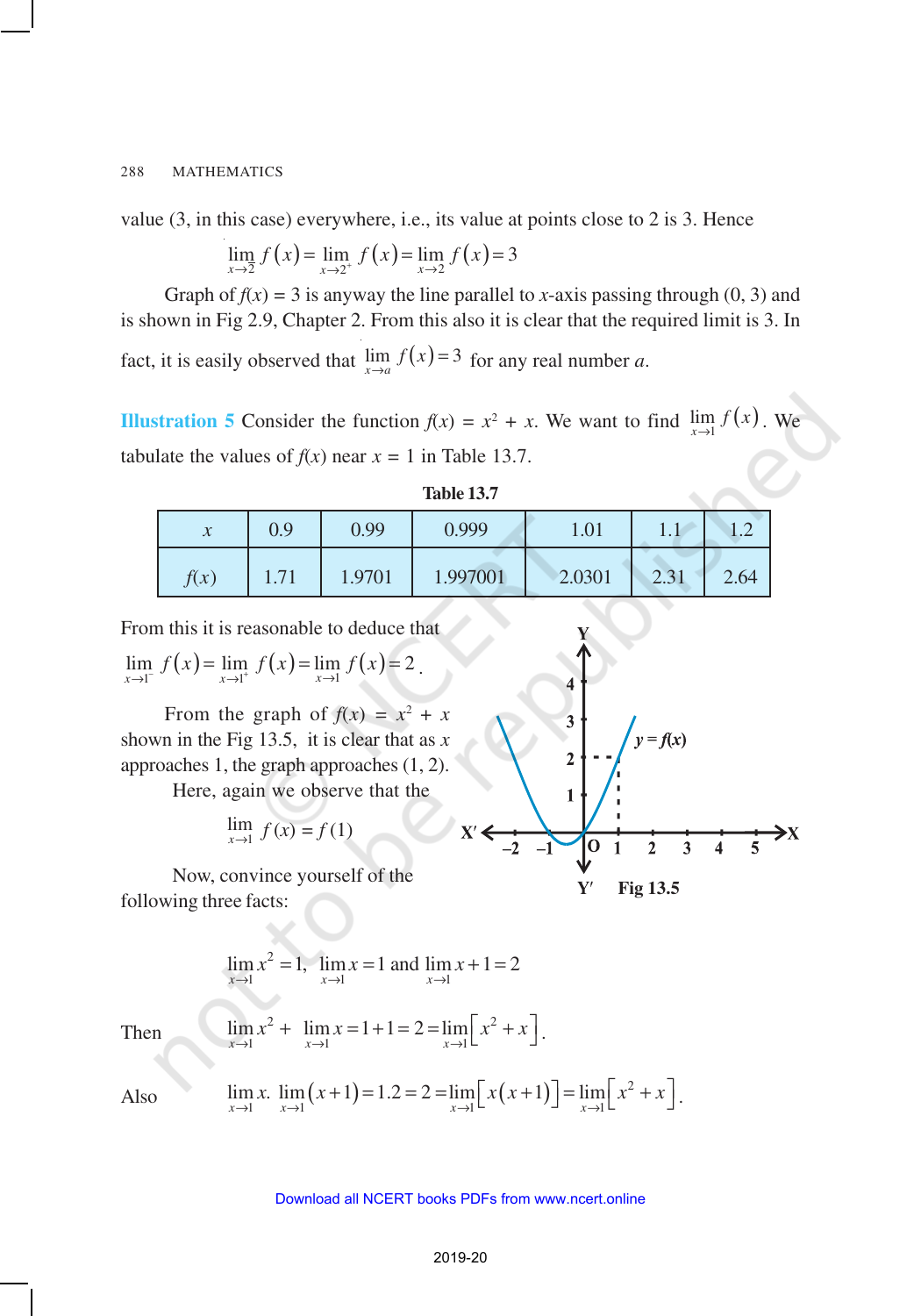**Illustration 6** Consider the function  $f(x) = \sin x$ . We are interested in 2 lim sin *x x*  $\lim_{x \to \frac{\pi}{2}} \sin x$ ,

where the angle is measured in radians.

Here, we tabulate the (approximate) value of  $f(x)$  near  $\frac{1}{2}$ π (Table 13.8)*.* From this, we may deduce that

$$
\lim_{x \to \frac{\pi}{2}} f(x) = \lim_{x \to \frac{\pi}{2}^{+}} f(x) = \lim_{x \to \frac{\pi}{2}} f(x) = 1
$$

Further, this is supported by the graph of  $f(x) = \sin x$  which is given in the Fig 3.8 (Chapter 3). In this case too, we observe that  $\lim_{x \to 1} \sin x = 1$ . *x*  $\rightarrow \frac{\pi}{4}$ 

.

2

# **Table 13.8**

| $\mathbf{v}$ | π      | りし     | JL      | π      |
|--------------|--------|--------|---------|--------|
| $\lambda$    | ∪.⊥    | 0.01   | $+0.01$ |        |
| f(x)         | 0.9950 | 0.9999 | 0.9999  | 0.9950 |

**Illustration** 7 Consider the function  $f(x) = x + \cos x$ . We want to find the  $\lim f(x)$ .  $\mathbf{0}$ *x*→

Here we tabulate the (approximate) value of  $f(x)$  near 0 (Table 13.9).

**Table 13.9**

| $\mathcal{X}$ | $-0.1$ | $-0.01$ | $-0.001$                          | 0.001 | 0.01    |        |
|---------------|--------|---------|-----------------------------------|-------|---------|--------|
| f(x)          | 0.9850 |         | $0.98995$   0.9989995   1.0009995 |       | 1.00995 | 1.0950 |

From the Table 13.9, we may deduce that

$$
\lim_{x \to 0^{-}} f(x) = \lim_{x \to 0^{+}} f(x) = \lim_{x \to 0} f(x) = 1
$$

In this case too, we observe that  $\lim_{x\to 0} f(x) = f(0) = 1$ .

Now, can you convince yourself that

$$
\lim_{x \to 0} [x + \cos x] = \lim_{x \to 0} x + \lim_{x \to 0} \cos x
$$
 is indeed true?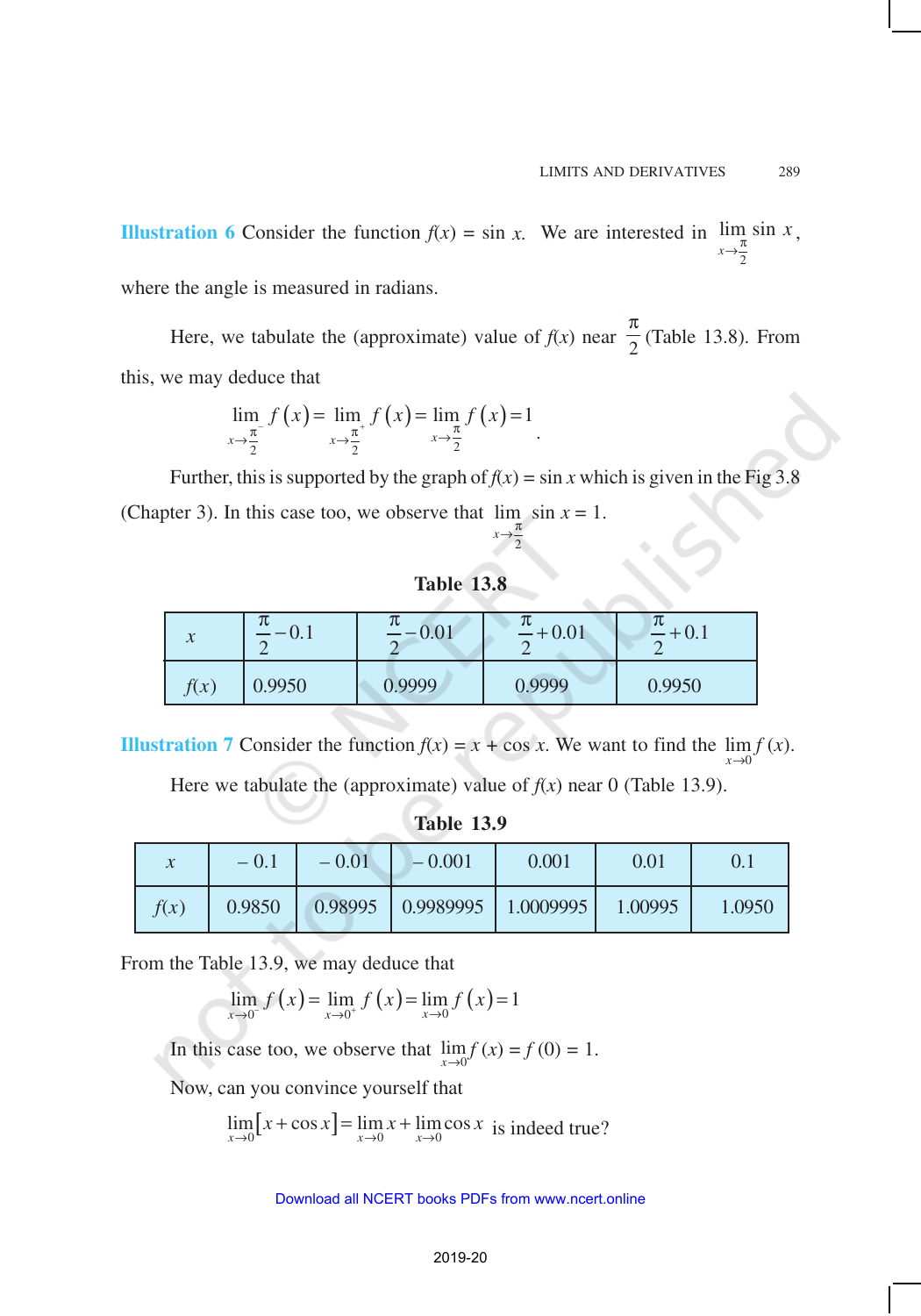**Illustration 8** Consider the function  $f(x) = \frac{1}{x^2}$  $=\frac{1}{x^2}$  for  $x > 0$ . We want to know  $\lim_{x \to 0} f(x)$ .

Here, observe that the domain of the function is given to be all positive real numbers. Hence, when we tabulate the values of  $f(x)$ , it does not make sense to talk of *x* approaching 0 from the left. Below we tabulate the values of the function for positive *x* close to 0 (in this table *n* denotes any positive integer).

From the Table 13.10 given below, we see that as x tends to 0,  $f(x)$  becomes larger and larger. What we mean here is that the value of  $f(x)$  may be made larger than any given number.

| $\mathcal{P}$<br>$\boldsymbol{\mathcal{N}}$ | v. 1 | 0.01  | $1 \bigcap -n$<br>1 <sub>U</sub> |
|---------------------------------------------|------|-------|----------------------------------|
| f(x)                                        | 100  | 10000 | $10^{2n}$                        |

Mathematically, we say

$$
\lim_{x \to 0} f(x) = +\infty
$$

We also remark that we will not come across such limits in this course.

**Illustration 9** We want to find  $\lim_{x\to 0} f(x)$ , where

$$
f(x) = \begin{cases} x-2, & x < 0 \\ 0, & x = 0 \\ x+2, & x > 0 \end{cases}
$$

As usual we make a table of x near 0 with  $f(x)$ . Observe that for negative values of x we need to evaluate  $x - 2$  and for positive values, we need to evaluate  $x + 2$ .

#### **Table 13.11**

| $\mathcal{X}$ | $-0.1$  | $-0.01$ | $-0.001$ | 0.001 | 0.01 | V. I      |
|---------------|---------|---------|----------|-------|------|-----------|
| f(x)          | $-$ 4.1 | $-2.01$ | $-2.001$ | 2.001 | 2.01 | $\sim$ .1 |

From the first three entries of the Table 13.11, we deduce that the value of the function is decreasing to –2 and hence.

$$
\lim_{x \to 0^-} f(x) = -2
$$

| <b>Table 13.10</b> |  |
|--------------------|--|
|--------------------|--|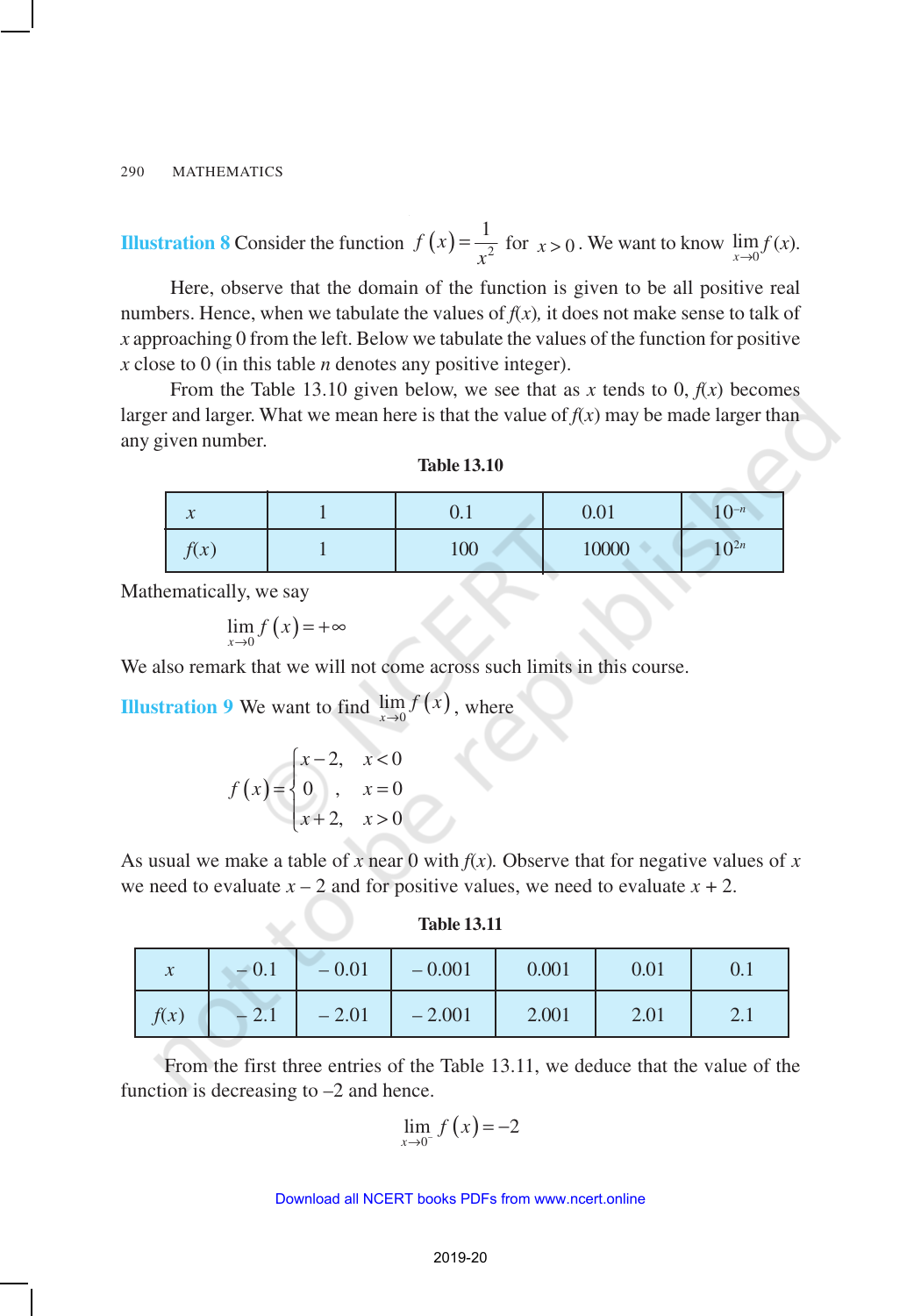From the last three entires of the table we deduce that the value of the function is increasing from 2 and hence

$$
\lim_{x \to 0^+} f\left(x\right) = 2
$$

Since the left and right hand limits at 0 do not coincide, we say that the limit of the function at 0 does not exist.

 Graph of this function is given in the Fig13.6. Here, we remark that the value of the function at  $x = 0$  is well defined and is, indeed, equal to 0, but the limit of the function at  $x = 0$  is not even defined.

**Illustration 10** As a final illustration, we find  $\lim_{x\to 1} f(x)$ ,

where

$$
f(x) = \begin{cases} x+2 & x \neq 1 \\ 0 & x = 1 \end{cases}
$$



| $\boldsymbol{\chi}$ | 0.9 | 0.99 | 0.999 | 1.001 | 1.01 | 1.1        |
|---------------------|-----|------|-------|-------|------|------------|
| f(x)                | 2.9 | 2.99 | 2.999 | 3.001 | 3.01 | $\cup$ . 1 |

As usual we tabulate the values of  $f(x)$  for *x* near 1. From the values of  $f(x)$  for *x* less than 1, it seems that the function should take value 3 at  $x = 1$ ., i.e.,

$$
\lim_{x\to 1^-} f\left(x\right) = 3
$$

Similarly, the value of  $f(x)$  should be 3 as dictated by values of  $f(x)$  at *x* greater than 1. i.e.

$$
\lim_{x\to 1^+} f(x) = 3.
$$

But then the left and right hand limits coincide and hence

$$
\lim_{x \to 1^{-}} f(x) = \lim_{x \to 1^{+}} f(x) = \lim_{x \to 1} f(x) = 3.
$$

Graph of function given in Fig 13.7 strengthens our deduction about the limit. Here, we



**Fig 13.7**



 $(0, 2)$  $X'$  $\Omega$  $(0, -2)$ 

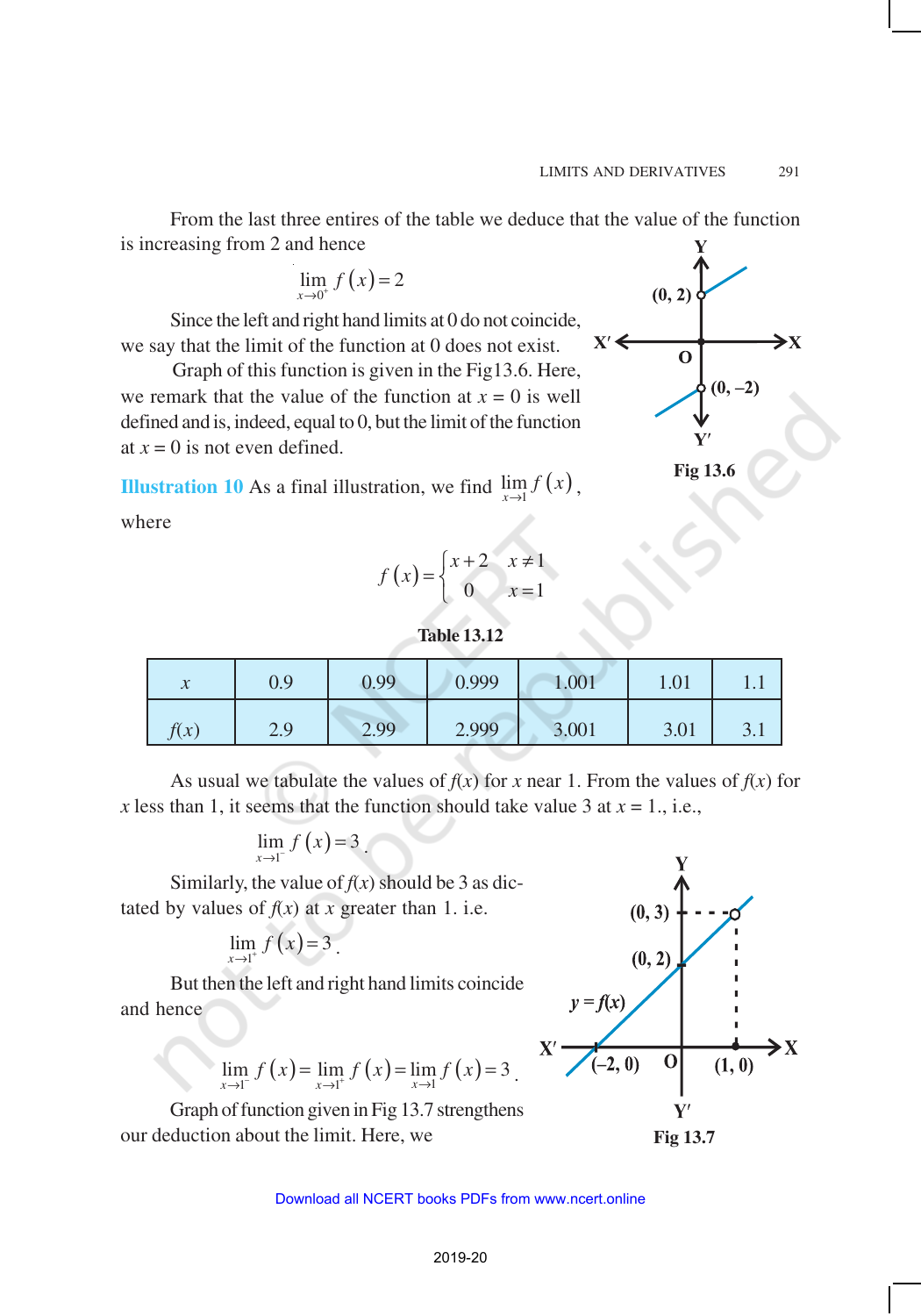note that in general, at a given point the value of the function and its limit may be different (even when both are defined).

**13.3.1** *Algebra of limits* In the above illustrations, we have observed that the limiting process respects addition, subtraction, multiplication and division as long as the limits and functions under consideration are well defined. This is not a coincidence. In fact, below we formalise these as a theorem without proof.

**Theorem 1** Let *f* and *g* be two functions such that both  $\lim_{x\to a} f(x)$  and  $\lim_{x\to a} g(x)$  exist.

Then

(i) Limit of sum of two functions is sum of the limits of the functions, i.e.,

$$
\lim_{x \to a} [f(x) + g(x)] = \lim_{x \to a} f(x) + \lim_{x \to a} g(x).
$$

(ii) Limit of difference of two functions is difference of the limits of the functions, i.e.,

$$
\lim_{x \to a} [f(x) - g(x)] = \lim_{x \to a} f(x) - \lim_{x \to a} g(x).
$$

(iii) Limit of product of two functions is product of the limits of the functions, i.e.,

$$
\lim_{x \to a} [f(x) \cdot g(x)] = \lim_{x \to a} f(x). \lim_{x \to a} g(x).
$$

(iv) Limit of quotient of two functions is quotient of the limits of the functions (whenever the denominator is non zero), i.e.,

$$
\lim_{x \to a} \frac{f(x)}{g(x)} = \frac{\lim_{x \to a} f(x)}{\lim_{x \to a} g(x)}
$$

A**Note** In particular as a special case of (iii), when *g* is the constant function such that  $g(x) = \lambda$ , for some real number  $\lambda$ , we have

$$
\lim_{x\to a}[(\lambda.f)(x)]=\lambda.\lim_{x\to a}f(x).
$$

In the next two subsections, we illustrate how to exploit this theorem to evaluate limits of special types of functions.

**13.3.2** *Limits of polynomials and rational functions* A function *f* is said to be a polynomial function of degree  $n f(x) = a_0 + a_1 x + a_2 x^2 + \ldots + a_n x^n$ , where  $a_i s$  are real numbers such that  $a_n \neq 0$  for some natural number *n*.

We know that  $\lim_{x \to a} x = a$ . Hence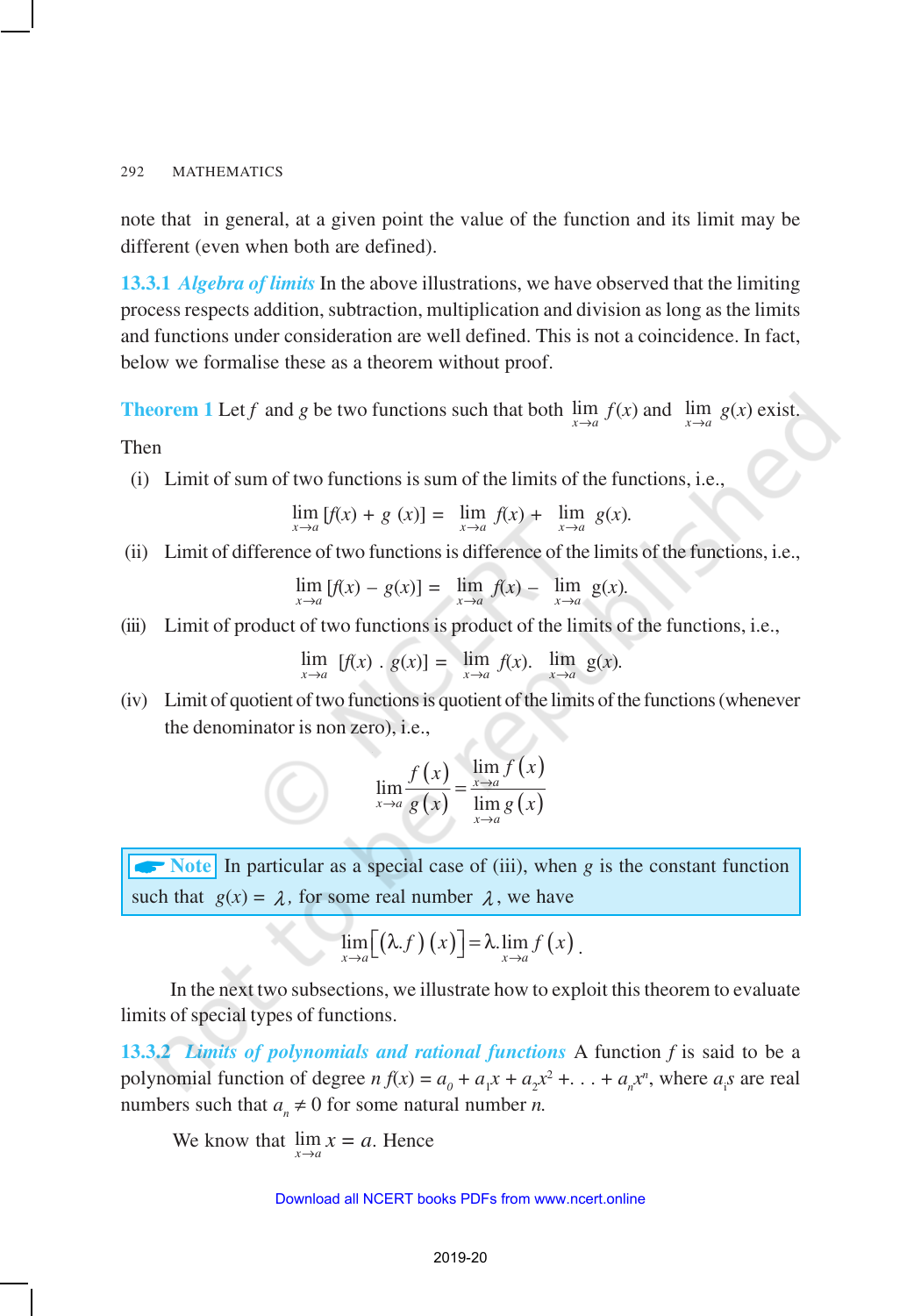$$
\lim_{x \to a} x^2 = \lim_{x \to a} (x.x) = \lim_{x \to a} x \cdot \lim_{x \to a} x = a. a = a^2
$$

An easy exercise in induction on *n* tells us that

$$
\lim_{x \to a} x^n = a^n
$$

Now, let  $f(x) = a_0 + a_1 x + a_2 x^2 + ... + a_n x^n$  be a polynomial function. Thinking of each of  $a_0, a_1, x, a_2, x^2, \dots, a_n, x^n$  as a function, we have

$$
\lim_{x \to a} f(x) = \lim_{x \to a} \left[ a_0 + a_1 x + a_2 x^2 + \dots + a_n x^n \right]
$$
  
= 
$$
\lim_{x \to a} a_0 + \lim_{x \to a} a_1 x + \lim_{x \to a} a_2 x^2 + \dots + \lim_{x \to a} a_n x^n
$$
  
= 
$$
a_0 + a_1 \lim_{x \to a} x + a_2 \lim_{x \to a} x^2 + \dots + a_n \lim_{x \to a} x^n
$$
  
= 
$$
a_0 + a_1 a + a_2 a^2 + \dots + a_n a^n
$$
  
= 
$$
f(a)
$$

(Make sure that you understand the justification for each step in the above!)

A function *f* is said to be a rational function, if  $f(x) =$  $(x)$  $\overline{(x)}$ *g x*  $\overline{h(x)}$ , where  $g(x)$  and  $h(x)$ are polynomials such that  $h(x) \neq 0$ . Then

$$
\lim_{x \to a} f(x) = \lim_{x \to a} \frac{g(x)}{h(x)} = \frac{\lim_{x \to a} g(x)}{\lim_{x \to a} h(x)} = \frac{g(a)}{h(a)}
$$

However, if  $h(a) = 0$ , there are two scenarios – (i) when  $g(a) \neq 0$  and (ii) when  $g(a) = 0$ . In the former case we say that the limit does not exist. In the latter case we can write  $g(x) = (x - a)^k g_1(x)$ , where *k* is the maximum of powers of  $(x - a)$  in  $g(x)$ Similarly,  $h(x) = (x - a)^l h_1(x)$  as  $h(a) = 0$ . Now, if  $k > l$ , we have

$$
\lim_{x \to a} f(x) = \frac{\lim_{x \to a} g(x)}{\lim_{x \to a} h(x)} = \frac{\lim_{x \to a} (x - a)^{k} g_{1}(x)}{\lim_{x \to a} (x - a)^{l} h_{1}(x)}
$$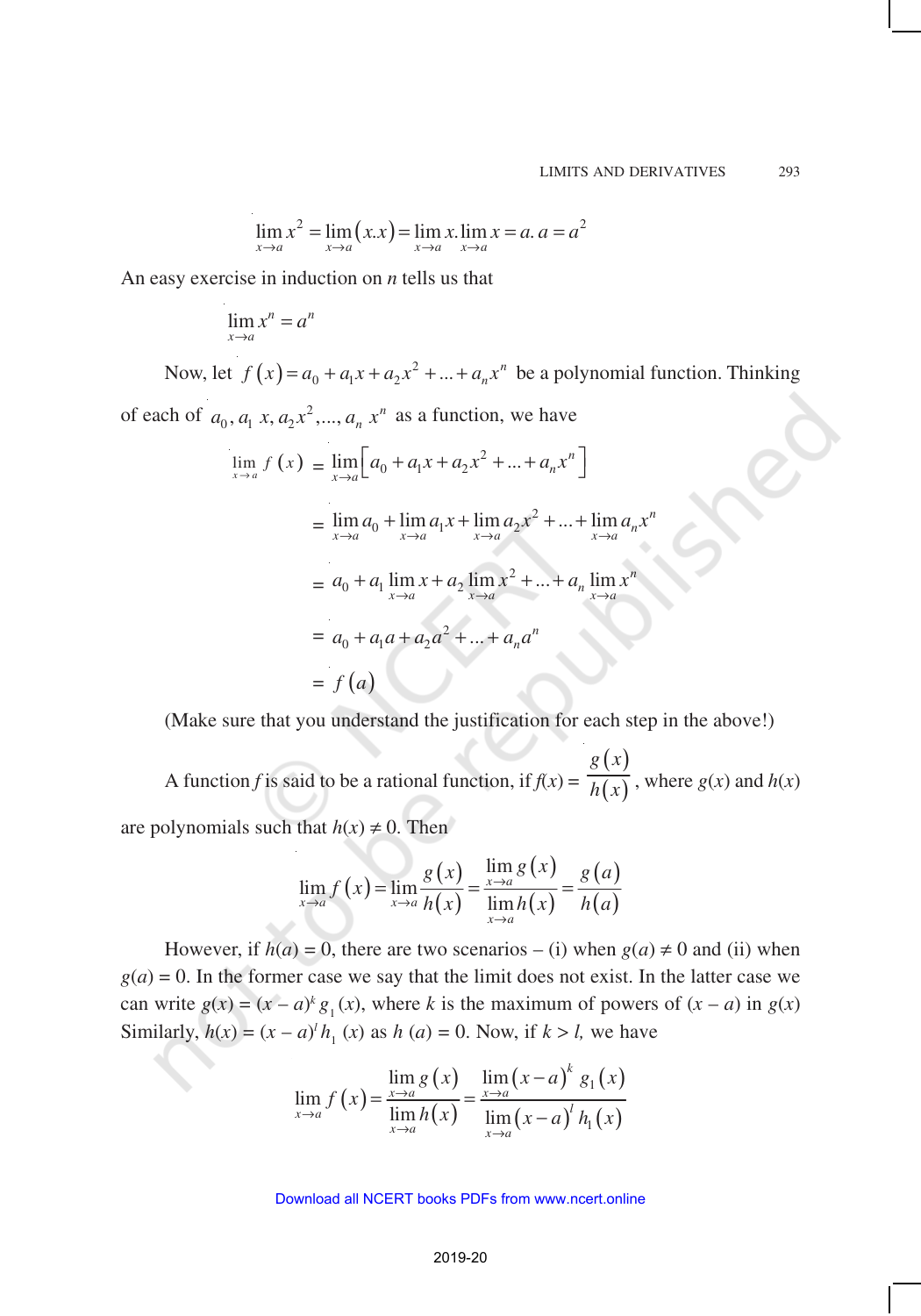$$
= \frac{\lim_{x \to a} (x-a)^{(k-l)} g_1(x)}{\lim_{x \to a} h_1(x)} = \frac{0.g_1(a)}{h_1(a)} = 0
$$

If  $k < l$ , the limit is not defined.

**Example 1** Find the limits: (i) 
$$
\lim_{x \to 1} \left[ x^3 - x^2 + 1 \right]
$$
 (ii)  $\lim_{x \to 3} \left[ x(x+1) \right]$ 

(iii) 
$$
\lim_{x \to -1} \left[ 1 + x + x^2 + \dots + x^{10} \right].
$$

**Solution** The required limits are all limits of some polynomial functions. Hence the limits are the values of the function at the prescribed points. We have

(i) 
$$
\lim_{x \to 1} [x^3 - x^2 + 1] = 1^3 - 1^2 + 1 = 1
$$

(ii) 
$$
\lim_{x \to 3} \left[ x(x+1) \right] = 3(3+1) = 3(4) = 12
$$

(iii) 
$$
\lim_{x \to -1} \left[ 1 + x + x^2 + \dots + x^{10} \right] = 1 + (-1) + (-1)^2 + \dots + (-1)^{10}
$$

$$
=1-1+1...+1=1
$$

**Example 2** Find the limits:

(i) 
$$
\lim_{x \to 1} \left[ \frac{x^2 + 1}{x + 100} \right]
$$
  
\n(ii) 
$$
\lim_{x \to 2} \left[ \frac{x^3 - 4x^2 + 4x}{x^2 - 4} \right]
$$
  
\n(iii) 
$$
\lim_{x \to 2} \left[ \frac{x^2 - 4}{x^3 - 4x^2 + 4x} \right]
$$
  
\n(iv) 
$$
\lim_{x \to 2} \left[ \frac{x^3 - 2x^2}{x^2 - 5x + 6} \right]
$$
  
\n(v) 
$$
\lim_{x \to 1} \left[ \frac{x - 2}{x^2 - x} - \frac{1}{x^3 - 3x^2 + 2x} \right].
$$

 $\lim_{x\to 1} \left[ \frac{x^2}{x^2 - x} - \frac{1}{x^3 - 3x^2 + 2x} \right].$ **Solution** All the functions under consideration are rational functions. Hence, we first evaluate these functions at the prescribed points. If this is of the form  $\frac{0}{0}$  $\frac{1}{0}$ , we try to rewrite the function cancelling the factors which are causing the limit to be of the form  $\frac{0}{0}$  $\frac{1}{0}$ .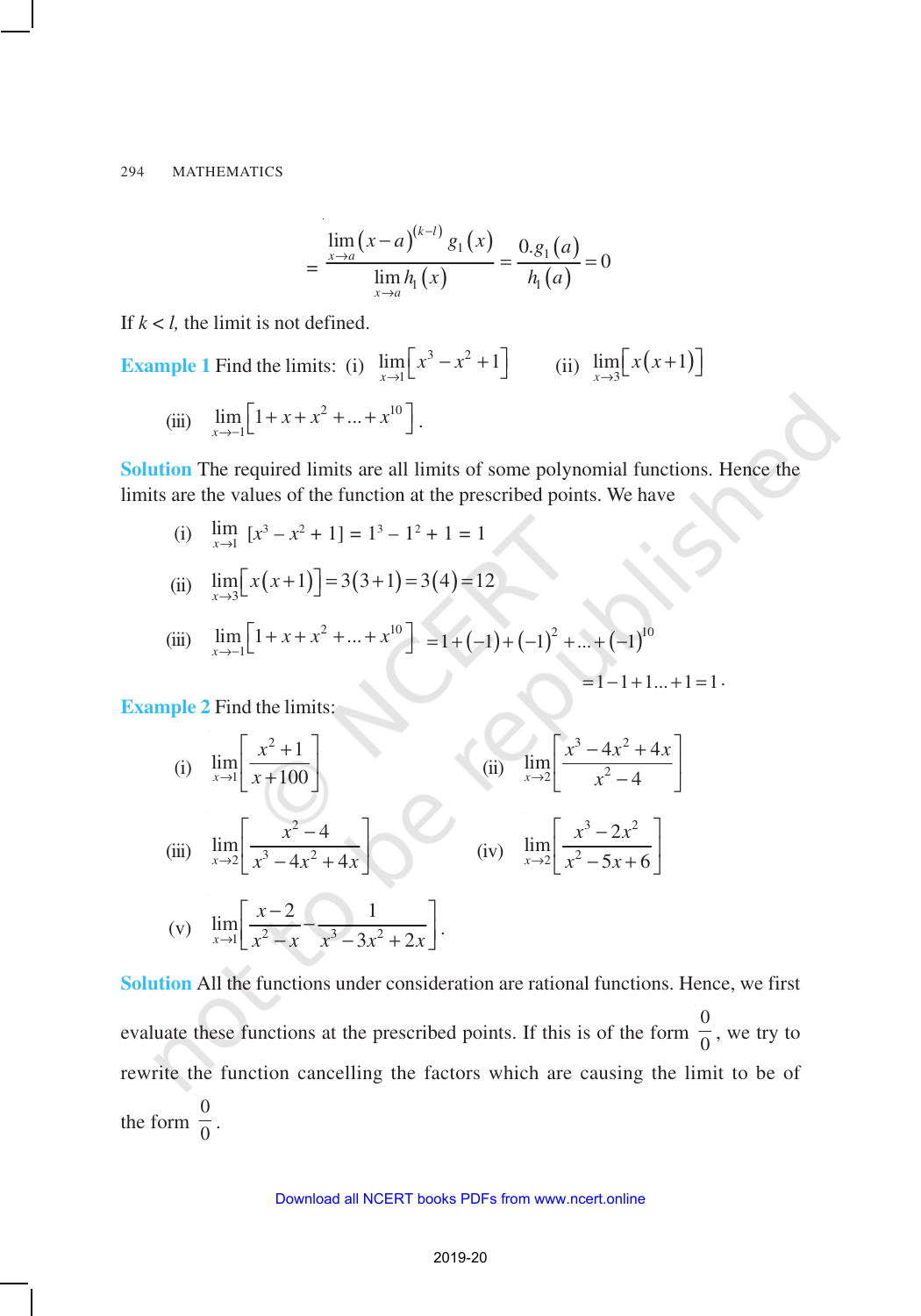.

.

(i) We have 
$$
\lim_{x \to 1} \frac{x^2 + 1}{x + 100} = \frac{1^2 + 1}{1 + 100} = \frac{2}{101}
$$

(ii) Evaluating the function at 2, it is of the form  $\frac{0}{0}$  $\frac{1}{0}$ .

Hence  $3 \sqrt{1-x^2}$  $\lim_{x\to 2} \frac{x^3 - 4x^2 + 4}{x^2 - 4}$  $x \rightarrow 2$   $x^2 - 4$  $x^3 - 4x^2 + 4x$  $\rightarrow$ 2 *x*  $-4x^2 +$  $\frac{1}{-4}$  =  $(x-2)^{y}$  $(x+2)(x-2)$ 2 2 2 lim  $\lim_{x\to 2} (x+2)(x-2)$ *x x*  $\rightarrow$  2  $(x+2)(x)$ −  $+ 2(x -$ =  $(x-2)$  $\frac{1}{2}$   $(x+2)$ 2  $\lim \frac{n(x-1)}{2}$  as  $x \neq 2$  $\lim_{x\to 2} (x+2)$ *x x x*  $\rightarrow$ 2  $(x$ − ≠ +  $=\frac{2(2-2)}{2} = \frac{0}{4} = 0$  $2 + 2$  4 −  $= -\frac{6}{1}$  $\frac{1}{+2} = \frac{8}{4} = 0$ .

(iii) Evaluating the function at 2, we get it of the form  $\boldsymbol{0}$  $\boldsymbol{0}$ 

Hence 
$$
\lim_{x \to 2} \frac{x^2 - 4}{x^3 - 4x^2 + 4x} = \lim_{x \to 2} \frac{(x+2)(x-2)}{x(x-2)^2}
$$

$$
= \lim_{x \to 2} \frac{(x+2)}{x(x-2)} = \frac{2+2}{2(2-2)} = \frac{4}{0}
$$

which is not defined.

(iv) Evaluating the function at 2, we get it of the form  $\boldsymbol{0}$  $\frac{1}{0}$ .

Hence 
$$
\lim_{x \to 2} \frac{x^3 - 2x^2}{x^2 - 5x + 6} = \lim_{x \to 2} \frac{x^2 (x - 2)}{(x - 2)(x - 3)}
$$

$$
= \lim_{x \to 2} \frac{x^2}{(x - 3)} = \frac{(2)^2}{2 - 3} = \frac{4}{-1} = -4
$$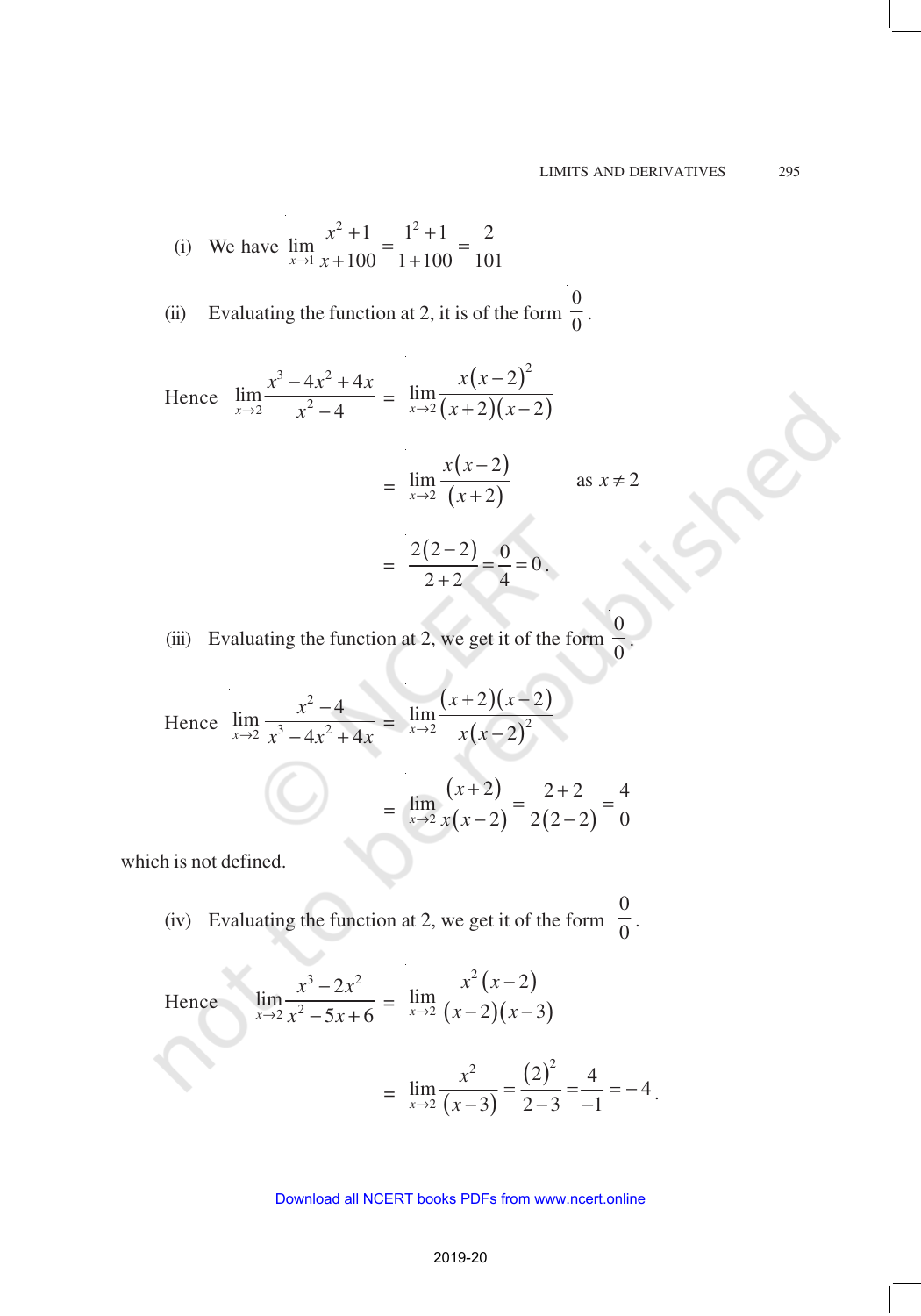(v) First, we rewrite the function as a rational function. í.

$$
\left[\frac{x-2}{x^2-x} - \frac{1}{x^3-3x^2+2x}\right] = \left[\frac{x-2}{x(x-1)} - \frac{1}{x(x^2-3x+2)}\right]
$$

$$
= \left[\frac{x-2}{x(x-1)} - \frac{1}{x(x-1)(x-2)}\right]
$$

$$
= \left[\frac{x^2-4x+4-1}{x(x-1)(x-2)}\right]
$$

$$
= \frac{x^2-4x+3}{x(x-1)(x-2)}
$$

Evaluating the function at 1, we get it of the form  $\overline{0}$ 0 .

Hence 
$$
\lim_{x \to 1} \left[ \frac{x^2 - 2}{x^2 - x} - \frac{1}{x^3 - 3x^2 + 2x} \right] = \lim_{x \to 1} \frac{x^2 - 4x + 3}{x(x - 1)(x - 2)}
$$

$$
= \lim_{x \to 1} \frac{(x - 3)(x - 1)}{x(x - 1)(x - 2)}
$$

$$
= \lim_{x \to 1} \frac{x - 3}{x(x - 2)} = \frac{1 - 3}{1(1 - 2)} = 2.
$$

We remark that we could cancel the term  $(x - 1)$  in the above evaluation because  $x \neq 1$ .

Evaluation of an important limit which will be used in the sequel is given as a theorem below.

**Theorem 2** For any positive integer *n,*

$$
\lim_{x \to a} \frac{x^n - a^n}{x - a} = na^{n-1}.
$$

*Remark* The expression in the above theorem for the limit is true even if *n* is any rational number and *a* is positive.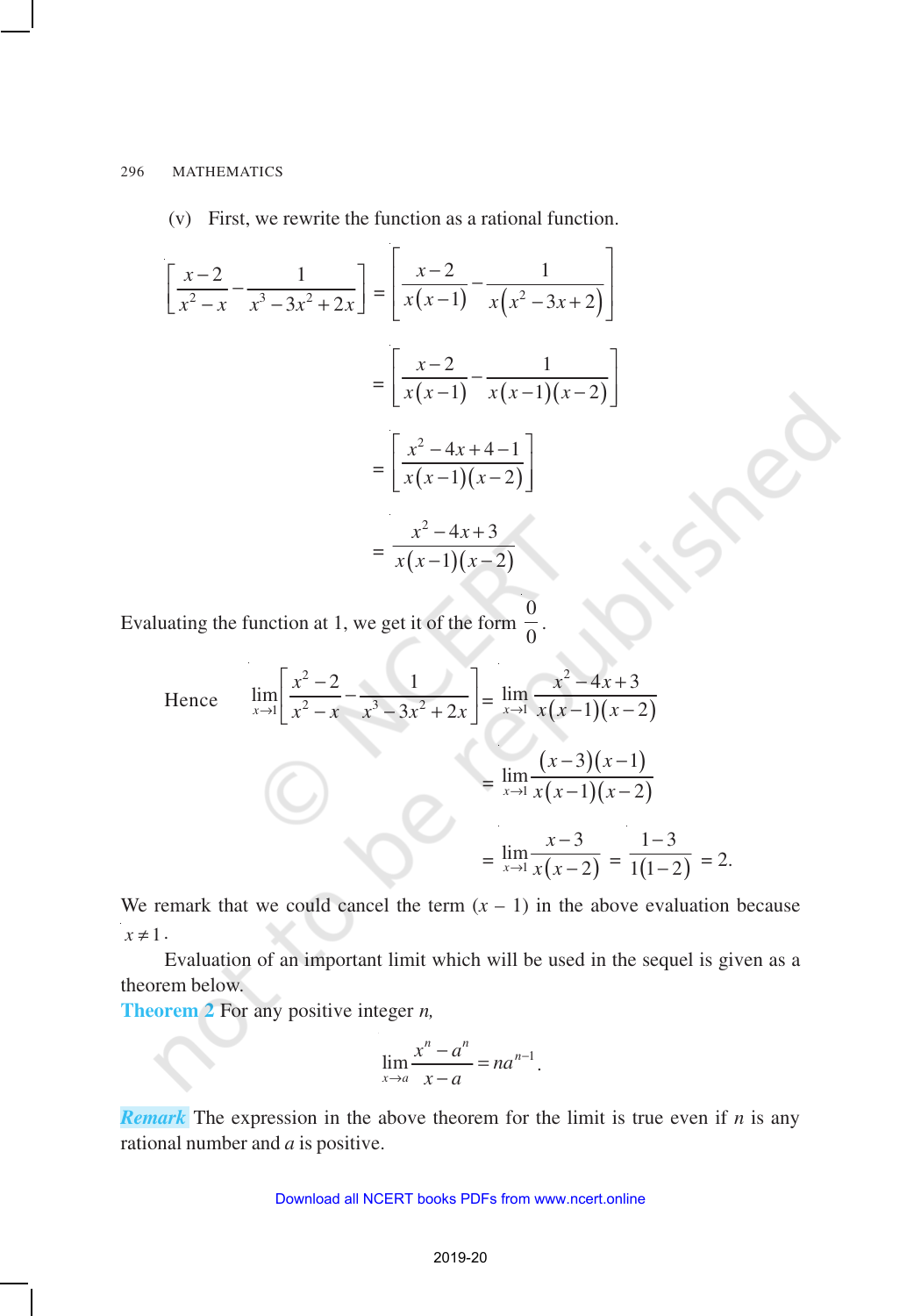**Proof** Dividing  $(x^n - a^n)$  by  $(x - a)$ , we see that

$$
x^{n} - a^{n} = (x-a) (x^{n-1} + x^{n-2} a + x^{n-3} a^{2} + ... + x a^{n-2} + a^{n-1})
$$

Thus, 
$$
\lim_{x \to a} \frac{x^n - a^n}{x - a} = \lim_{x \to a} (x^{n-1} + x^{n-2} a + x^{n-3} a^2 + \dots + x^{n-2} + a^{n-1})
$$
  
\n $= a^{n-1} + a \ a^{n-2} + \dots + a^{n-2} (a) + a^{n-1}$   
\n $= a^{n-1} + a^{n-1} + \dots + a^{n-1} + a^{n-1} (n \text{ terms})$   
\n $= na^{n-1}$ 

**Example 3** Evaluate:

(i) 
$$
\lim_{x \to 1} \frac{x^{15} - 1}{x^{10} - 1}
$$
 (ii) 
$$
\lim_{x \to 0} \frac{\sqrt{1 + x} - 1}{x}
$$

**Solution** (i) We have

$$
\lim_{x \to 1} \frac{x^{15} - 1}{x^{10} - 1} = \lim_{x \to 1} \left[ \frac{x^{15} - 1}{x - 1} \div \frac{x^{10} - 1}{x - 1} \right]
$$

$$
= \lim_{x \to 1} \left[ \frac{x^{15} - 1}{x - 1} \right] \div \lim_{x \to 1} \left[ \frac{x^{10} - 1}{x - 1} \right]
$$

=  $15 (1)^{14} \div 10(1)^{9}$  (by the theorem above)

$$
= 15 \div 10 = \frac{3}{2}
$$

(ii) Put  $y = 1 + x$ , so that  $y \rightarrow 1$  as  $x \rightarrow 0$ .

Then

$$
\lim_{x \to 0} \frac{\sqrt{1+x} - 1}{x} = \lim_{y \to 1} \frac{\sqrt{y} - 1}{y - 1}
$$
  
= 
$$
\lim_{y \to 1} \frac{y^{\frac{1}{2}} - 1^{\frac{1}{2}}}{y - 1}
$$
  
= 
$$
\frac{1}{2} (1)^{\frac{1}{2} - 1}
$$
 (by the remark above) =  $\frac{1}{2}$ 

#### 2019-20 Download all NCERT books PDFs from [www.ncert.online](http://www.ncert.online)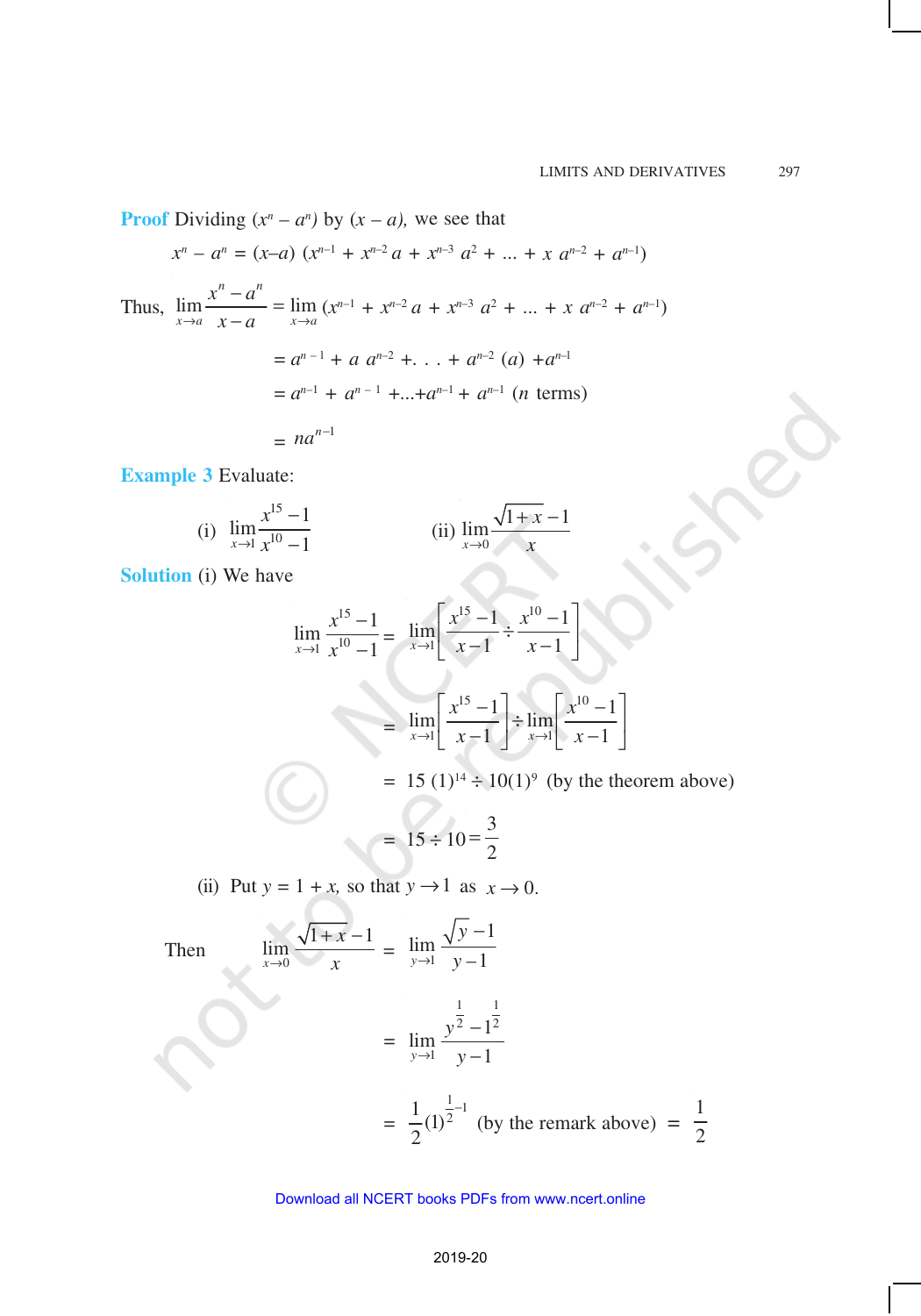## **13.4 Limits of Trigonometric Functions**

The following facts (stated as theorems) about functions in general come in handy in calculating limits of some trigonometric functions.

**Theorem 3** Let *f* and *g* be two real valued functions with the same domain such that  $f(x) \leq g(x)$  for all *x* in the domain of definition, For some *a*, if both  $\lim_{x \to a} f(x)$  and

 $\lim_{x \to a} g(x)$  exist, then  $\lim_{x \to a} f(x) \le \lim_{x \to a} g(x)$ . This is illustrated in Fig 13.8.



**Theorem 4 (Sandwich Theorem)** Let *f,* g and *h* be real functions such that  $f(x) \le g(x) \le h(x)$  for all *x* in the common domain of definition. For some real number

*a*, if  $\lim_{x \to a} f(x) = l = \lim_{x \to a} h(x)$ , then  $\lim_{x \to a} g(x) = l$ . This is illustrated in Fig 13.9.



**Fig 13.9**

Given below is a beautiful geometric proof of the following important inequality relating trigonometric functions.

$$
\cos x < \frac{\sin x}{x} < 1 \quad \text{for } 0 < |x| < \frac{\pi}{2} \tag{*}
$$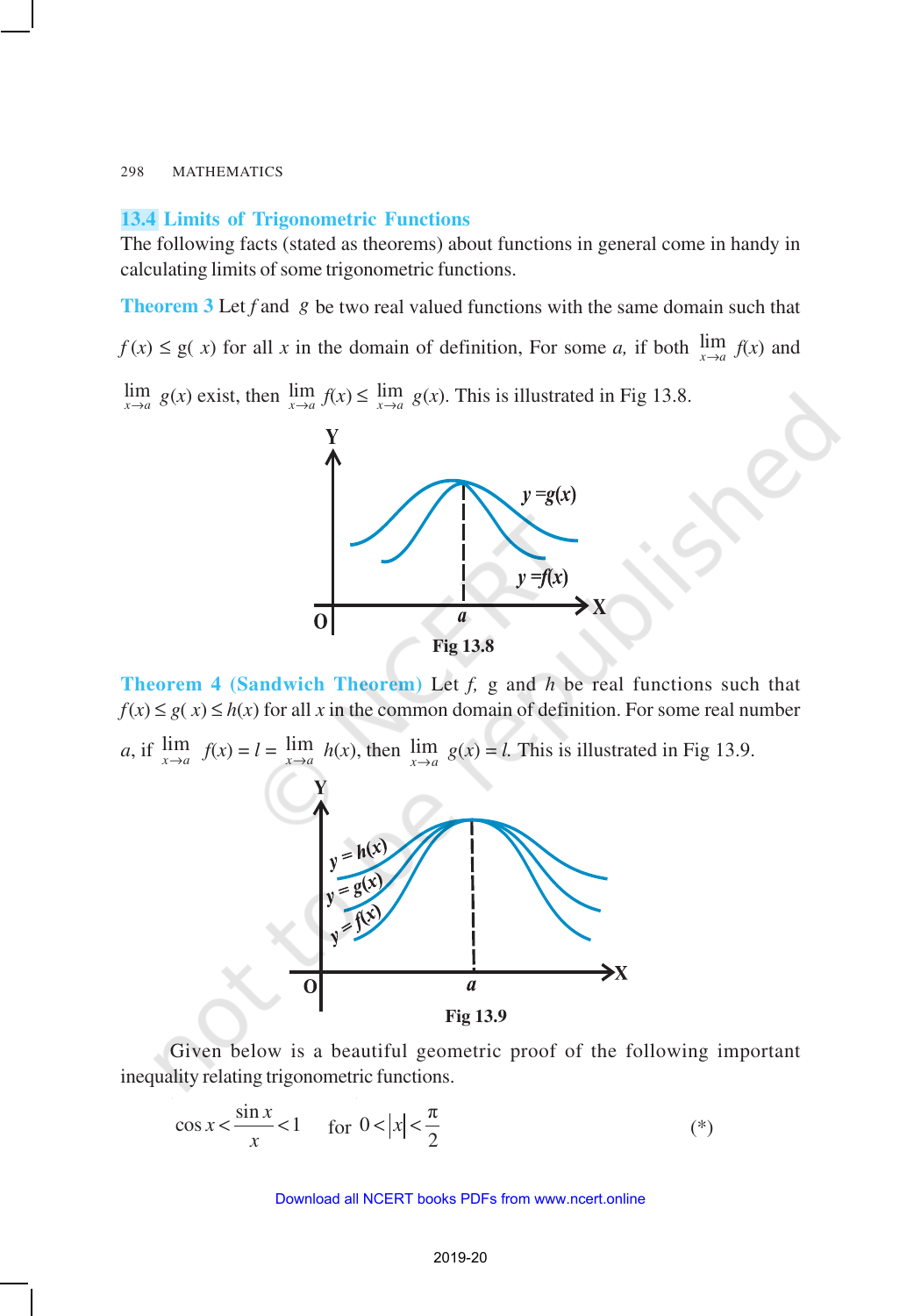# **Proof** We know that  $\sin(-x) = -\sin x$  and  $\cos(-x) = \cos x$ . Hence, it is sufficient to prove the inequality for  $0 < x < \frac{\pi}{2}$  $\lt x \lt \frac{\pi}{2}$ .

In the Fig 13.10, O is the centre of the unit circle such that

the angle AOC is x radians and  $0 < x <$ π  $\frac{1}{2}$ . Line segments B A and

CD are perpendiculars to OA*.* Further, join AC. Then

Area of ∆OAC < Area of sector OAC < Area of ∆ OAB.

i.e., 
$$
\frac{1}{2}OA.CD < \frac{x}{2\pi} \cdot \pi.(OA)^2 < \frac{1}{2}OA.AB
$$
.

i.e.,  $CD < x$ .  $OA < AB$ .

From ∆ OCD,

$$
\sin x = \frac{\text{CD}}{\text{OA}} \text{ (since } \text{OC} = \text{OA} \text{) and hence } \text{CD} = \text{OA} \sin x. \text{ Also } \tan x = \frac{\text{AB}}{\text{OA}} \text{ and}
$$

hence  $AB = OA$ , tan *x*. Thus

OA sin *x* < OA*. x* < OA*.* tan *x*.

Since length OA is positive, we have  $\sin x < x < \tan x$ .

Since  $0 < x <$ π  $\frac{1}{2}$ , sin*x* is positive and thus by dividing throughout by sin *x*, we have

 $1<$ 1  $\sin x$  cos *x*  $\frac{1}{x}$   $\lt \frac{1}{\cos x}$ . Taking reciprocals throughout, we have

$$
\cos x < \frac{\sin x}{x} < 1
$$

which complete the proof.

**Theorem 5** The following are two important limits.

(i) 
$$
\lim_{x \to 0} \frac{\sin x}{x} = 1
$$
. (ii)  $\lim_{x \to 0} \frac{1 - \cos x}{x} = 0$ .

**Proof** (i) The inequality in  $(*)$  says that the function  $\frac{\sin x}{x}$ *x* is sandwiched between the

function cos *x* and the constant function which takes value 1.

#### Download all NCERT books PDFs from [www.ncert.online](http://www.ncert.online)



**Fig 13.10**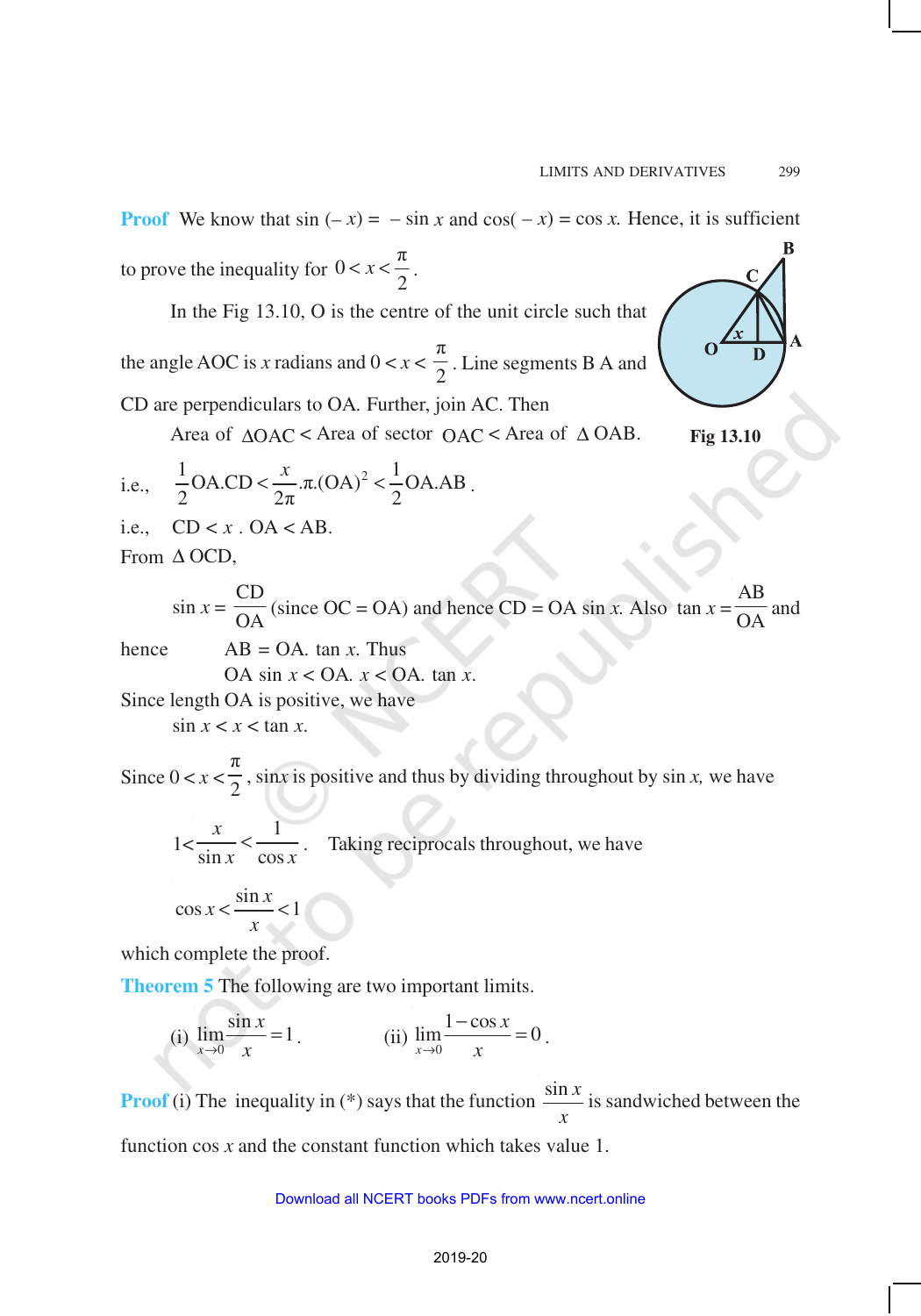Further, since  $\lim_{x\to 0}$  cos  $x = 1$ , we see that the proof of (i) of the theorem is complete by sandwich theorem.

To prove (ii), we recall the trigonometric identity  $1 - \cos x = 2 \sin^2 \left( \frac{\pi}{2} \right)$  $(x)$  $\left(\frac{\overline{2}}{2}\right)$ . Then

$$
\lim_{x \to 0} \frac{1 - \cos x}{x} = \lim_{x \to 0} \frac{2\sin^2\left(\frac{x}{2}\right)}{x} = \lim_{x \to 0} \frac{\sin\left(\frac{x}{2}\right)}{\frac{x}{2}} \cdot \sin\left(\frac{x}{2}\right)
$$

$$
= \lim_{x \to 0} \frac{\sin\left(\frac{x}{2}\right)}{\frac{x}{2}} \cdot \lim_{x \to 0} \sin\left(\frac{x}{2}\right) = 1.0 = 0
$$

Observe that we have implicitly used the fact that  $x \to 0$  is equivalent to  $\frac{\pi}{2} \to 0$  $\frac{x}{2} \rightarrow 0$ . This

may be justified by putting  $y = \frac{1}{2}$ *x* .

**Example 4** Evaluate:  $\lim_{x\to 0} \frac{\sin 4}{\sin 2}$  $x \rightarrow 0$  sin 2 *x*  $\rightarrow 0$  sin 2x (ii)  $\mathbf{0}$  $\lim \frac{\tan \theta}{\tan \theta}$ *x x*  $\rightarrow 0$   $\chi$ 

Solution (i) 
$$
\lim_{x \to 0} \frac{\sin 4x}{\sin 2x} = \lim_{x \to 0} \left[ \frac{\sin 4x}{4x} \cdot \frac{2x}{\sin 2x} \cdot 2 \right]
$$

$$
= 2 \cdot \lim_{x \to 0} \left[ \frac{\sin 4x}{4x} \right] \div \left[ \frac{\sin 2x}{2x} \right]
$$

$$
= 2 \cdot \lim_{4x \to 0} \left[ \frac{\sin 4x}{4x} \right] \div \lim_{2x \to 0} \left[ \frac{\sin 2x}{2x} \right]
$$

$$
= 2.1.1 = 2 \text{ (as } x \to 0, 4x \to 0 \text{ and } 2x \to 0)
$$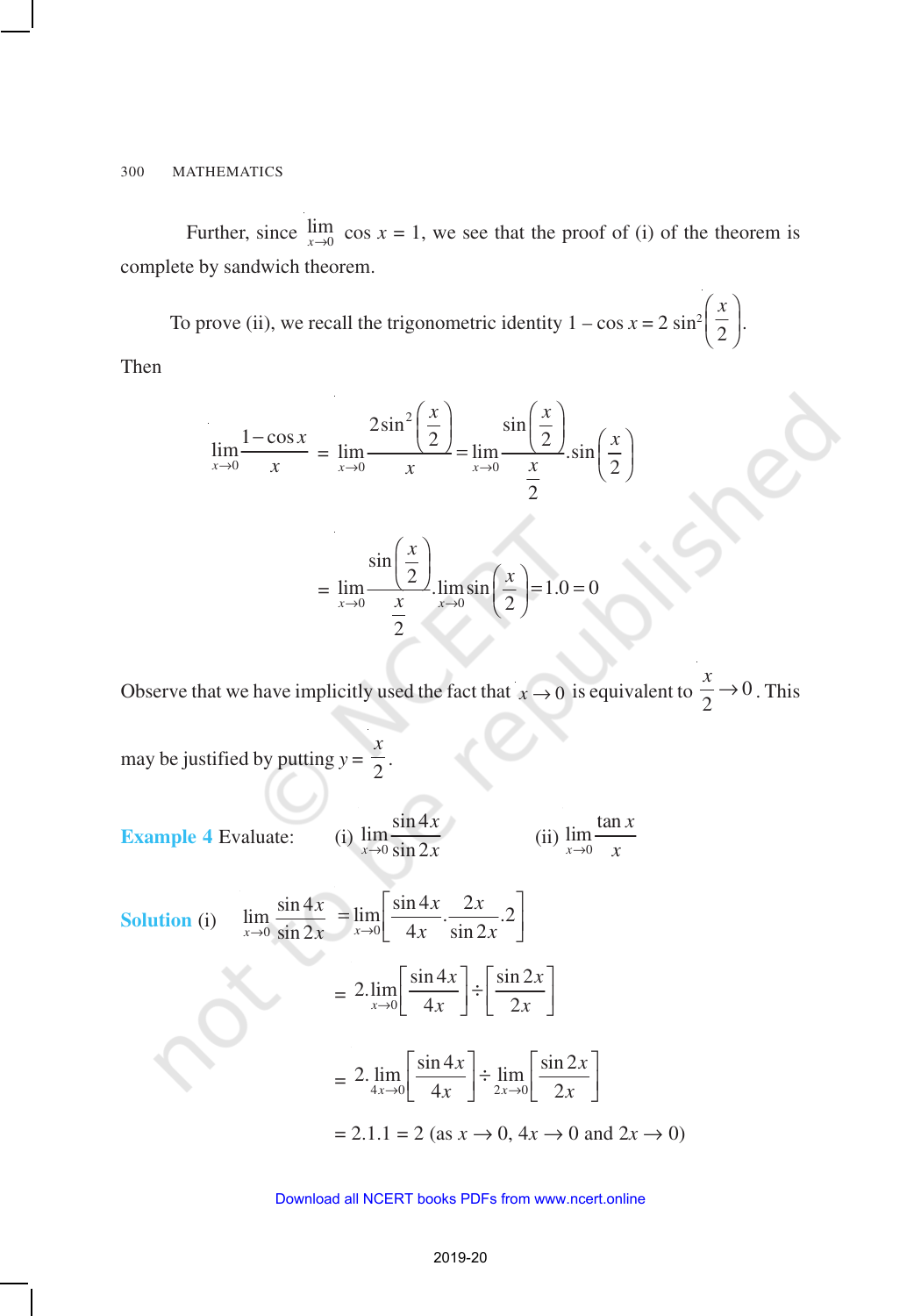(ii) We have 
$$
\lim_{x \to 0} \frac{\tan x}{x} = \lim_{x \to 0} \frac{\sin x}{x \cos x} = \lim_{x \to 0} \frac{\sin x}{x} \cdot \lim_{x \to 0} \frac{1}{\cos x} = 1.1 = 1
$$

A general rule that needs to be kept in mind while evaluating limits is the following.

Say, given that the limit  $(x)$  $\lim_{x\to a} \frac{f(x)}{g(x)}$ *f x*  $\lim_{x\to a} \frac{f(x)}{g(x)}$  exists and we want to evaluate this. First we check

the value of  $f(a)$  and  $g(a)$ . If both are 0, then we see if we can get the factor which is causing the terms to vanish, i.e., see if we can write  $f(x) = f_1(x) f_2(x)$  so that *f*<sub>1</sub> (*a*) = 0 and *f*<sub>2</sub> (*a*)  $\neq$  0. Similarly, we write *g*(*x*) = *g*<sub>1</sub> (*x*) *g*<sub>2</sub>(*x*), where *g*<sub>1</sub>(*a*) = 0 and  $g_2(a) \neq 0$ . Cancel out the common factors from *f*(*x*) and *g*(*x*) (if possible) and write

$$
\frac{f(x)}{g(x)} = \frac{p(x)}{q(x)},
$$
 where  $q(x) \neq 0$ .

Then

 $(x)$  $(x)$  $(a)$  $\lim_{x\to a}\frac{f'(x)}{g(x)}=\frac{f'(x)}{g(a)}$  $f(x)$  p (a  $\lim_{\longrightarrow a} \frac{f(x)}{g(x)} = \frac{f'(x)}{g(a)}$ .

**EXERCISE 13.1**

Evaluate the following limits in Exercises 1 to 22.

1. 
$$
\lim_{x \to 3} x + 3
$$
  
\n2.  $\lim_{x \to \pi} \left( x - \frac{22}{7} \right)$   
\n3.  $\lim_{r \to 1} \pi r^2$   
\n4.  $\lim_{x \to 4} \frac{4x + 3}{x - 2}$   
\n5.  $\lim_{x \to -1} \frac{x^{10} + x^5 + 1}{x - 1}$   
\n6.  $\lim_{x \to 0} \frac{(x + 1)^5 - 1}{x}$   
\n7.  $\lim_{x \to 2} \frac{3x^2 - x - 10}{x^2 - 4}$   
\n8.  $\lim_{x \to 3} \frac{x^4 - 81}{2x^2 - 5x - 3}$   
\n9.  $\lim_{x \to 0} \frac{ax + b}{cx + 1}$   
\n10.  $\lim_{z \to 1} \frac{z^{\frac{1}{3}} - 1}{1}$   
\n11.  $\lim_{x \to 1} \frac{ax^2 + bx + c}{cx^2 + bx + a}$ ,  $a + b + c \ne 0$   
\n12.  $\lim_{x \to 2} \frac{\frac{1}{x} + \frac{1}{2}}{x + 2}$   
\n13.  $\lim_{x \to 0} \frac{\sin ax}{bx}$   
\n14.  $\lim_{x \to 0} \frac{\sin ax}{\sin bx}$ ,  $a, b \ne 0$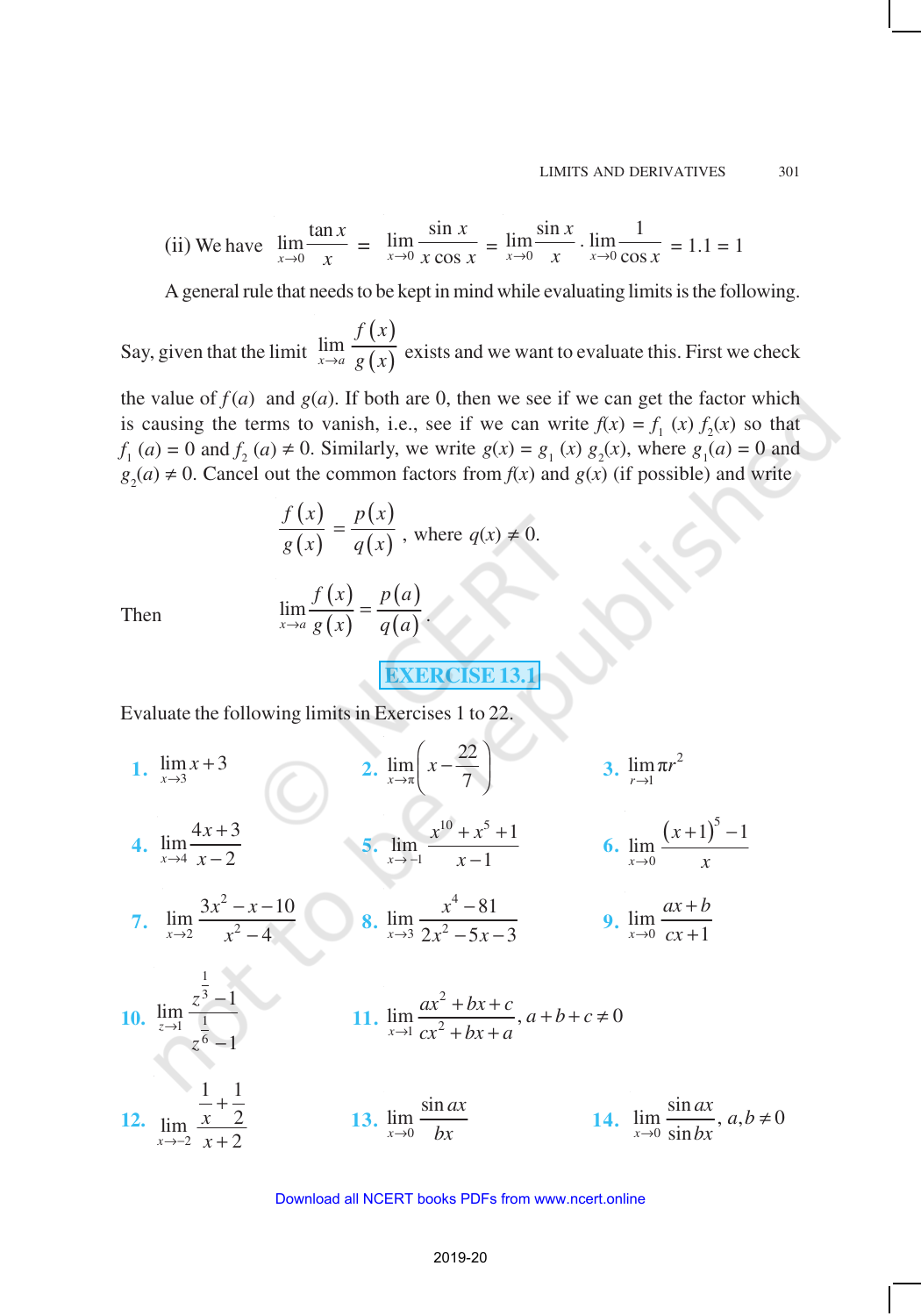15. 
$$
\lim_{x \to \pi} \frac{\sin(\pi - x)}{\pi(\pi - x)}
$$
  
\n16.  $\lim_{x \to 0} \frac{\cos x}{\pi - x}$   
\n17.  $\lim_{x \to 0} \frac{\cos 2x - 1}{\cos x - 1}$   
\n18.  $\lim_{x \to 0} \frac{ax + x \cos x}{bx \sin x}$   
\n19.  $\lim_{x \to 0} \text{ since } x$   
\n20.  $\lim_{x \to 0} \frac{\sin ax + bx}{ax + \sin bx} a, b, a + b \ne 0$ , 21.  $\lim_{x \to 0} (\csc x - \cot x)$   
\n22.  $\lim_{x \to \frac{\pi}{2}} \frac{\tan 2x}{x - \frac{\pi}{2}}$   
\n23. Find  $\lim_{x \to 0} f(x)$  and  $\lim_{x \to 1} f(x)$ , where  $f(x) = \begin{cases} 2x + 3, & x \le 0 \\ 3(x + 1), & x > 0 \end{cases}$   
\n24. Find  $\lim_{x \to 1} f(x)$ , where  $f(x) = \begin{cases} x^2 - 1, & x \le 1 \\ -x^2 - 1, & x > 1 \end{cases}$   
\n25. Evaluate  $\lim_{x \to 0} f(x)$ , where  $f(x) = \begin{cases} \frac{|x|}{x}, & x \ne 0 \\ 0, & x = 0 \end{cases}$   
\n26. Find  $\lim_{x \to 0} f(x)$ , where  $f(x) = \begin{cases} \frac{x}{|x|}, & x \ne 0 \\ 0, & x = 0 \end{cases}$   
\n27. Find  $\lim_{x \to 0} f(x)$ , where  $f(x) = |x| - 5$   
\n28. Suppose  $f(x) = \begin{cases} a + bx, & x < 1 \\ 4, & x = 1 \\ b - ax, & x > 1 \end{cases}$ 

and if  $\lim_{x\to 1} f(x) = f(1)$  what are possible values of *a* and *b*?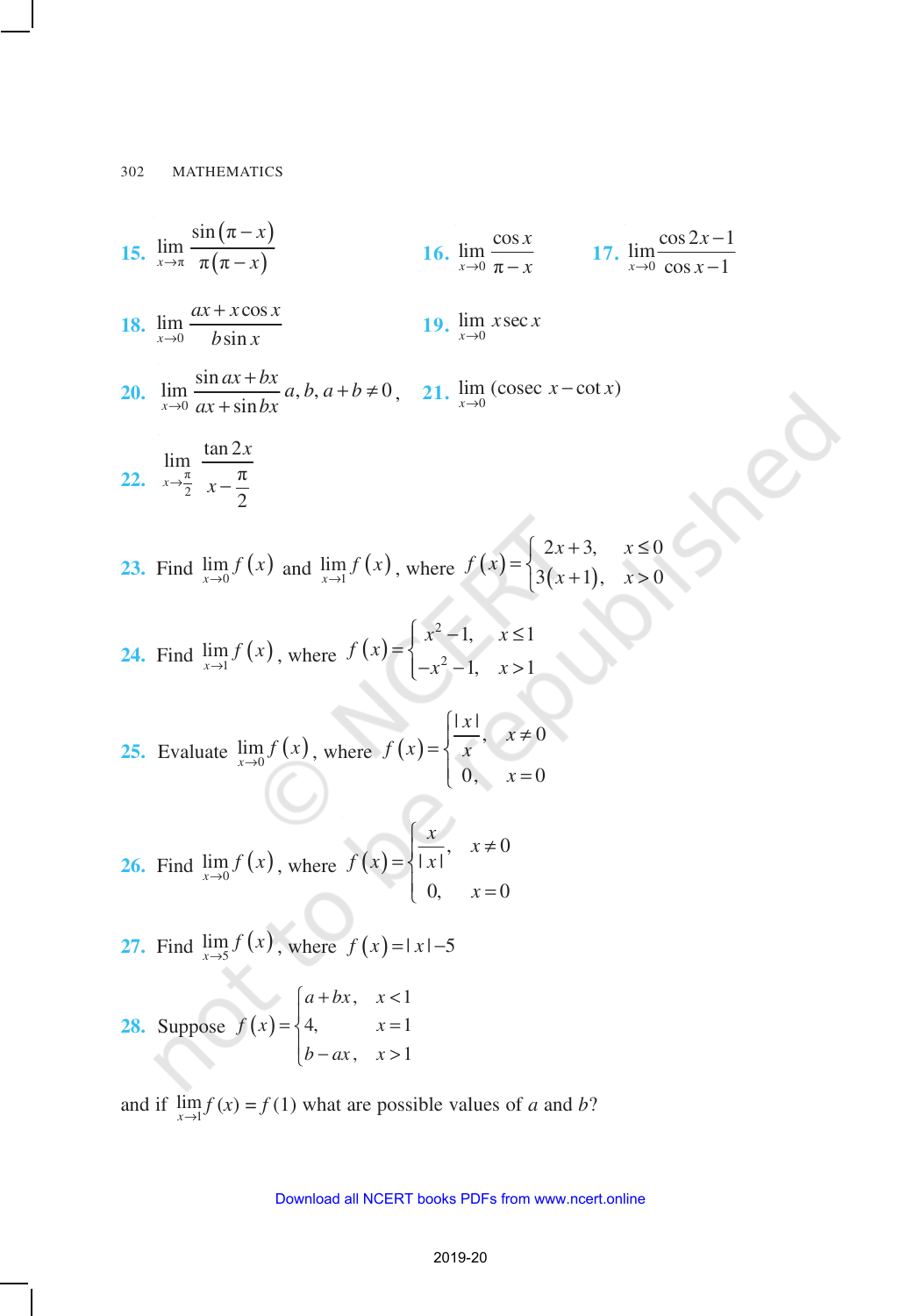**29.** Let  $a_1, a_2, \ldots, a_n$  be fixed real numbers and define a function  $f(x)=(x-a_1)(x-a_2)...(x-a_n)$ . What is  $\lim_{x \to a_1} f(x)$ ? For some  $a \neq a_1, a_2, ..., a_n$ , compute  $\lim_{x \to a} f(x)$ .

30. If 
$$
f(x) = \begin{cases} |x| + 1, & x < 0 \\ 0, & x = 0 \\ |x| - 1, & x > 0 \end{cases}
$$

For what value (s) of *a* does  $\lim_{x\to a} f(x)$  exists?

.

**31.** If the function  $f(x)$  satisfies  $(x)$  $\frac{1}{1}$   $x^2$ 2  $\lim_{x \to 0} \frac{f(x)}{x} = \pi$  $x \rightarrow 1$   $x^2 - 1$ *f x*  $\rightarrow$ 1  $\chi$ − =  $\frac{f}{f(x)} = \pi$ , evaluate  $\lim_{x \to 1} f(x)$ .

**32.** If  $f(x)$ 2 3  $, \quad x < 0$  $, 0 \leq x \leq 1$  $, \quad x>1$  $mx^2 + n$ , x  $f(x) = \{ nx + m, 0 \leq x$  $nx^3 + m$ , x  $\left\vert mx^{2}+n, \quad x<\right\vert$  $=\begin{cases} nx+m, & 0 \leq x \leq$  $\left\lfloor nx^3+m, \quad x \right\rfloor$ . For what integers *m* and *n* does both  $\lim_{x\to 0} f(x)$ 

and  $\lim_{x\to 1} f(x)$  exist?

# **13.5 Derivatives**

We have seen in the Section 13.2, that by knowing the position of a body at various time intervals it is possible to find the rate at which the position of the body is changing. It is of very general interest to know a certain parameter at various instants of time and try to finding the rate at which it is changing. There are several real life situations where such a process needs to be carried out. For instance, people maintaining a reservoir need to know when will a reservoir overflow knowing the depth of the water at several instances of time, Rocket Scientists need to compute the precise velocity with which the satellite needs to be shot out from the rocket knowing the height of the rocket at various times. Financial institutions need to predict the changes in the value of a particular stock knowing its present value. In these, and many such cases it is desirable to know how a particular parameter is changing with respect to some other parameter. The heart of the matter is derivative of a function at a given point in its domain of definition.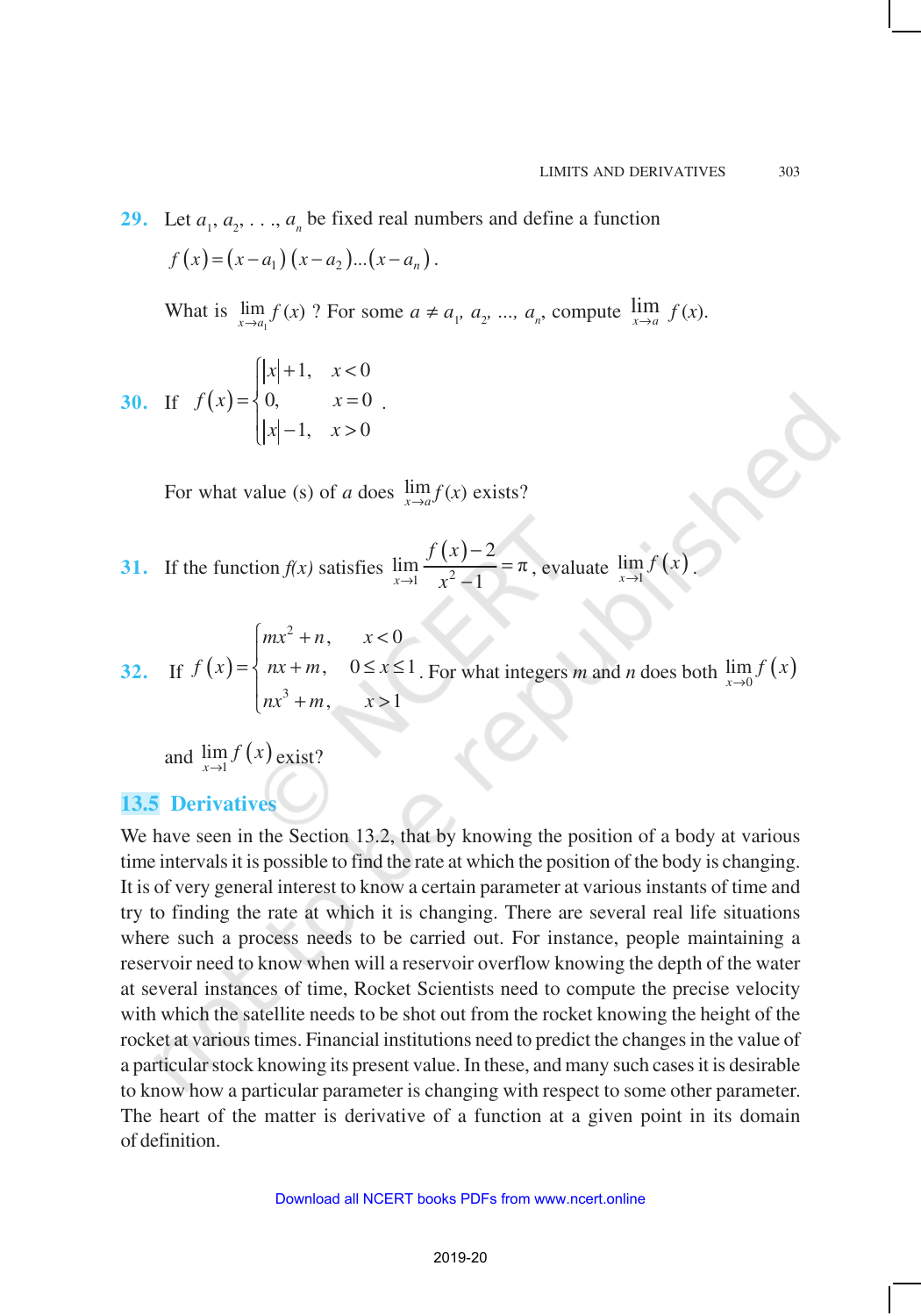**Definition 1** *Suppose f is a real valued function and a is a point in its domain of definition. The derivative of f at a is defined by*

$$
\lim_{h\to 0}\frac{f(a+h)-f(a)}{h}
$$

*provided this limit exists. Derivative of*  $f(x)$  *at a is denoted by*  $f'(a)$ *.* 

Observe that  $f'(a)$  quantifies the change in  $f(x)$  at  $a$  with respect to  $x$ .

**Example 5** Find the derivative at  $x = 2$  of the function  $f(x) = 3x$ . **Solution** We have

$$
f'(2) = \lim_{h \to 0} \frac{f(2+h) - f(2)}{h} = \lim_{h \to 0} \frac{3(2+h) - 3(2)}{h}
$$

$$
= \lim_{h \to 0} \frac{6 + 3h - 6}{h} = \lim_{h \to 0} \frac{3h}{h} = \lim_{h \to 0} 3 = 3.
$$

The derivative of the function  $3x$  at  $x = 2$  is 3.

**Example 6** Find the derivative of the function  $f(x) = 2x^2 + 3x - 5$  at  $x = -1$ . Also prove that  $f'(0) + 3f'(-1) = 0$ .

**Solution** We first find the derivatives of  $f(x)$  at  $x = -1$  and at  $x = 0$ . We have

$$
f'(-1) = \lim_{h \to 0} \frac{f(-1+h) - f(-1)}{h}
$$
  
= 
$$
\lim_{h \to 0} \frac{2(-1+h)^2 + 3(-1+h) - 5(-2(-1)^2 + 3(-1) - 5)}{h}
$$
  
= 
$$
\lim_{h \to 0} \frac{2h^2 - h}{h} = \lim_{h \to 0} (2h - 1) = 2(0) - 1 = -1
$$
  

$$
f'(0) = \lim_{h \to 0} \frac{f(0+h) - f(0)}{h}
$$
  
= 
$$
\lim_{h \to 0} \frac{2(0+h)^2 + 3(0+h) - 5(-2(0)^2 + 3(0) - 5)}{h}
$$

and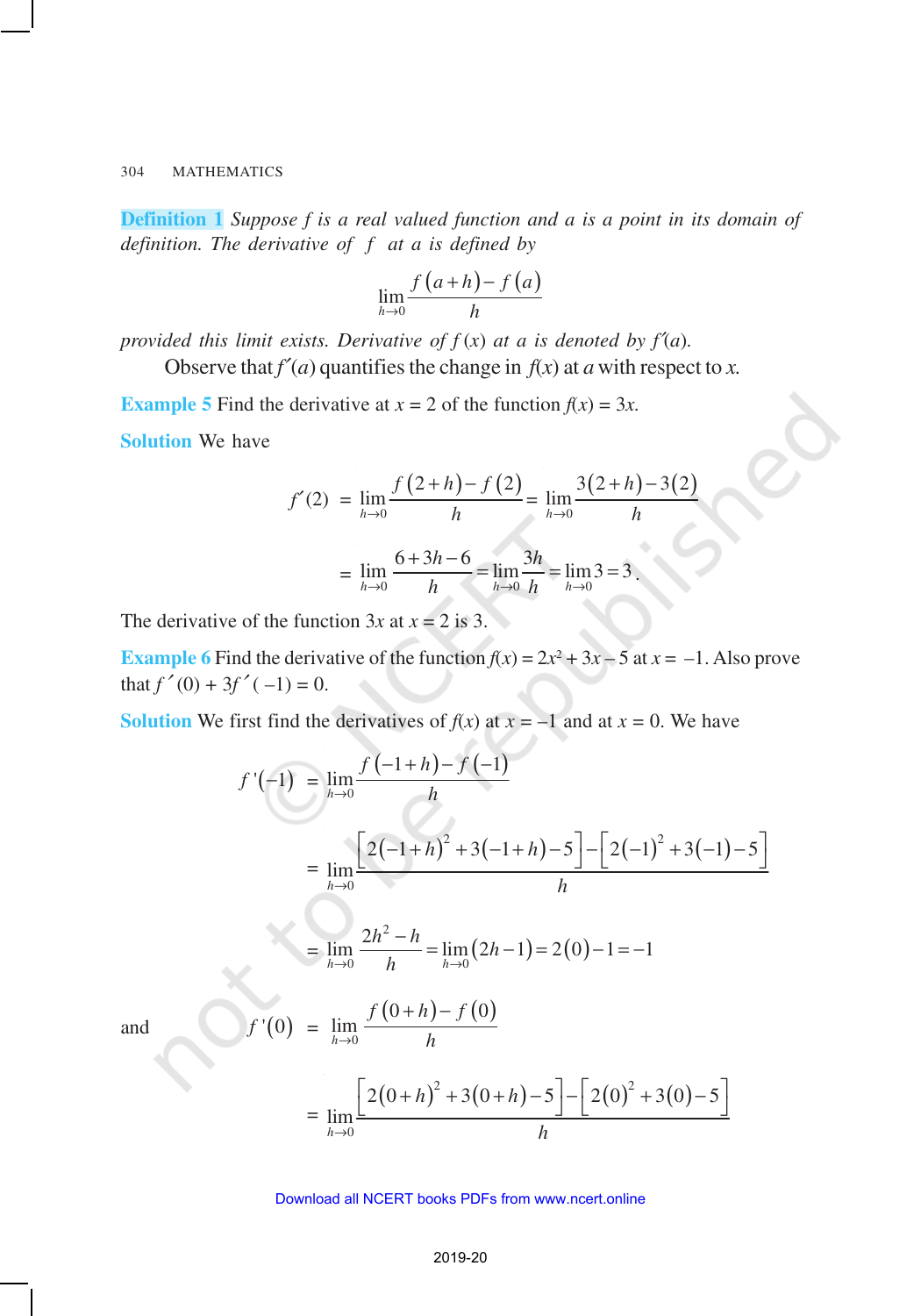$$
= \lim_{h \to 0} \frac{2h^2 + 3h}{h} = \lim_{h \to 0} (2h + 3) = 2(0) + 3 = 3
$$

Clearly  $f'(0) + 3 f'(-1) = 0$ 

*Remark* At this stage note that evaluating derivative at a point involves effective use of various rules, limits are subjected to. The following illustrates this.

**Example 7** Find the derivative of sin *x* at  $x = 0$ .

**Solution** Let  $f(x) = \sin x$ . Then

$$
f'(0) = \lim_{h \to 0} \frac{f(0+h) - f(0)}{h}
$$
  
= 
$$
\lim_{h \to 0} \frac{\sin(0+h) - \sin(0)}{h} = \lim_{h \to 0} \frac{\sin h}{h} = 1
$$

**Example 8** Find the derivative of  $f(x) = 3$  at  $x = 0$  and at  $x = 3$ .

**Solution** Since the derivative measures the change in function, intuitively it is clear that the derivative of the constant function must be zero at every point. This is indeed, supported by the following computation.

$$
f'(0) = \lim_{h \to 0} \frac{f(0+h) - f(0)}{h} = \lim_{h \to 0} \frac{3-3}{h} = \lim_{h \to 0} \frac{0}{h} = 0.
$$

 $(+ h)-f(3)$   $1.73-$ 

 $=\lim_{t \to \infty} \frac{3}{t} = 0$ .

 $(3+h) - f(3)$ 

*f*  $(3+h) - f$ 

Similarly  $f'(3) =$ 

We now present a geometric interpretation of derivative of a function at a point. Let  $y = f(x)$  be  $f(a+h)$ a function and let  $P = (a, f(a))$  and  $Q = (a + h, f(a + h))$  be two points close to each other on the graph of this function. The Fig 13.11 is now self explanatory.

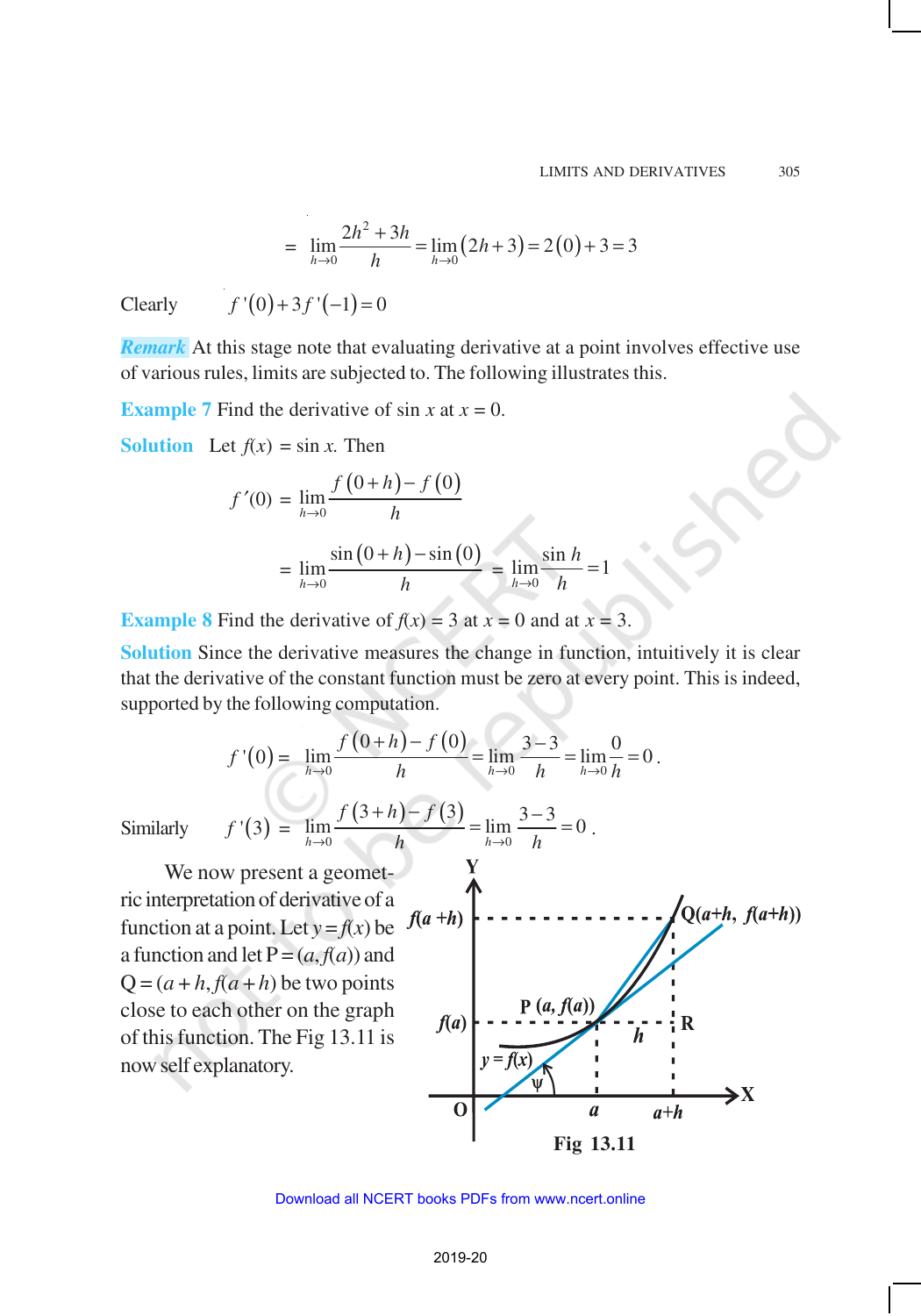We know that 
$$
f'(a) = \lim_{h \to 0} \frac{f(a+h) - f(a)}{h}
$$

From the triangle PQR, it is clear that the ratio whose limit we are taking is precisely equal to tan(QPR) which is the slope of the chord PQ. In the limiting process, as *h* tends to 0, the point Q tends to P and we have

$$
\lim_{h \to 0} \frac{f(a+h) - f(a)}{h} = \lim_{Q \to P} \frac{QR}{PR}
$$

This is equivalent to the fact that the chord PQ tends to the tangent at P of the curve  $y = f(x)$ . Thus the limit turns out to be equal to the slope of the tangent. Hence

$$
f'(a) = \tan \psi.
$$

For a given function  $f$  we can find the derivative at every point. If the derivative exists at every point, it defines a new function called the derivative of *f .* Formally, we define derivative of a function as follows.

**Definition 2** *Suppose f is a real valued function, the function defined by*

$$
\lim_{h\to 0}\frac{f(x+h)-f(x)}{h}
$$

*wherever the limit exists is defined to be the derivative of f at x and is denoted by f*′(*x*)*. This definition of derivative is also called the first principle of derivative.*

 $f'$ 

Thus 
$$
f'(x) = \lim_{h \to 0} \frac{f(x+h) - f(x)}{h}
$$

Clearly the domain of definition of  $f'(x)$  is wherever the above limit exists. There are different notations for derivative of a function. Sometimes  $f'(x)$  is denoted by

 $\frac{d}{dx} (f(x))$  or if  $y = f(x)$ , it is denoted by *dy*  $\frac{dy}{dx}$ . This is referred to as derivative of  $f(x)$ or *y* with respect to *x*. It is also denoted by D ( $f(x)$ ). Further, derivative of  $f$  at  $x = a$ 

is also denoted by 
$$
\frac{d}{dx} f(x) \Big|_a
$$
 or  $\frac{df}{dx} \Big|_a$  or even  $\left( \frac{df}{dx} \right)_{x=a}$ .

**Example 9** Find the derivative of  $f(x) = 10x$ .

Solution Since 
$$
f'(x) = \lim_{h \to 0} \frac{f(x+h) - f(x)}{h}
$$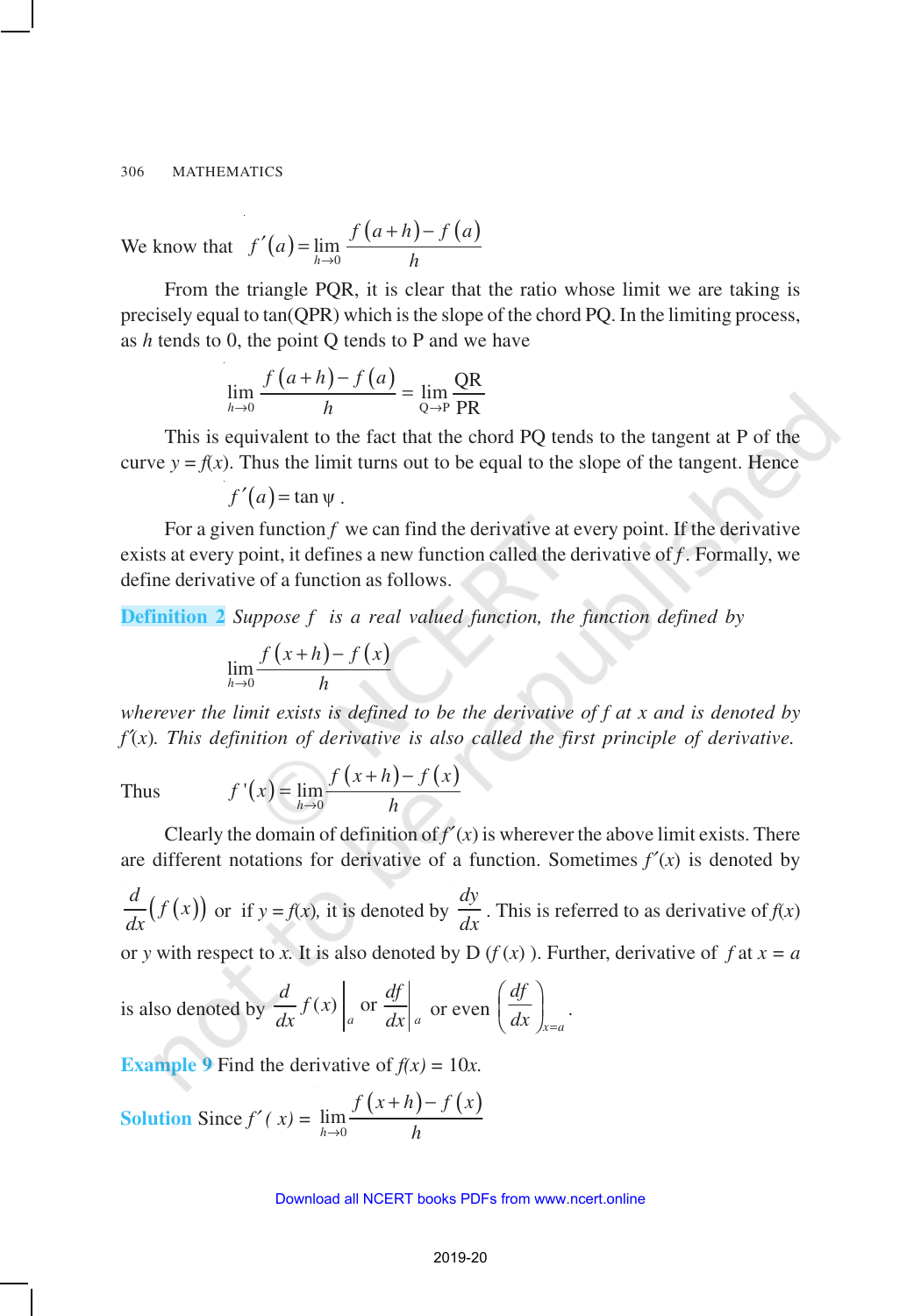$$
= \lim_{h \to 0} \frac{10(x+h) - 10(x)}{h}
$$

$$
= \lim_{h \to 0} \frac{10h}{h} = \lim_{h \to 0} (10) = 10.
$$

**Example 10** Find the derivative of  $f(x) = x^2$ .

Solution We have, 
$$
f'(x) = \lim_{h \to 0} \frac{f(x+h) - f(x)}{h}
$$
  
=  $\lim_{h \to 0} \frac{(x+h)^2 - (x)^2}{h} = \lim_{h \to 0} (h + 2x) = 2x$ 

**Example 11** Find the derivative of the constant function  $f(x) = a$  for a fixed real number *a*.

Solution We have, 
$$
f'(x) = \lim_{h \to 0} \frac{f(x+h) - f(x)}{h}
$$
  

$$
= \lim_{h \to 0} \frac{a - a}{h} = \lim_{h \to 0} \frac{0}{h} = 0 \text{ as } h \neq 0
$$
  
**Example 12** Find the derivative of  $f(x) = \frac{1}{x}$ 

**Solution** We have 
$$
f'(x) = \lim_{h \to 0} \frac{f(x+h) - f(x)}{h}
$$

$$
= \lim_{h\to 0} \frac{\frac{1}{(x+h)} - \frac{1}{x}}{h}
$$

$$
= \lim_{h\to 0} \frac{1}{h} \left[ \frac{x - (x+h)}{x(x+h)} \right]
$$

$$
= \lim_{h \to 0} \frac{1}{h} \left[ \frac{-h}{x(x+h)} \right] = \lim_{h \to 0} \frac{-1}{x(x+h)} = -\frac{1}{x^2}
$$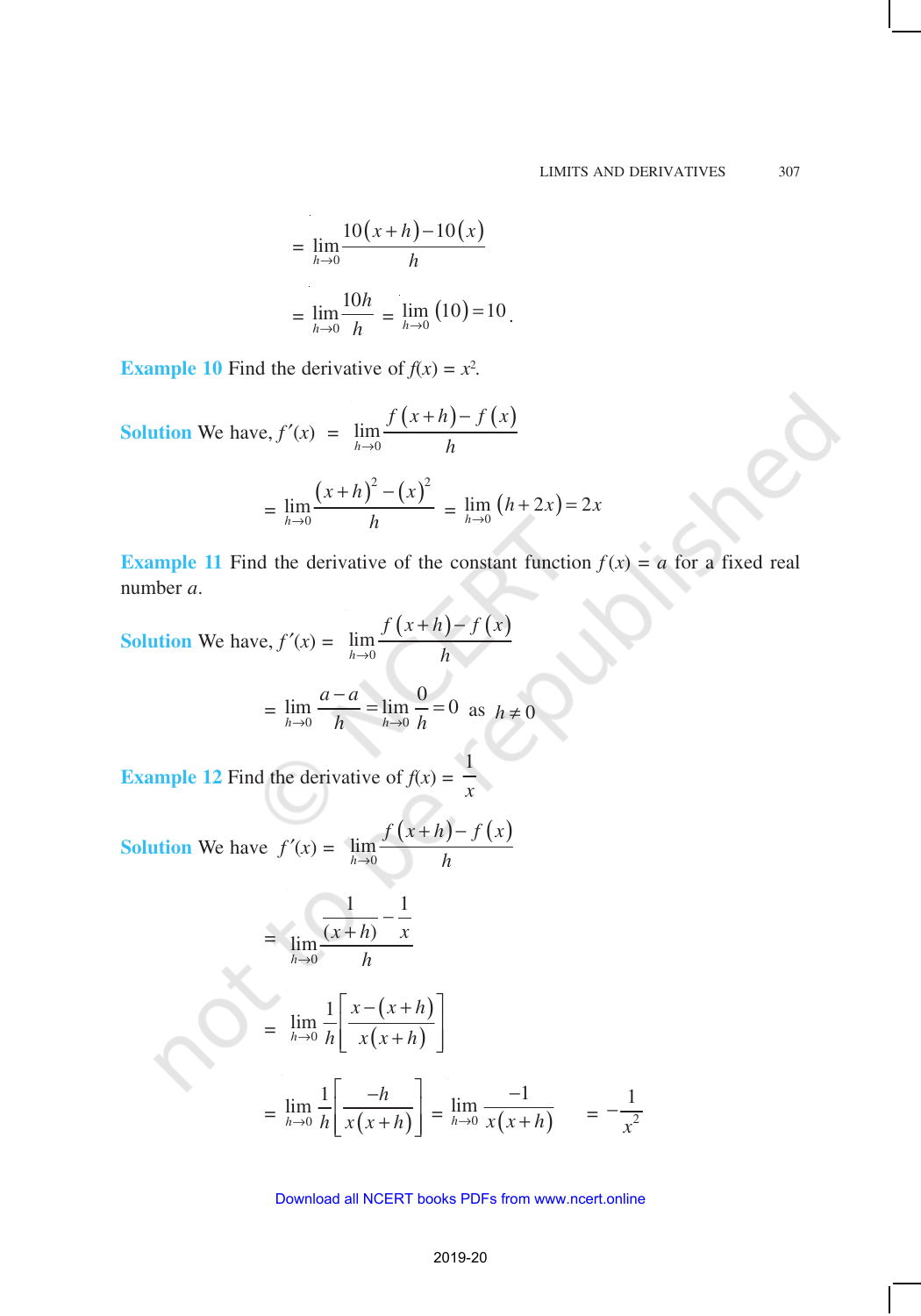**13.5.1** *Algebra of derivative of functions* Since the very definition of derivatives involve limits in a rather direct fashion, we expect the rules for derivatives to follow closely that of limits. We collect these in the following theorem.

**Theorem 5** Let *f* and *g* be two functions such that their derivatives are defined in a common domain. Then

(i) Derivative of sum of two functions is sum of the derivatives of the functions.

$$
\frac{d}{dx}\Big[f(x)+g(x)\Big]=\frac{d}{dx}f(x)+\frac{d}{dx}g(x).
$$

(ii) Derivative of difference of two functions is difference of the derivatives of the functions.

$$
\frac{d}{dx}\Big[f\big(x\big)-g\big(x\big)\Big]=\frac{d}{dx}f(x)-\frac{d}{dx}g(x).
$$

(iii) Derivative of product of two functions is given by the following *product rule.*

$$
\frac{d}{dx}[f(x) \cdot g(x)] = \frac{d}{dx}f(x) \cdot g(x) + f(x) \cdot \frac{d}{dx}g(x)
$$

(iv) Derivative of quotient of two functions is given by the following *quotient rule* (whenever the denominator is non–zero).

$$
\frac{d}{dx}\left(\frac{f(x)}{g(x)}\right) = \frac{\frac{d}{dx}f(x).g(x) - f(x)\frac{d}{dx}g(x)}{(g(x))^2}
$$

The proofs of these follow essentially from the analogous theorem for limits. We will not prove these here. As in the case of limits this theorem tells us how to compute derivatives of special types of functions. The last two statements in the theorem may be restated in the following fashion which aids in recalling them easily:

Let 
$$
u = f(x)
$$
 and  $v = g(x)$ . Then

$$
(uv)' = u'v + uv'
$$

This is referred to a Leibnitz rule for differentiating product of functions or the product rule. Similarly, the quotient rule is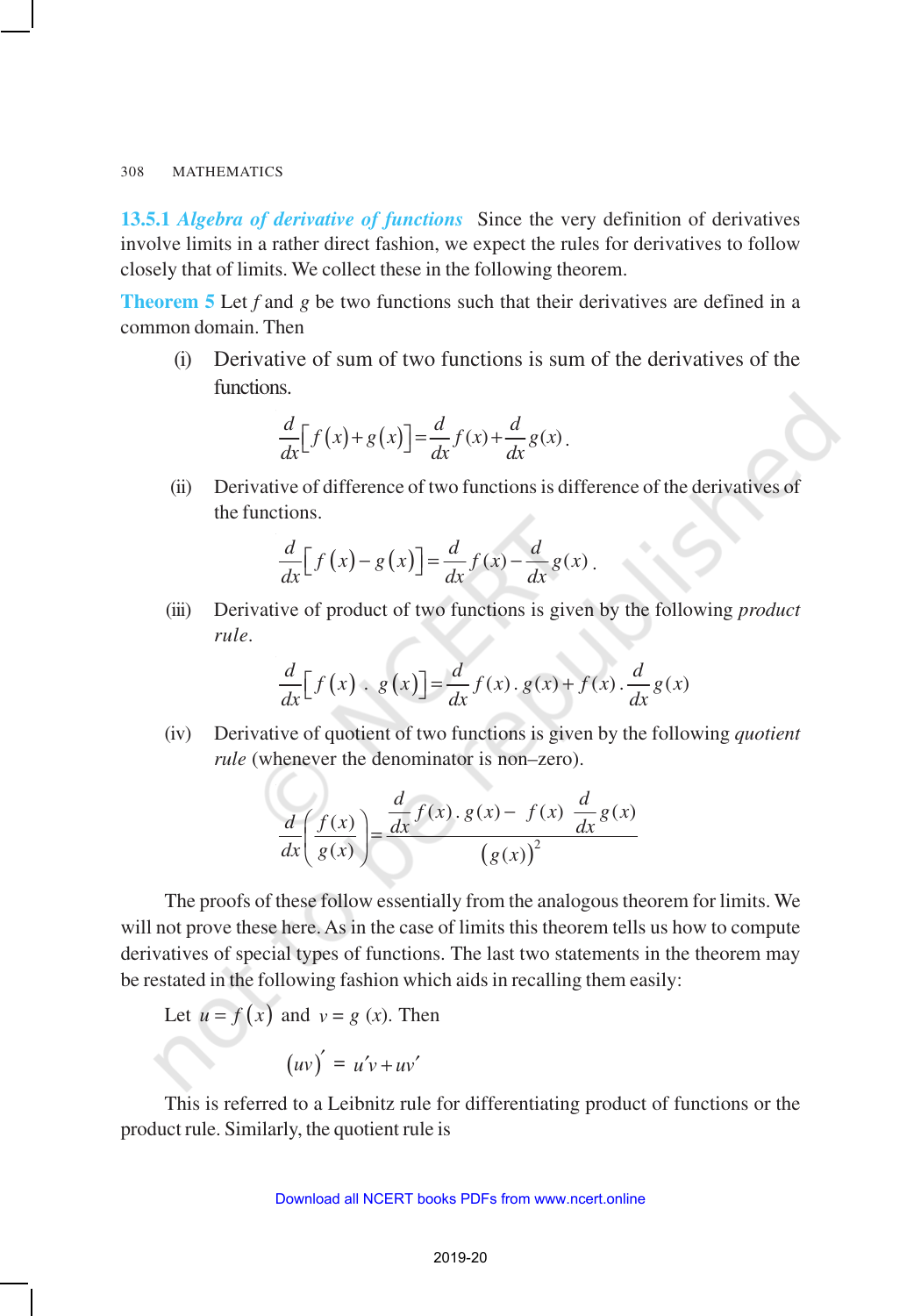$$
\left(\frac{u}{v}\right)' = \frac{u'v - uv'}{v^2}
$$

Now, let us tackle derivatives of some standard functions.

It is easy to see that the derivative of the function  $f(x) = x$  is the constant

function 1. This is because 
$$
f'(x) = \lim_{h \to 0} \frac{f(x+h) - f(x)}{h} = \lim_{h \to 0} \frac{x+h-x}{h}
$$
  
=  $\lim_{h \to 0} 1 = 1$ .

We use this and the above theorem to compute the derivative of  $f(x) = 10x = x + \dots + x$  (ten terms). By (*i*) of the above theorem

$$
\frac{df(x)}{dx} = \frac{d}{dx} (x + ... + x) \text{ (ten terms)}
$$

$$
= \frac{d}{dx} x + ... + \frac{d}{dx} x \text{ (ten terms)}
$$

$$
= 1 + ... + 1 \text{ (ten terms)} = 10.
$$

We note that this limit may be evaluated using product rule too. Write  $f(x) = 10x = uv$ , where *u* is the constant function taking value 10 everywhere and  $v(x) = x$ . Here,  $f(x) = 10x = uv$  we know that the derivative of *u* equals 0. Also derivative of  $v(x) = x$  equals 1. Thus by the product rule we have

$$
f'(x) = (10x)' = (uv)' = u'v + uv' = 0.x + 10.1 = 10
$$

On similar lines the derivative of  $f(x) = x^2$  may be evaluated. We have  $f(x) = x^2 = x$  *x* and hence

$$
\frac{df}{dx} = \frac{d}{dx}(x.x) = \frac{d}{dx}(x).x + x.\frac{d}{dx}(x)
$$

$$
= 1.x + x.1 = 2x.
$$

More generally, we have the following theorem.

**Theorem 6** Derivative of  $f(x) = x^n$  is  $nx^{n-1}$  for any positive integer *n*. **Proof** By definition of the derivative function, we have

$$
f'(x) = \lim_{h \to 0} \frac{f(x+h) - f(x)}{h} = \lim_{h \to 0} \frac{(x+h)^n - x^n}{h}
$$
.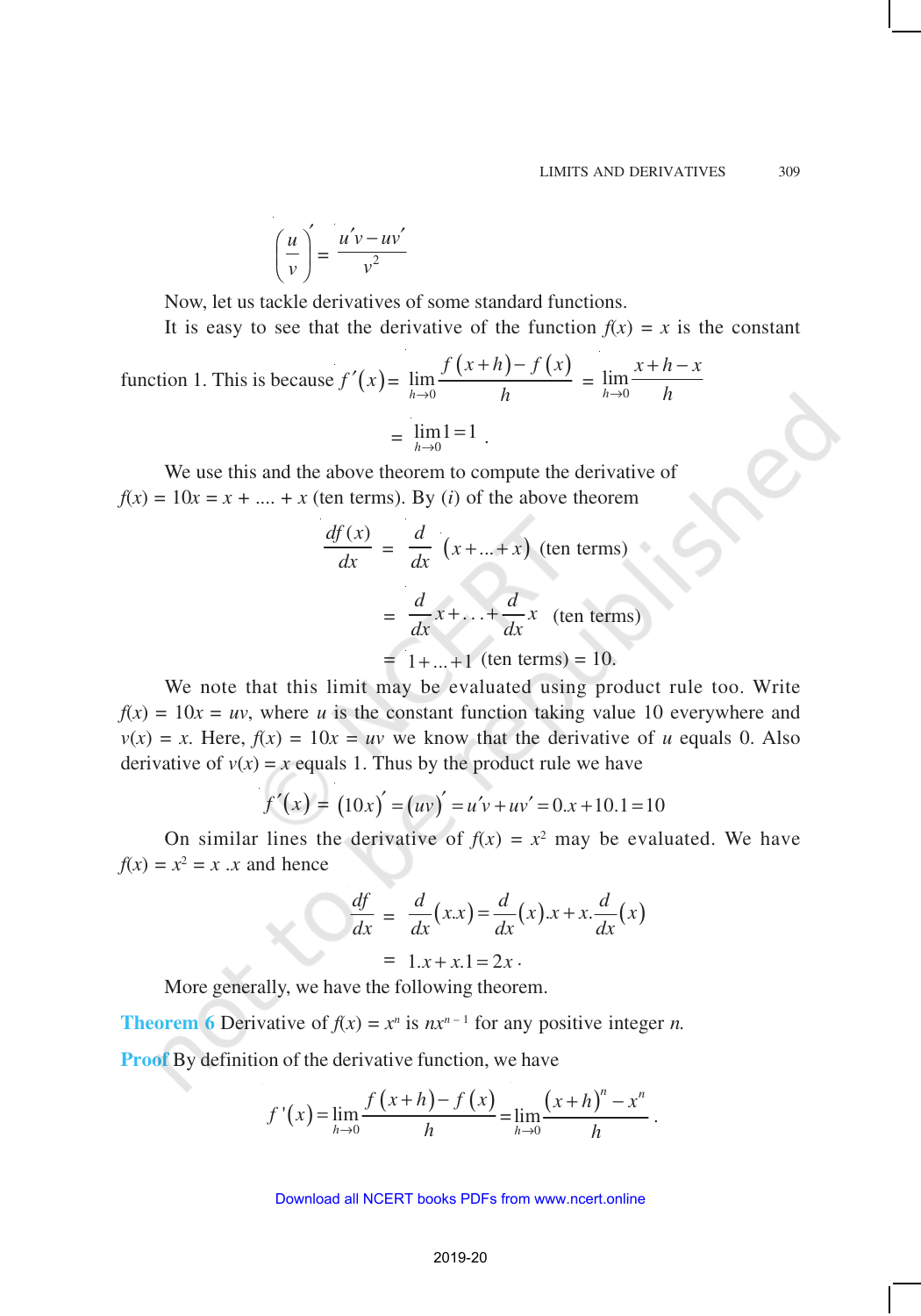Binomial theorem tells that  $(x + h)^n = {n \choose 0} x^n + {n \choose 1} x^{n-1} h + ... + {n \choose n} h^n$  and hence  $(x + h)^n - x^n = h(nx^{n-1} + ... + h^{n-1})$ . Thus

$$
\frac{df(x)}{dx} = \lim_{h \to 0} \frac{(x+h)^n - x^n}{h}
$$

$$
= \lim_{h \to 0} \frac{h\left(nx^{n-1} + \dots + h^{n-1}\right)}{h}
$$

$$
= \lim_{h \to 0} \left(nx^{n-1} + \dots + h^{n-1}\right) = nx^{n-1}.
$$

Alternatively, we may also prove this by induction on *n* and the product rule as follows. The result is true for  $n = 1$ , which has been proved earlier. We have

$$
\frac{d}{dx}\left(x^n\right) = \frac{d}{dx}\left(x.x^{n-1}\right)
$$
\n
$$
= \frac{d}{dx}\left(x\right)\cdot\left(x^{n-1}\right) + x\cdot\frac{d}{dx}\left(x^{n-1}\right) \text{ (by product rule)}
$$
\n
$$
= 1.x^{n-1} + x\cdot\left((n-1)x^{n-2}\right) \text{ (by induction hypothesis)}
$$
\n
$$
= x^{n-1} + (n-1)x^{n-1} = nx^{n-1}.
$$

*Remark* The above theorem is true for all powers of *x,* i.e., *n* can be any real number (but we will not prove it here).

**13.5.2** *Derivative of polynomials and trigonometric functions* We start with the following theorem which tells us the derivative of a polynomial function.

**Theorem** 7 Let  $f(x) = a_n x^n + a_{n-1} x^{n-1} + \dots + a_1 x + a_0$  be a polynomial function, where *a<sub>i</sub>s* are all real numbers and  $a_n \neq 0$ . Then, the derivative function is given by

$$
\frac{df(x)}{dx} = na_n x^{n-1} + (n-1)a_{n-1}x^{x-2} + \dots + 2a_2 x + a_1.
$$

Proof of this theorem is just putting together part (i) of Theorem 5 and Theorem 6. **Example 13** Compute the derivative of  $6x^{100} - x^{55} + x$ .

**Solution** A direct application of the above theorem tells that the derivative of the above function is  $600x^{99} - 55x^{54} + 1$ .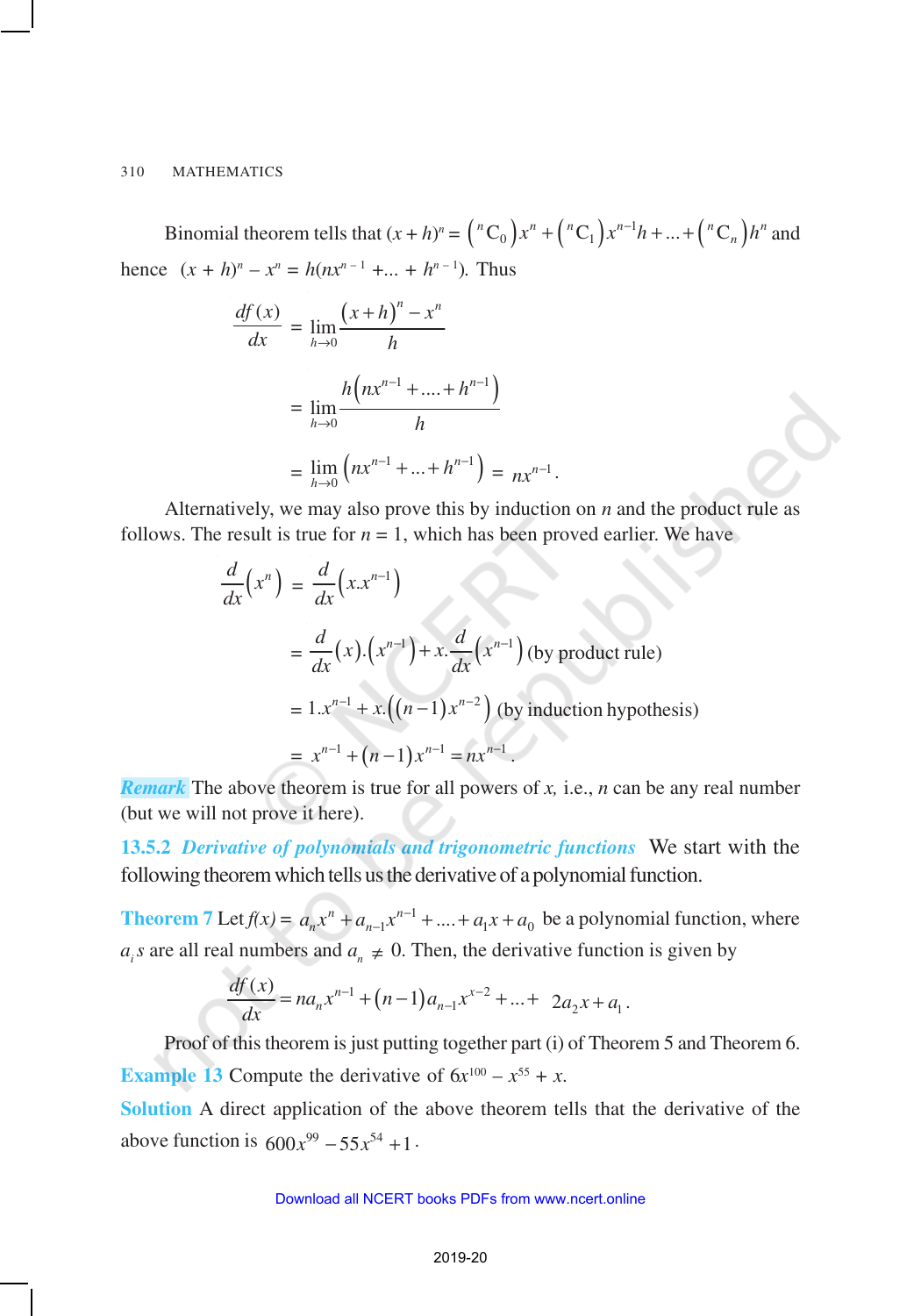**Example 14** Find the derivative of  $f(x) = 1 + x + x^2 + x^3 + ... + x^{50}$  at  $x = 1$ .

**Solution** A direct application of the above Theorem 6 tells that the derivative of the above function is  $1 + 2x + 3x^2 + ... + 50x^{49}$ . At  $x = 1$  the value of this function equals

$$
1 + 2(1) + 3(1)^2 + \ldots + 50(1)^{49} = 1 + 2 + 3 + \ldots + 50 = \frac{(50)(51)}{2} = 1275.
$$

**Example 15** Find the derivative of  $f(x) =$  $x + 1$ *x* +

**Solution** Clearly this function is defined everywhere except at  $x = 0$ . We use the quotient rule with  $u = x + 1$  and  $v = x$ . Hence  $u' = 1$  and  $v' = 1$ . Therefore

$$
\frac{df(x)}{dx} = \frac{d}{dx} \left( \frac{x+1}{x} \right) = \frac{d}{dx} \left( \frac{u}{v} \right) = \frac{u'v - uv'}{v^2} = \frac{1(x) - (x+1)1}{x^2} = -\frac{1}{x^2}
$$

**Example 16** Compute the derivative of sin *x*.

**Solution** Let  $f(x) = \sin x$ . Then

$$
\frac{df(x)}{dx} = \lim_{h \to 0} \frac{f(x+h) - f(x)}{h} = \lim_{h \to 0} \frac{\sin(x+h) - \sin(x)}{h}
$$

$$
= \lim_{h \to 0} \frac{2\cos\left(\frac{2x+h}{2}\right)\sin\left(\frac{h}{2}\right)}{h} \text{ (using formula for sin A - sin B)}
$$

$$
= \lim_{h \to 0} \cos\left(x + \frac{h}{2}\right) \lim_{h \to 0} \frac{\sin\frac{h}{2}}{\frac{h}{2}} = \cos x.1 = \cos x
$$

**Example 17** Compute the derivative of tan *x.*

**Solution** Let  $f(x) = \tan x$ . Then

$$
\frac{df(x)}{dx} = \lim_{h \to 0} \frac{f(x+h) - f(x)}{h} = \lim_{h \to 0} \frac{\tan(x+h) - \tan(x)}{h}
$$

$$
= \lim_{h \to 0} \frac{1}{h} \left[ \frac{\sin(x+h)}{\cos(x+h)} - \frac{\sin x}{\cos x} \right]
$$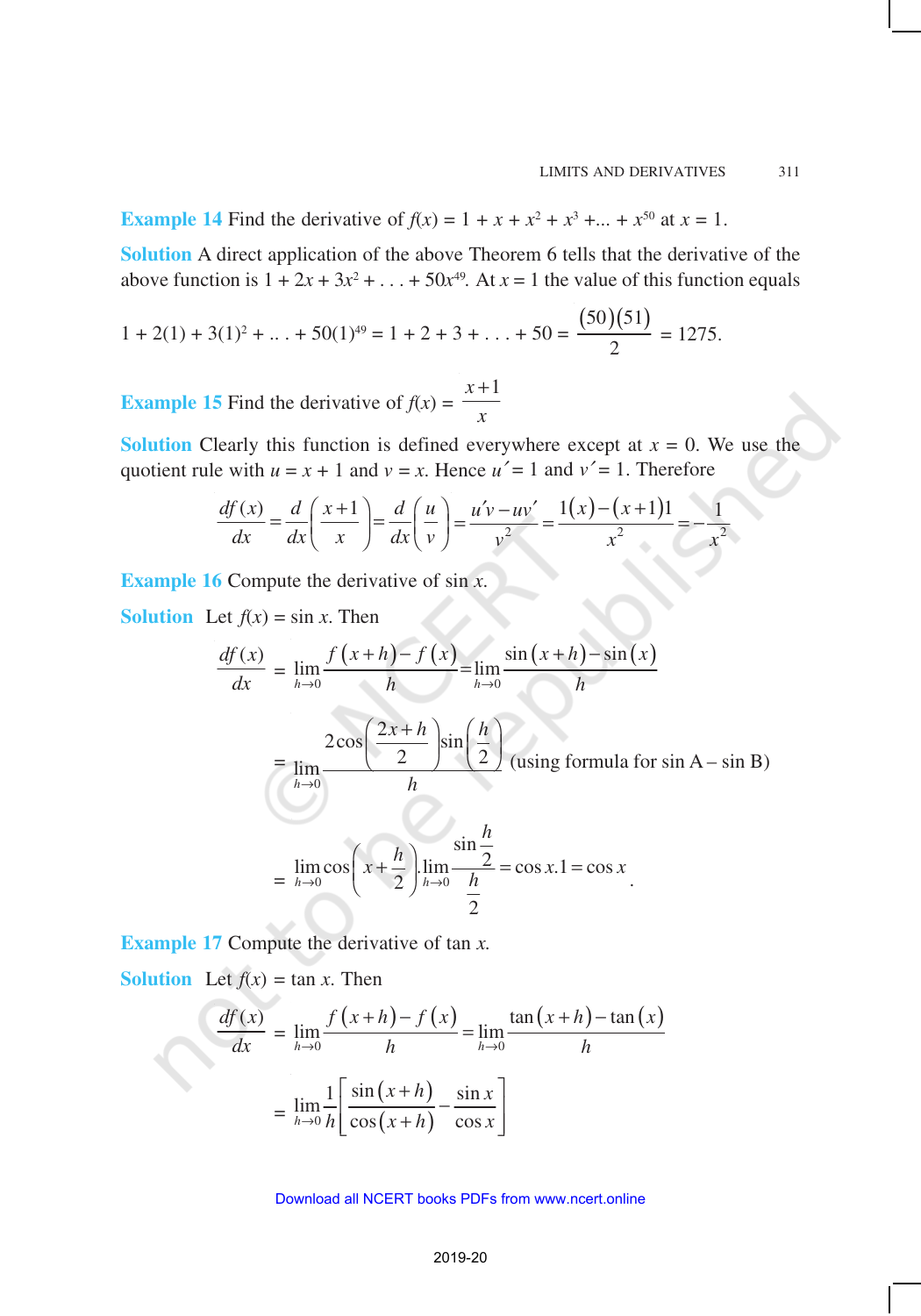$$
= \lim_{h\to 0} \left[ \frac{\sin (x+h)\cos x - \cos (x+h)\sin x}{h\cos (x+h)\cos x} \right]
$$
  

$$
= \lim_{h\to 0} \frac{\sin (x+h-x)}{h\cos (x+h)\cos x}
$$
 (using formula for sin (A + B))  

$$
= \lim_{h\to 0} \frac{\sin h}{h} \cdot \lim_{h\to 0} \frac{1}{\cos (x+h)\cos x}
$$

$$
= 1 \cdot \frac{1}{\cos^2 x} = \sec^2 x.
$$

**Example 18** Compute the derivative of  $f(x) = \sin^2 x$ .

**Solution** We use the Leibnitz product rule to evaluate this.

$$
\frac{df(x)}{dx} = \frac{d}{dx}(\sin x \sin x)
$$
  
=  $(\sin x)' \sin x + \sin x(\sin x)$   
=  $(\cos x)\sin x + \sin x(\cos x)$   
=  $2\sin x \cos x = \sin 2x$ .  
EXERCISE 13.2

- **1.** Find the derivative of  $x^2 2$  at  $x = 10$ .
- **2.** Find the derivative of *x* at  $x = 1$ .
- **3.** Find the derivative of 99*x* at  $x = 100$ .
- **4.** Find the derivative of the following functions from first principle.

(i) 
$$
x^3 - 27
$$
  
\n(ii)  $(x-1)(x-2)$   
\n(iii)  $\frac{1}{x^2}$   
\n(iv)  $\frac{x+1}{x-1}$ 

**5.** For the function

$$
f(x) = \frac{x^{100}}{100} + \frac{x^{99}}{99} + \ldots + \frac{x^2}{2} + x + 1.
$$

#### 2019-20 Download all NCERT books PDFs from [www.ncert.online](http://www.ncert.online)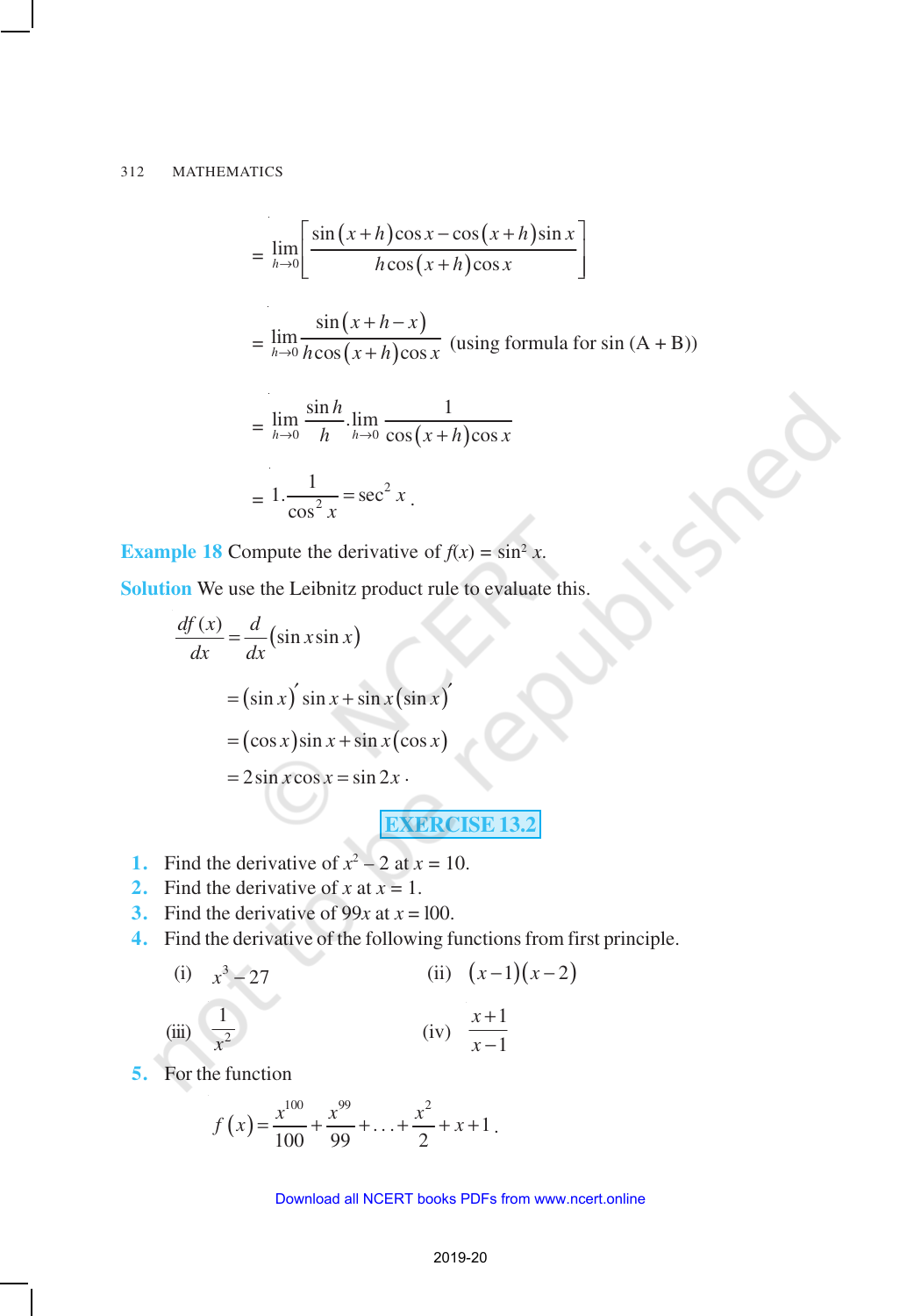Prove that  $f'(1) = 100 f'(0)$ .

- **6.** Find the derivative of  $x^n + ax^{n-1} + a^2x^{n-2} + \ldots + a^{n-1}x + a^n$  for some fixed real number *a*.
- **7.** For some constants *a* and *b*, find the derivative of

(i)  $(x-a)(x-b)$  (ii)  $(ax^2+b)^2$  (iii)  $x - a$  $x - b$ − −

**8.** Find the derivative of  $x^n - a^n$  $x - a$ −  $\frac{a}{-a}$  for some constant *a*.

- **9.** Find the derivative of
	- (i)  $2x - \frac{3}{4}$ 4  $x - \frac{3}{4}$  (ii)  $(5x^3 + 3x - 1)(x - 1)$

(iii) 
$$
x^{-3}(5+3x)
$$
 (iv)  $x^{5}(3-6x^{-9})$   
\n(v)  $x^{-4}(3-4x^{-5})$  (vi)  $\frac{2}{x+1} - \frac{x^{2}}{3x-1}$ 

**10**. Find the derivative of cos *x* from first principle.

**11.** Find the derivative of the following functions:

(i)  $\sin x \cos x$  (ii)  $\sec x$  (iii)  $5 \sec x + 4 \cos x$ (iv) cosec  $x$  (v)  $3 \cot x + 5 \csc x$ (vi)  $5\sin x - 6\cos x + 7$  (vii)  $2\tan x - 7\sec x$ 

# *Miscellaneous Examples*

**Example 19** Find the derivative of *f* from the first principle, where *f* is given by

(i) 
$$
f(x) = \frac{2x+3}{x-2}
$$
 (ii)  $f(x) = x + \frac{1}{x}$ 

**Solution** (i) Note that function is not defined at  $x = 2$ . But, we have

$$
f'(x) = \lim_{h \to 0} \frac{f(x+h) - f(x)}{h} = \lim_{h \to 0} \frac{\frac{2(x+h) + 3}{x+h-2} - \frac{2x+3}{x-2}}{h}
$$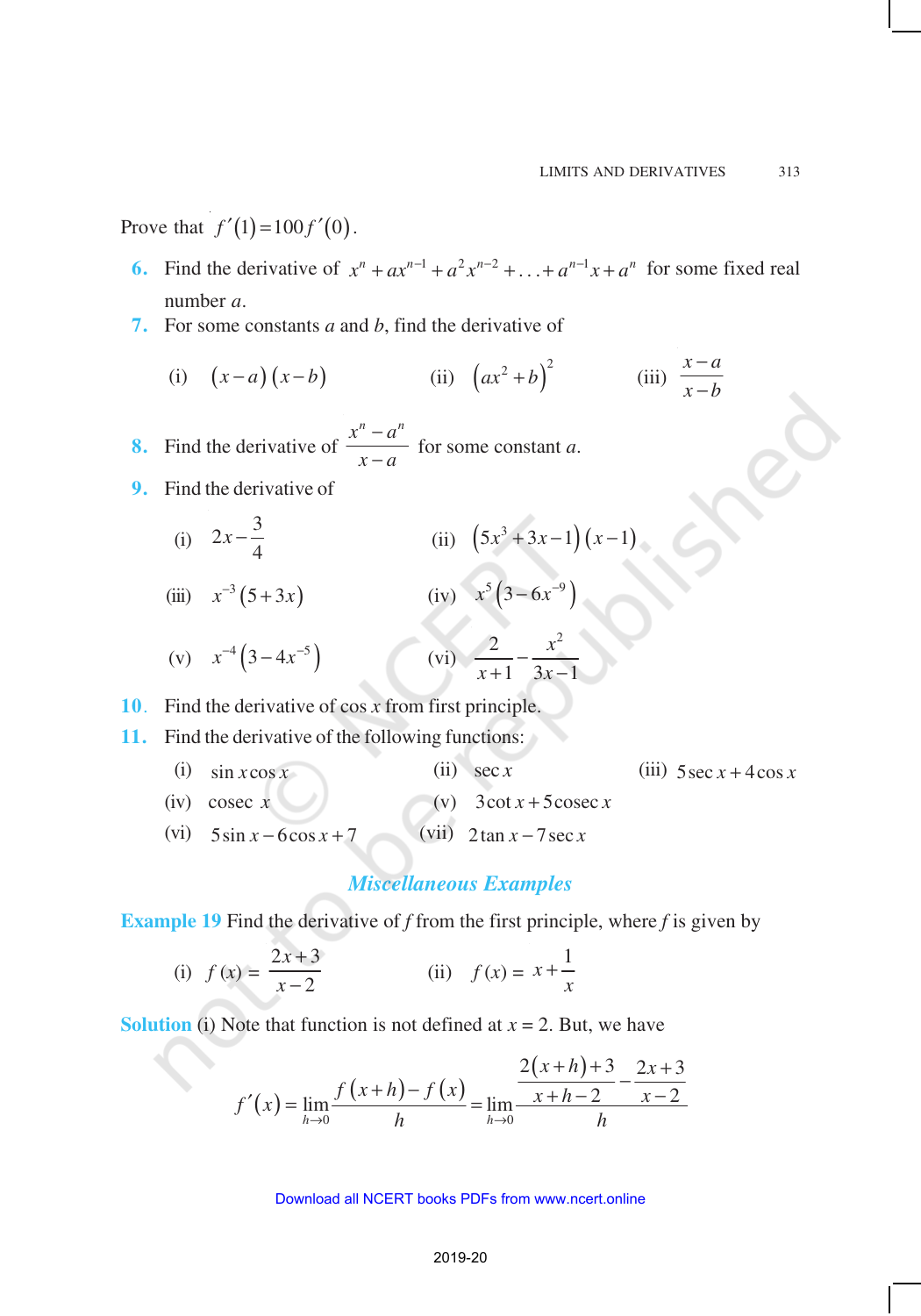$$
= \lim_{h \to 0} \frac{(2x+2h+3)(x-2) - (2x+3)(x+h-2)}{h(x-2)(x+h-2)}
$$
  
= 
$$
\lim_{h \to 0} \frac{(2x+3)(x-2) + 2h(x-2) - (2x+3)(x-2) - h(2x+3)}{h(x-2)(x+h-2)}
$$
  
= 
$$
\lim_{h \to 0} \frac{-7}{(x-2)(x+h-2)} = -\frac{7}{(x-2)^2}
$$

Again, note that the function  $f'$  is also not defined at  $x = 2$ . (ii) The function is not defined at  $x = 0$ . But, we have

$$
f'(x) = \lim_{h \to 0} \frac{f(x+h) - f(x)}{h} = \lim_{h \to 0} \frac{\left(x+h + \frac{1}{x+h}\right) - \left(x+\frac{1}{x}\right)}{h}
$$
  

$$
= \lim_{h \to 0} \frac{1}{h} \left[h + \frac{1}{x+h} - \frac{1}{x}\right]
$$
  

$$
= \lim_{h \to 0} \frac{1}{h} \left[h + \frac{x-x-h}{x(x+h)}\right] = \lim_{h \to 0} \frac{1}{h} \left[h \left(1 - \frac{1}{x(x+h)}\right)\right]
$$
  

$$
= \lim_{h \to 0} \left[1 - \frac{1}{x(x+h)}\right] = 1 - \frac{1}{x^2}
$$

Again, note that the function  $f'$  is not defined at  $x = 0$ .

**Example 20** Find the derivative of  $f(x)$  from the first principle, where  $f(x)$  is

(i)  $\sin x + \cos x$  (ii)  $x \sin x$ 

**Solution** (i) we have  $f'(x) =$  $f(x+h)-f(x)$ *h*  $+h$ ) –

$$
= \lim_{h\to 0} \frac{\sin(x+h) + \cos(x+h) - \sin x - \cos x}{h}
$$

$$
= \lim_{h \to 0} \frac{\sin x \cos h + \cos x \sin h + \cos x \cos h - \sin x \sin h - \sin x - \cos x}{h}
$$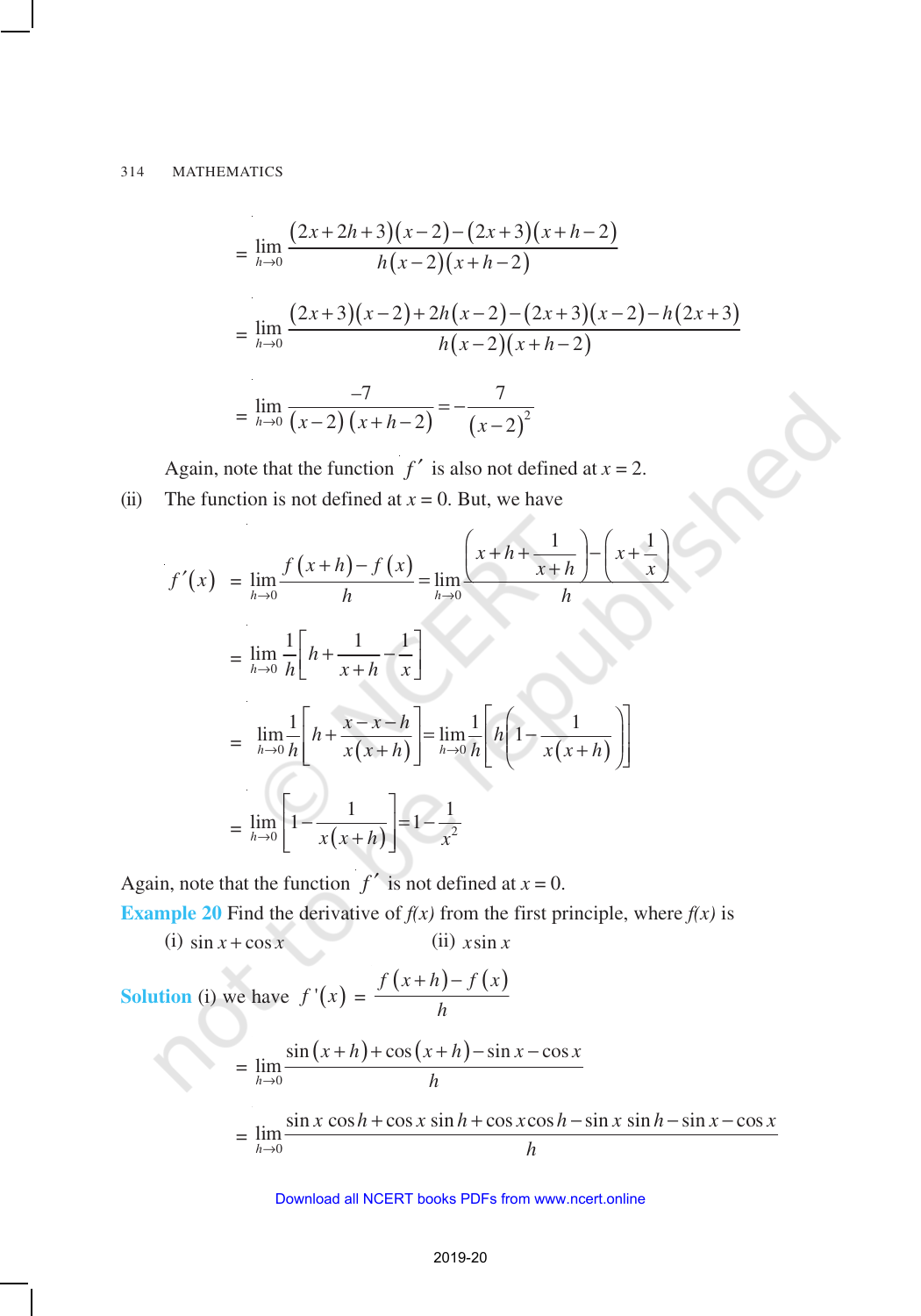$$
\lim_{h \to 0} \frac{\sin h(\cos x - \sin x) + \sin x(\cos h - 1) + \cos x(\cos h - 1)}{h}
$$
\n
$$
= \lim_{h \to 0} \frac{\sin h}{h} (\cos x - \sin x) + \lim_{h \to 0} \sin x \frac{(\cos h - 1)}{h} + \lim_{h \to 0} \cos x \frac{(\cos h - 1)}{h}
$$
\n
$$
= \cos x - \sin x
$$
\n(ii)  $f'(x) = \lim_{h \to 0} \frac{f(x+h) - f(x)}{h} = \lim_{h \to 0} \frac{(x+h)\sin(x+h) - x\sin x}{h}$ \n
$$
= \lim_{h \to 0} \frac{(x+h)(\sin x \cos h + \sin h \cos x) - x\sin x}{h}
$$
\n
$$
= \lim_{h \to 0} \frac{x\sin x(\cos h - 1) + x\cos x \sin h + h(\sin x \cos h + \sin h \cos x)}{h}
$$
\n
$$
= \lim_{h \to 0} \frac{x\sin x(\cos h - 1)}{h} + \lim_{h \to 0} x\cos x \frac{\sin h}{h} + \lim_{h \to 0} (\sin x \cos h + \sin h \cos x)
$$
\n
$$
= x\cos x + \sin x
$$
\nExample 21. Compute derivatives of

**Example 21** Compute derivative of

(i)  $f(x) = \sin 2x$  (ii)  $g(x) = \cot x$ 

**Solution** (i) Recall the trigonometric formula  $\sin 2x = 2 \sin x \cos x$ . Thus

$$
\frac{df(x)}{dx} = \frac{d}{dx}(2\sin x \cos x) = 2\frac{d}{dx}(\sin x \cos x)
$$

$$
= 2[(\sin x)' \cos x + \sin x(\cos x)']
$$

$$
= 2[(\cos x)\cos x + \sin x(-\sin x)]
$$

$$
= 2(\cos^2 x - \sin^2 x)
$$

(ii) By definition,  $g(x) =$  $\cot x = \frac{\cos x}{1}$ sin  $x = \frac{\cos x}{1}$  $=\frac{\cos x}{\sin x}$ . We use the quotient rule on this function

wherever it is defined.  $\frac{dg}{dx} = \frac{d}{dx}(\cot x) = \frac{d}{dx}\left(\frac{\cos x}{\sin x}\right)$ sin  $\frac{dg}{dx} = \frac{d}{dx}(\cot x) = \frac{d}{dx}\left(\frac{\cos x}{x}\right)$  $dx$   $dx$   $dx$   $\sin x$  $=\frac{d}{dx}(\cot x) = \frac{d}{dx}\left(\frac{\cos x}{\sin x}\right)$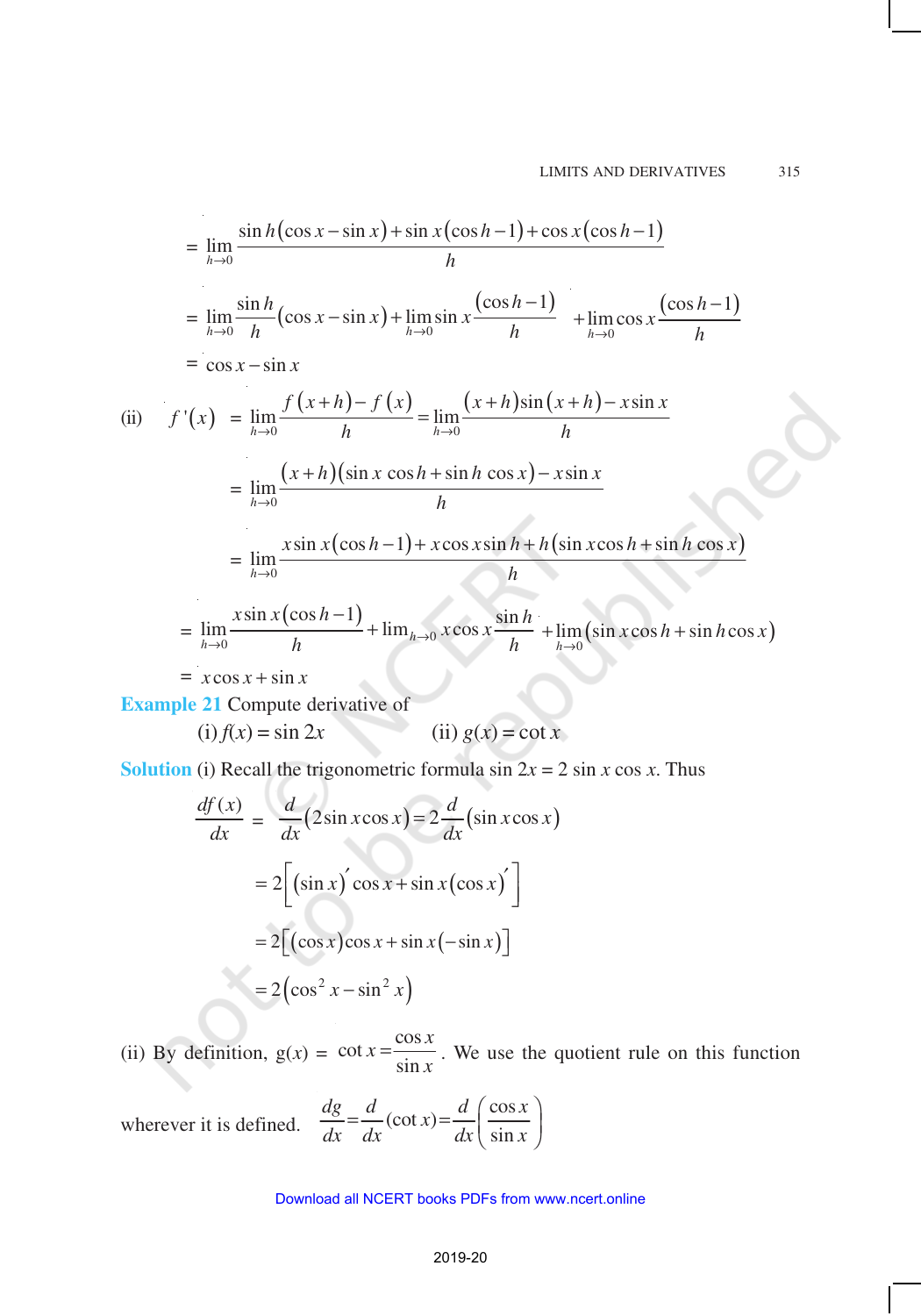$$
= \frac{(\cos x)'(\sin x) - (\cos x)(\sin x)'}{(\sin x)^2}
$$

$$
= \frac{(-\sin x)(\sin x) - (\cos x)(\cos x)}{(\sin x)^2}
$$

$$
= -\frac{\sin^2 x + \cos^2 x}{\sin^2 x} = -\csc^2 x
$$

Alternatively, this may be computed by noting that  $\cot x = \frac{1}{1}$ tan *x*  $=\frac{1}{\tan x}$ . Here, we use the fact

that the derivative of  $tan x$  is  $sec^2 x$  which we saw in Example 17 and also that the derivative of the constant function is 0.

$$
\frac{dg}{dx} = \frac{d}{dx}(\cot x) = \frac{d}{dx}\left(\frac{1}{\tan x}\right)
$$

$$
= \frac{(1)'(\tan x) - (1)(\tan x)'}{(\tan x)^2}
$$

$$
= \frac{(0)(\tan x) - (\sec x)^2}{(\tan x)^2}
$$

$$
= \frac{-\sec^2 x}{\tan^2 x} = -\csc^2 x
$$

**Example 22** Find the derivative of

(i) 
$$
\frac{x^5 - \cos x}{\sin x}
$$
 (ii) 
$$
\frac{x + \cos x}{\tan x}
$$

**Solution** (i) Let  $(x) = \frac{x^5 - \cos x}{1}$ sin  $h(x) = \frac{x^3 - \cos x}{x}$ *x*  $=\frac{x^5 - \cos x}{x}$ . We use the quotient rule on this function wherever

it is defined.

$$
h'(x) = \frac{(x^5 - \cos x)' \sin x - (x^5 - \cos x) (\sin x)'}{(\sin x)^2}
$$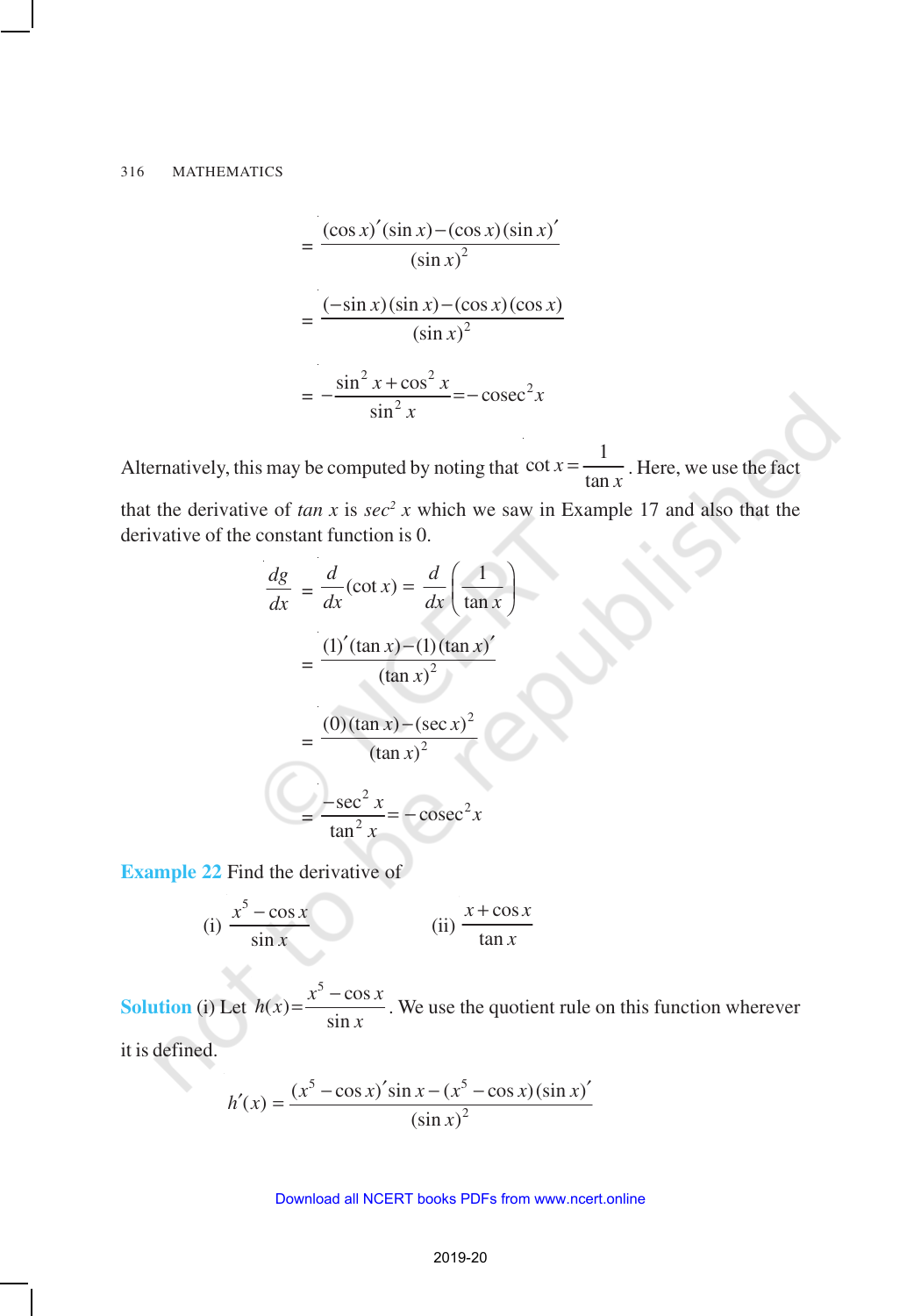$$
= \frac{(5x^4 + \sin x)\sin x - (x^5 - \cos x)\cos x}{\sin^2 x}
$$

$$
= \frac{-x^5 \cos x + 5x^4 \sin x + 1}{(\sin x)^2}
$$

 (ii) We use quotient rule on the function  $x + \cos x$ tan *x* wherever it is defined.

$$
h'(x) = \frac{(x + \cos x)' \tan x - (x + \cos x) (\tan x)'}{(\tan x)^2}
$$

$$
=\frac{(1-\sin x)\tan x - (x+\cos x)\sec^2 x}{(\tan x)^2}
$$

# *Miscellaneous Exercise on Chapter 13*

**1.** Find the derivative of the following functions from first principle:

(i) 
$$
-x
$$
 (ii)  $(-x)^{-1}$  (iii)  $\sin(x+1)$  (iv)  $\cos(x-\frac{\pi}{8})$ 

Find the derivative of the following functions (it is to be understood that *a, b, c, d, p, q, r* and *s* are fixed non-zero constants and *m* and *n* are integers):

2. 
$$
(x + a)
$$
  
\n3.  $(px + q) \left(\frac{r}{x} + s\right)$   
\n4.  $(ax+b)(cx+d)^2$   
\n5.  $\frac{ax+b}{cx+d}$   
\n6.  $\frac{1+\frac{1}{x}}{1-\frac{1}{x}}$   
\n7.  $\frac{1}{ax^2 + bx + c}$   
\n8.  $\frac{ax+b}{px^2 + qx + r}$   
\n9.  $\frac{px^2 + qx + r}{ax+b}$   
\n10.  $\frac{a}{x^4} - \frac{b}{x^2} + \cos x$   
\n11.  $4\sqrt{x} - 2$   
\n12.  $(ax+b)^n$   
\n13.  $(ax+b)^n(cx+d)^m$   
\n14.  $\sin(x + a)$   
\n15.  $\csc x \cot x$   
\n16.  $\frac{\cos x}{1 + \sin x}$ 

#### 2019-20 Download all NCERT books PDFs from [www.ncert.online](http://www.ncert.online)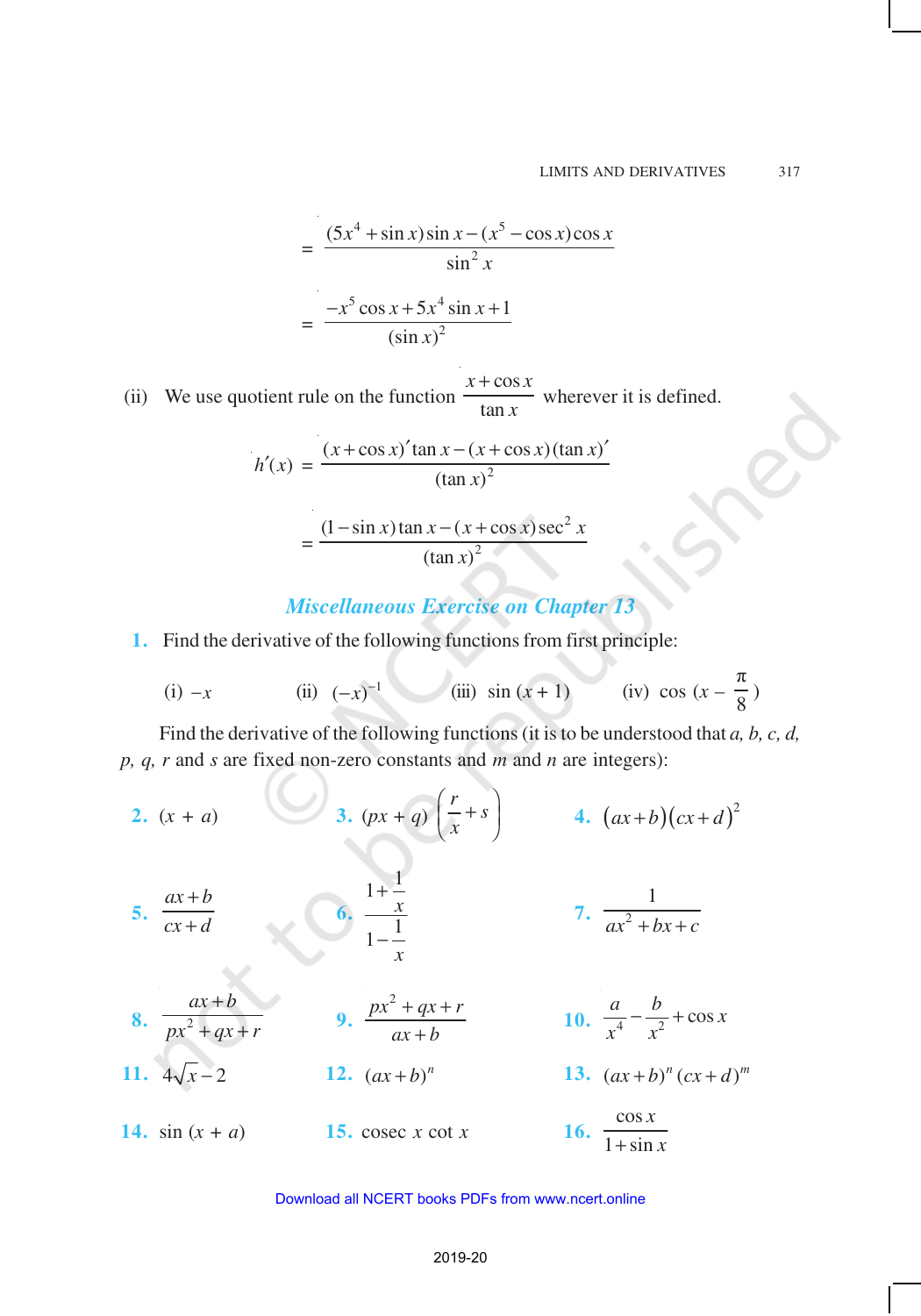17. 
$$
\frac{\sin x + \cos x}{\sin x - \cos x}
$$
  
\n18.  $\frac{\sec x - 1}{\sec x + 1}$   
\n19.  $\sin^n x$   
\n20.  $\frac{a + b \sin x}{c + d \cos x}$   
\n21.  $\frac{\sin(x + a)}{\cos x}$   
\n22.  $x^4 (5 \sin x - 3 \cos x)$   
\n23.  $(x^2 + 1) \cos x$   
\n24.  $(ax^2 + \sin x)(p + q \cos x)$   
\n25.  $(x + \cos x)(x - \tan x)$   
\n26.  $\frac{4x + 5 \sin x}{3x + 7 \cos x}$   
\n27.  $\frac{x^2 \cos(\frac{\pi}{4})}{\sin x}$   
\n28.  $\frac{x}{1 + \tan x}$   
\n29.  $(x + \sec x)(x - \tan x)$   
\n30.  $\frac{x}{\sin^n x}$ 

# *Summary*

- ®The expected value of the function as dictated by the points to the left of a point defines the left hand limit of the function at that point. Similarly the right hand limit.
- ®Limit of a function at a point is the common value of the left and right hand limits, if they coincide.

◆ For a function *f* and a real number *a*,  $\lim_{x\to a} f(x)$  and *f* (*a*) may not be same (In

fact, one may be defined and not the other one).

 $\blacklozenge$  For functions *f* and *g* the following holds:

$$
\lim_{x \to a} [f(x) \pm g(x)] = \lim_{x \to a} f(x) \pm \lim_{x \to a} g(x)
$$

$$
\lim_{x \to a} [f(x).g(x)] = \lim_{x \to a} f(x). \lim_{x \to a} g(x)
$$

$$
\lim_{x \to a} \left[ \frac{f(x)}{g(x)} \right] = \frac{\lim_{x \to a} f(x)}{\lim_{x \to a} g(x)}
$$

Following are some of the standard limits

$$
\lim_{x \to a} \frac{x^n - a^n}{x - a} = na^{n-1}
$$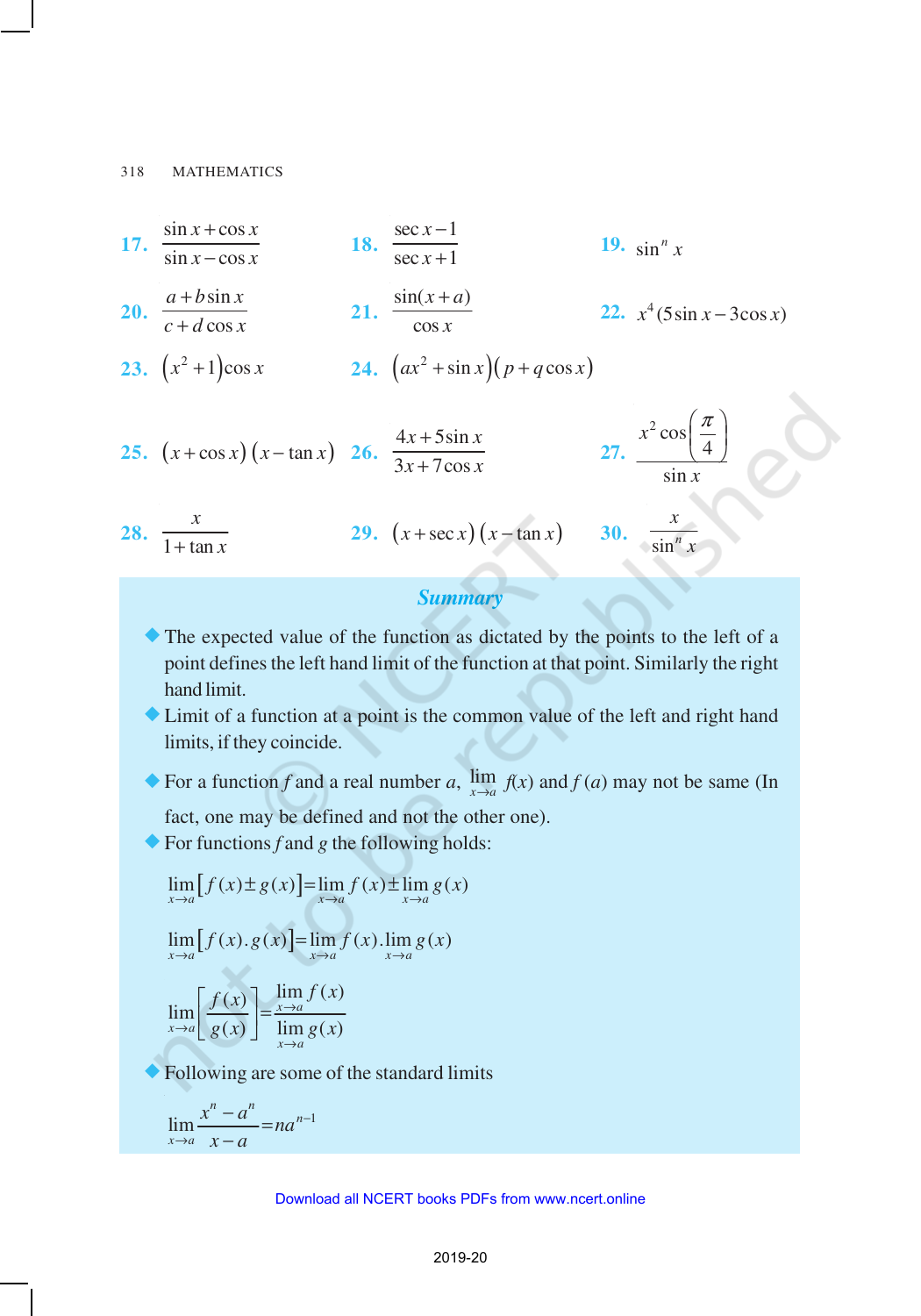$$
\lim_{x \to 0} \frac{\sin x}{x} = 1
$$
  

$$
\lim_{x \to 0} \frac{1 - \cos x}{x} = 0
$$

 $\bullet$  The derivative of a function *f* at *a* is defined by

$$
f'(a) = \lim_{h \to 0} \frac{f(a+h) - f(a)}{h}
$$

 $\bullet$  Derivative of a function *f* at any point *x* is defined by

$$
f'(x) = \frac{df(x)}{dx} = \lim_{h \to 0} \frac{f(x+h) - f(x)}{h}
$$

 $\blacklozenge$  For functions *u* and *v* the following holds:

$$
(u \pm v)' = u' \pm v'
$$
  
\n
$$
(uv)' = u'v + uv'
$$
  
\n
$$
\left(\frac{u}{v}\right)' = \frac{u'v - uv'}{v^2}
$$
 provided all are defined.

Following are some of the standard derivatives.

$$
\frac{d}{dx}(x^n) = nx^{n-1}
$$
\n
$$
\frac{d}{dx}(\sin x) = \cos x
$$
\n
$$
\frac{d}{dx}(\cos x) = -\sin x
$$

# *Historical Note*

In the history of mathematics two names are prominent to share the credit for inventing calculus, Issac Newton (1642 – 1727) and G.W. Leibnitz (1646 – 1717). Both of them independently invented calculus around the seventeenth century. After the advent of calculus many mathematicians contributed for further development of calculus. The rigorous concept is mainly attributed to the great